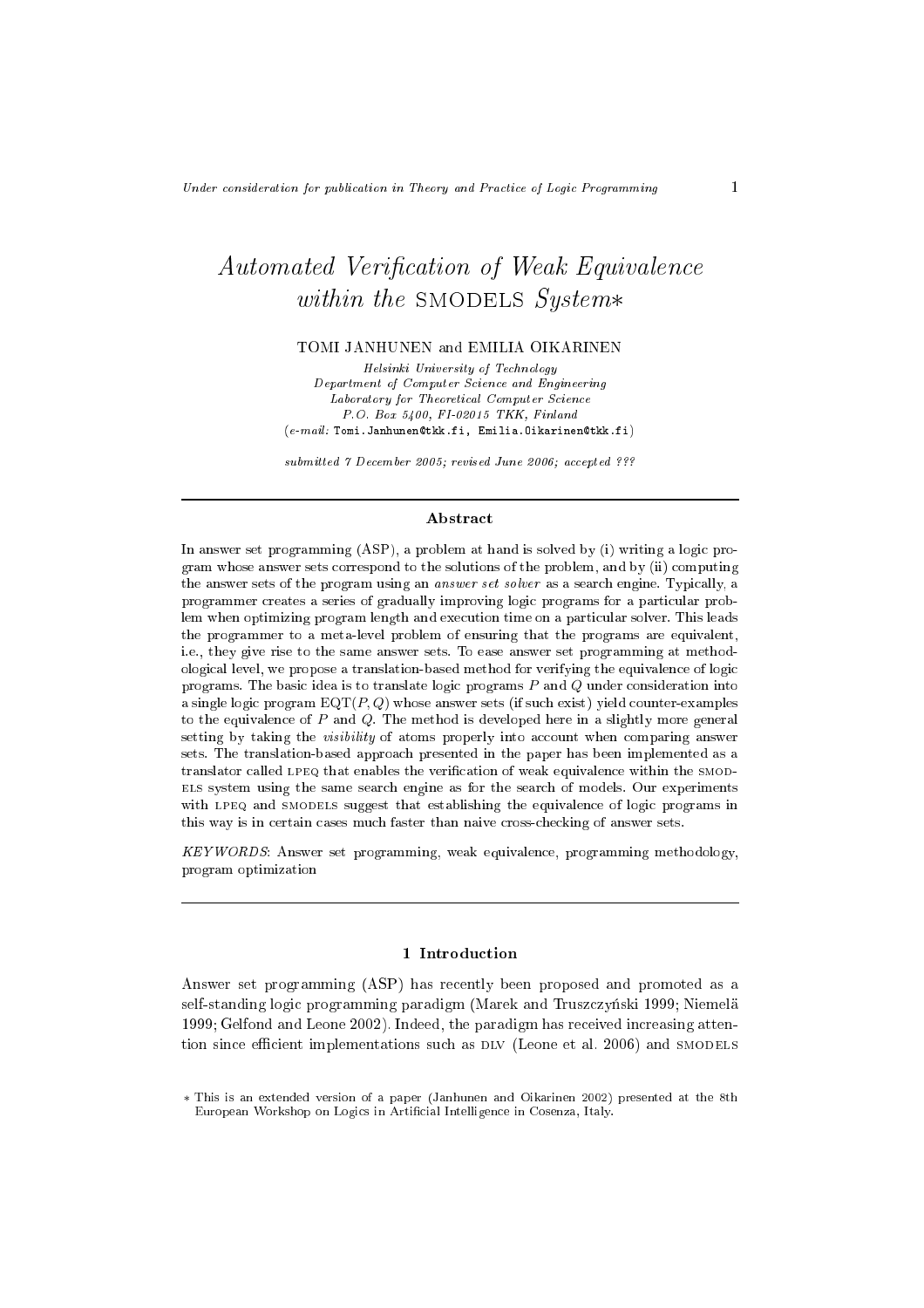(Simons et al. 2002) be
ame available in the late nineties. There are numerous applications of ASP ranging, e.g., from product configuration (Soininen et al. 2001) to a decision support system of the space shuttle (Balduccini et al. 2001). The variety of answer set solvers is also rapidly growing as new solvers are being developed constantly for the sake of efficiency. The reader is referred to (Janhunen et al. 2000; Lin and Zhao 2002; Lierler and Maratea 2004; Janhunen 2004; Anger et al. 2005; Gressmann et al. 2005; Liu and Truszczyński 2005) in this respect.

Despite the declarative nature of ASP, the development of programs resembles that of programs in conventional programming. That is, a programmer often develops a series of gradually improving programs for a parti
ular problem, e.g., when optimizing exe
ution time and spa
e. As <sup>a</sup> onsequen
e, the programmer needs to ensure that subsequent programs which differ in performance yield the same output. This setting leads us to the problem of verifying whether given two logi programs P and Q have exactly the same answer sets, i.e., are *weakly equivalent* (denoted  $P \equiv Q$ ). Looking at this from the ASP perspective, weakly equivalent programs produ
e the same solutions for the problem that they formalize.

There are also other notions of equivalence that have been proposed for logic programs. Lifschitz et al. (2001) consider P and Q strongly equivalent, denoted  $P \equiv_{\rm s}$ Q, if and only if  $P \cup R \equiv Q \cup R$  for all programs R each of which acts as a potential context for P and Q. By setting  $R = \emptyset$  in the definition of  $\equiv_{\rm s}$ , we obtain that  $P \equiv_{\rm s} Q$ implies  $P \equiv Q$  but the converse does not hold in general. Consequently, the question whether  $P \equiv Q$  holds remains open whenever  $P \not\equiv_{\mathbf{s}} Q$  turns out to be the case. This implies that verifying  $P \equiv Q$  remains as a problem of its own, which cannot be fully compensated by verifying  $P \equiv_{\rm s} Q$ . As suggested by its name,  $\equiv_{\rm s}$  is a much stronger relation than  $\equiv$  in the sense that the former relates far fewer programs than the latter. This makes  $\equiv_{\rm s}$  better applicable to *subprograms* or program modules constituting larger programs rather than complete programs for which  $\equiv$  is more natural. Moreover, there is a number of characterizations of strong equivalence (Lifs
hitz et al. 2001; Pear
e et al. 2001; Lin 2002; Turner 2003) whi
h among other things indi
ate that strongly equivalent programs are lassi
ally equivalent, but not ne
essarily vi
e versa as to be demonstrated in Example 4.4. Thus strong equivalence permits only classical *program transformations*, i.e., substitutions of a program module (a set of rules) by another. In ontrast to this, weak equivalen
e is more liberal as regards program transformations some of which are not classical but still used in practice; the reader may consult Example 4.3 for an instance.

For the reasons discussed above, we concentrate on the case of complete programs and weak equivalen
e in this arti
le. We develop <sup>a</sup> method that extends (Janhunen and Oikarinen 2002; Janhunen and Oikarinen 2004) and hen
e fully overs the class of *weight constraint programs* supported by the front-end LPARSE (Syrjänen 2001) used with the smodels system (Simons et al. 2002). The key idea in our approach is to *translate* logic programs  $P$  and  $Q$  under consideration into a single logic program  $EQT(P,Q)$  which has an answer set if and only if P has an answer set that is not an answer set of  $Q$ . Such answer sets, if found, act as *counter*examples to the equivalence of  $P$  and  $Q$ . Consequently, the equivalence of  $P$  and Q can be established by showing that  $\text{EQT}(P,Q)$  and  $\text{EQT}(Q,P)$  have no answer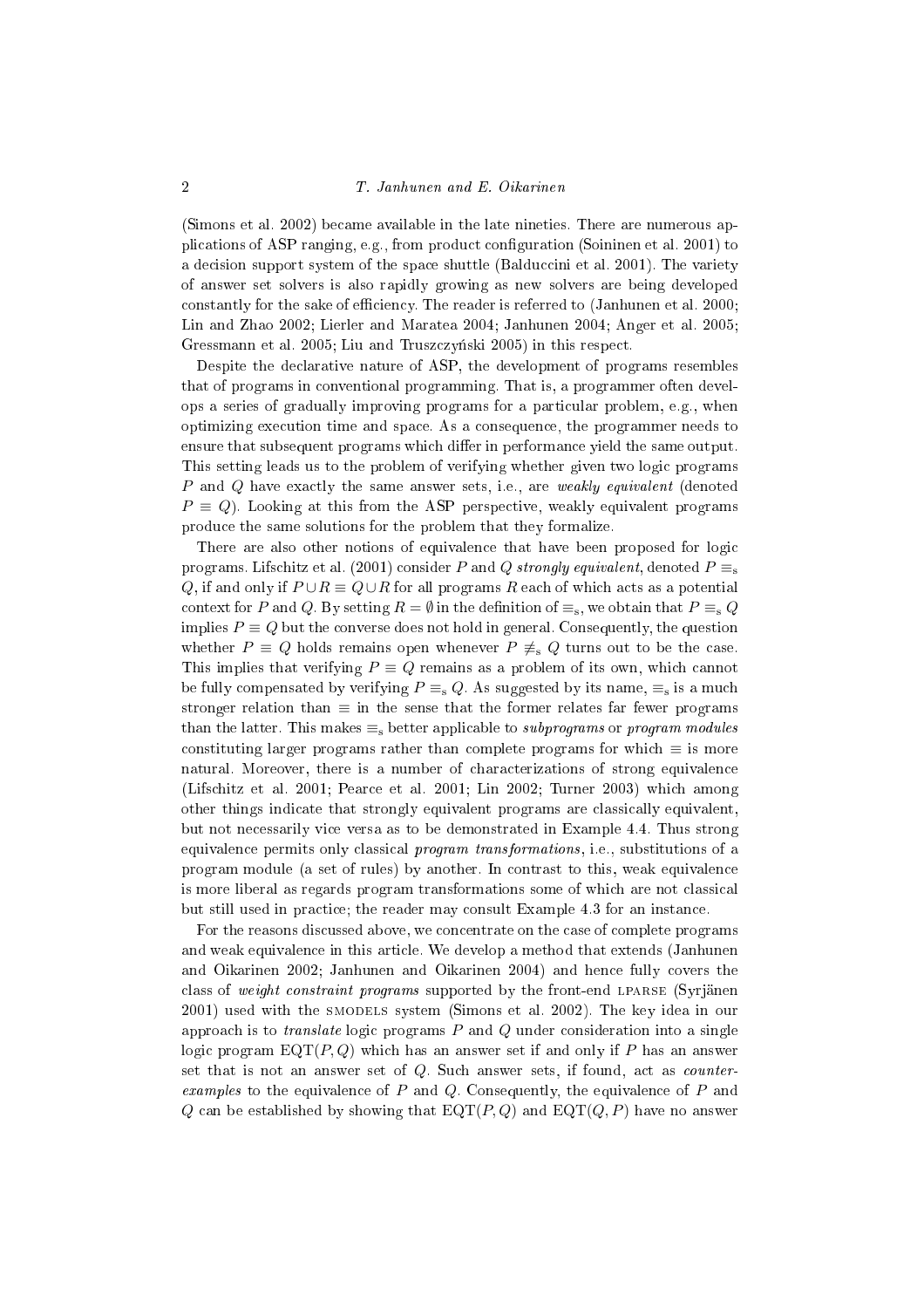sets.<sup>1</sup> Thus the existing search engine of the SMODELS system can be used for the sear
h of ounter-examples and there is no need to develop a spe
ial purpose search engine for the verification task. Moreover, we are obliged to develop the underlying theory in a more general setting where programs may involve *invisible* atoms, e.g., generated by LPARSE when compiling weight constraints. The basic idea is that su
h atoms should be negle
ted by equivalen
e relations but this is not the case for  $\equiv$  and  $\equiv$ <sub>s</sub>. To this end, we apply yet another equivalence relation, namely *visible equivalence* denoted by  $\equiv_v (Janh$ unen 2003; Janhunen 2006). This relation is compatible with  $\equiv$  in the sense that these equivalence relations coincide in the absence of invisible atoms. In fact, we develop a translation-based verification method for  $\equiv_{\rm v}$  and characterize the class of smootlels programs for which the method is guaranteed to work by onstraining the use of invisible atoms. This class is identified as the class of programs possessing enough visible atoms. Most importantly, this property is shared by weight onstraint programs produ
ed by the front-end lparse during grounding.

The rest of this paper is organized as follows. The rule-based syntax of logi programs supported by the urrent smodels system is des
ribed in Se
tion 2. It is then explained in Se
tion 3 how the semanti
s of su
h rules is overed by the stable model semanti
s proposed by Gelfond and Lifs
hitz (1988). Se
tion <sup>4</sup> introduces the notion of *visible equivalence* mentioned above. We perform a preliminary complexity analysis of the problem of verifying  $P \equiv_{\rm v} Q$  for P and Q given as input. Unfortunately, recent complexity results (Eiter et al. 2005) suggest discouraging rises of omplexity in the presen
e of invisible atoms. Thus we need to impose additional constraints in order to keep the verification problem in  $coNP$ ; thus enabling the use of SMODELS as search engine in a feasible way. In Section 5, we present our translation-based method for verifying the visible equivalen
e of smodels programs. The orre
tness of the method is also addressed. The resulting omplexity classifications are then concluded in Section 5.1. Section 6 concentrates on the case of weight onstraint programs supported by the front-end lparse of the smodels system and shows how programs in the extended language are overed by the translation-based method. Se
tion <sup>7</sup> is devoted to experiments that we have performed with an implementation of the translation-based method, a translator called LPEQ, and the SMODELS system. The results indicate that in certain cases verifying the equivalence of SMODELS programs using LPEQ is one or two orders of magnitude faster than naive cross-checking of stable models. Finally, the paper is finished by a brief on
lusion in Se
tion 8.

# 2 Programs in the SMODELS Language

The goal of this se
tion is to make the reader a
quainted with the rule-based language supported by the current SMODELS system (Simons et al. 2002). Definition

 $1$  Turner (Turner 2003) develops an analogous transformation for weight constraint programs and strong equivalen
e. Moreover, Eiter et al. (2004) over the ase of disjun
tive programs under strong and *uniform equivalence* and present the respective transformations.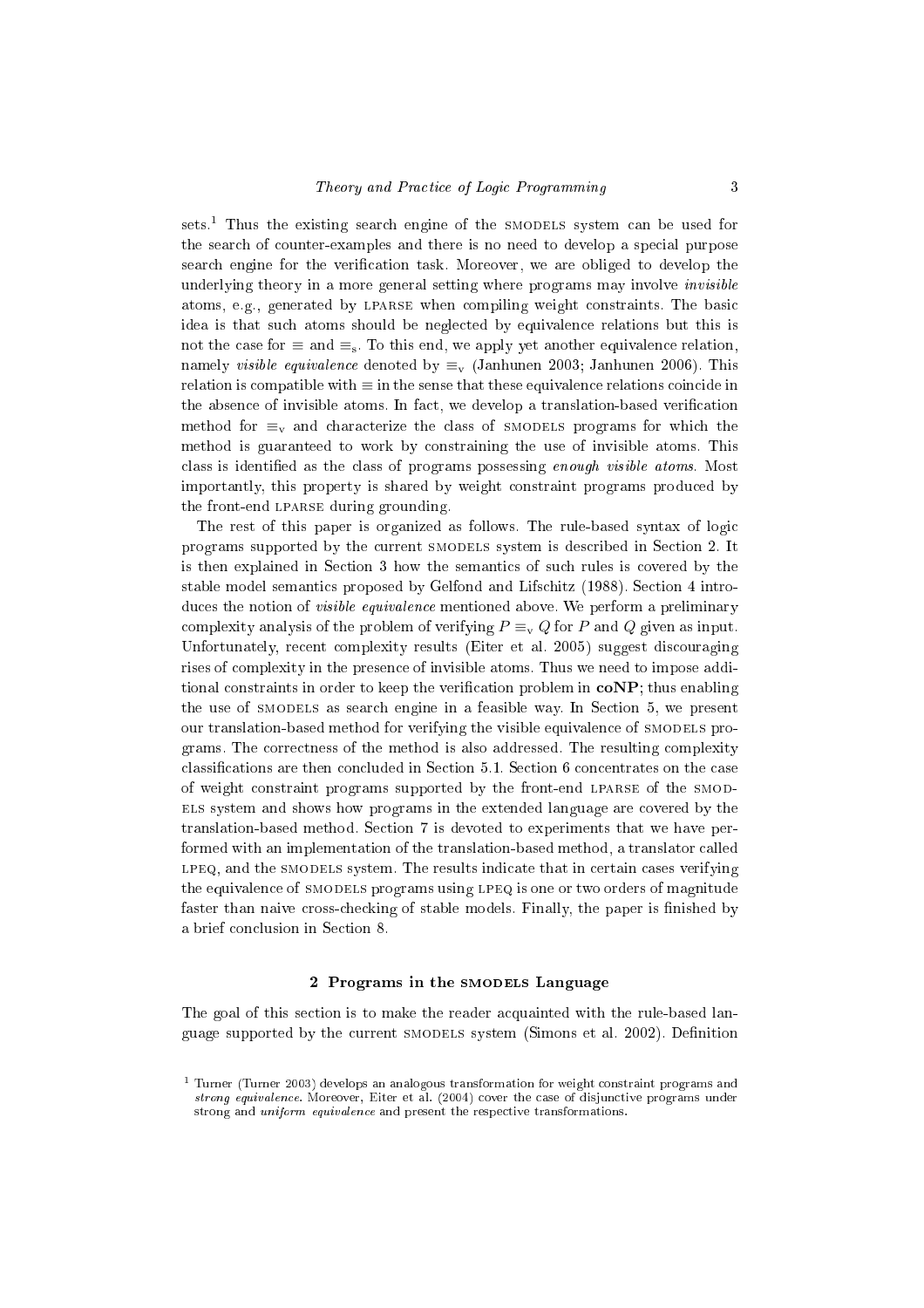2.1 lists five forms of rules which constitute the knowledge representation primitives of the system. Besides *basic rules* (1) of conventional *normal logic programs*, there are also other expressions su
h as onstraint rules (2), hoi
e rules (3), weight rules (4), and ompute statements (5). These extensions have been arefully hosen to be directly and efficiently implementable in the search engine of the SMODELS system (Simons et al. 2002). It should be stressed that the front-end of the system, LPARSE (Syrjänen 2001), admits a more liberal use of onstraint and weight rules (Syrjänen 2004) but we postpone the discussion of such features until Section 6.

Definition 2.1 Rules are expressions of the forms

$$
h \leftarrow a_1, \dots, a_n, \sim b_1, \dots, \sim b_m \tag{1}
$$

$$
h \leftarrow c \{a_1, \ldots, a_n, \sim b_1, \ldots, \sim b_m\} \tag{2}
$$

 ${h_1, \ldots, h_l} \leftarrow a_1, \ldots, a_n, \sim b_1, \ldots, \sim b_m$  (3)

$$
h \leftarrow w \le \{a_1 = w_{a_1}, \dots, a_n = w_{a_n}, \sim b_1 = w_{b_1}, \dots, \sim b_m = w_{b_m}\}\tag{4}
$$

compute  $\{a_1, \ldots, a_n, \sim b_1, \ldots, \sim b_m\}$  (5)

where  $n \geq 0$ ,  $m \geq 0$ , and  $l > 0$ , and where h, each  $a_i$ , each  $b_j$ , and each  $h_k$  are atoms and c, each  $w_{a_i}$ , each  $w_{b_j}$ , as well as w, are natural numbers.

The symbol  $\sim$  occurring in Definition 2.1 denotes *default negation* or negation as failure to prove which differs from classical negation in an important way (Gelfond and Lifschitz 1990). We define positive and negative *default literals* in the standard way as atoms a or their negations  $\sim a$ , respectively. The exact model-theoretic semantics of rules is deferred until Section 3, but  $-$  informally speaking  $-$  the rules listed above are used to draw on
lusions as follows.

- The head h of a basic rule (1) can be inferred if the atoms  $a_1, \ldots, a_n$  are inferable by other rules whereas the atoms  $b_1, \ldots, b_m$  are not.
- The head  $h$  of a constraint rule  $(2)$  can be inferred if the number of inferable atoms among  $a_1, \ldots, a_n$  plus the number of non-inferable atoms among  $b_1, \ldots, b_m$  is at least c.
- A choice rule (3) is similar to a basic rule except that any subset of the nonempty set of head atoms  $\{h_1, \ldots, h_l\}$  can be inferred instead of a single head atom h. Note that it is not ne
essary to infer any of the head atoms.
- A weight rule (4) involves summing as follows: the weight  $w_{a_i}$  (resp.  $w_{b_j}$ ) is one of the summands if and only if  $a_i$  is inferable (resp.  $b_j$  is not inferable). The head  $h$  can be inferred if such a sum of weights is at least  $w$ .
- The default literals involved in a compute statement (5) act as direct constraints saying that the atoms  $a_1, \ldots, a_n$  should be inferable by some rules whereas the atoms  $b_1, \ldots, b_m$  should not.

A ouple of observations follows. A onstraint rule (2) be
omes equivalent to a basic rule (1) given that  $c = n + m$ . A weight rule (4) reduces to a constraint rule (2) when all weights are equal to 1 and  $w = c$ . Moreover, default literals may be assigned different weights in different weight rules, i.e., weights are local in this sense. The types of rules defined above are already well-suited for a variety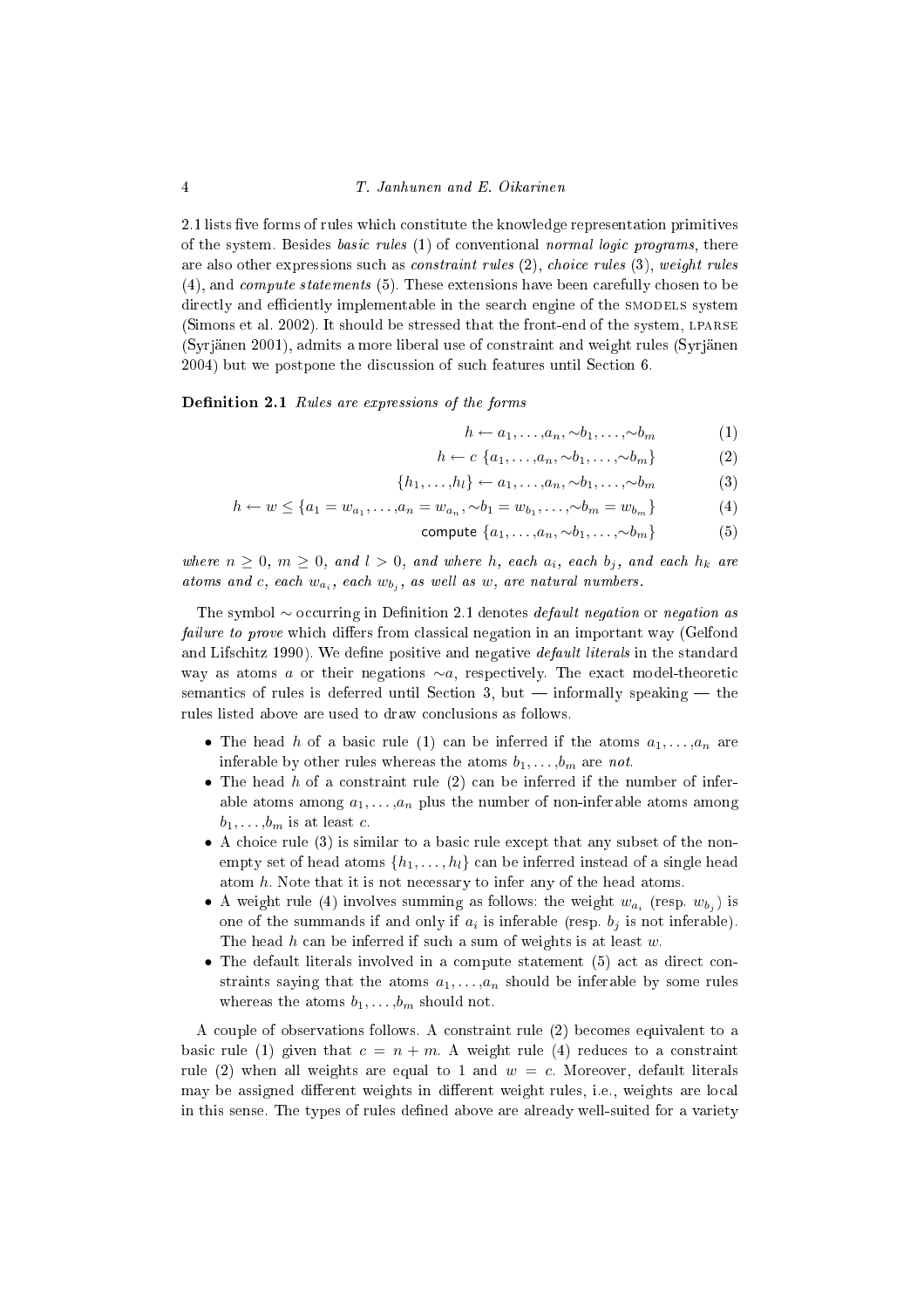of knowledge representation and reasoning tasks in a number of domains. Example 2.2 demonstrates the use of rules in a practical setting. The reader is referred to (Niemelä 1999; Marek and Truszczyński 1999; Simons et al. 2002; Gelfond and Leone 2002) for more examples how to represent knowledge in terms of rules.

**Example 2.2** Consider the task of describing coffee orders using rules<sup>2</sup> introduced in Definition 2.1. The nine rules given below form our formalization of this domain which should be self-explanatory. The compute statement in the end identifies the orders of interest to be those for which "acceptable" can be inferred.

{coffee,tea, biscuit, cake, cognac}.  ${ \text{cream}, \text{sugar} } \leftarrow \text{ coffee}.$ cognac ← coffee.  ${milk, lemon, sugar} \leftarrow tea$ . mess ← milk, lemon. happy  $\leftarrow 1$  {biscuit, cake, cognac}. bankrupt  $\leftarrow 6 \leq \{ \text{cofree} = 1, \text{tea} = 1, \text{biscuit} = 1, \text{cake} = 2, \text{cognac} = 4 \}.$ acceptable ← happy, ∼bankrupt, ∼mess. compute {acceptable}.

We define a *logic program* P as a finite<sup>3</sup> set of ground rules of the forms  $(1)$ - $(5)$  given in Definition 2.1. It follows that programs under consideration are fully instantiated and thus onsist of ground atoms whi
h are parallel to propositional atoms, or atoms for short in the sequel. The *Herbrand base* of a logic program  $P$  can be any fixed set of atoms  $Hb(P)$  containing all atoms that actually appear in the rules of P. Furthermore, we view  $Hb(P)$  as a part of the program which corresponds to defining a logic program as pair  $\langle P, Hb(P) \rangle$  where Hb(P) acts as the symbol table of  $P$ . The flexibility of this definition has important consequences. First, the length  $||P||$  of the program, i.e., the number of symbols needed to represent P as a string, becomes dependent on  $|Hb(P)|$ . This aspect becomes relevant in the analysis of translation functions (Janhunen 2006). Second, the explicit representation of  $Hb(P)$  enables one to keep track of atoms whose occurrences have been removed from a program, e.g., due to program optimization. For instan
e, the program  $\langle \{a \leftarrow \sim b.\}, \{a, b\} \rangle$  can be rewritten as  $\langle \{a, \}, \{a, b\} \rangle$  under stable model semantics.

There is a further aspect of atoms that affects the way we treat Herbrand bases, namely the visibility of atoms. It is typi
al in answer set programming that only ertain atoms appearing in a program are relevant for representing the solutions of the problem being solved. Others act as auxiliary concepts that might not appear in other programs written for the same problem. As a side effect, the models/interpretations assigned to two programs may differ already on the basis of auxiliary atoms. Rather than introducing an explicit hiding mechanism in the language itself, we let the programmer decide the visible part of  $Hb(P)$ , i.e.,  $Hb_v(P) \subseteq Hb(P)$ 

<sup>&</sup>lt;sup>2</sup> Rules are separated with full stops and the symbol " $\leftarrow$ " is dropped from a basic rule (1) or a choice rule (3) if the *body* of the rule is empty  $(n = 0 \text{ and } m = 0)$ .<br><sup>3</sup> This reflects the fact that the theory being presented/developed here is closely related to an

actual implementation, the smodels engine, which admits only finite sets of ground rules.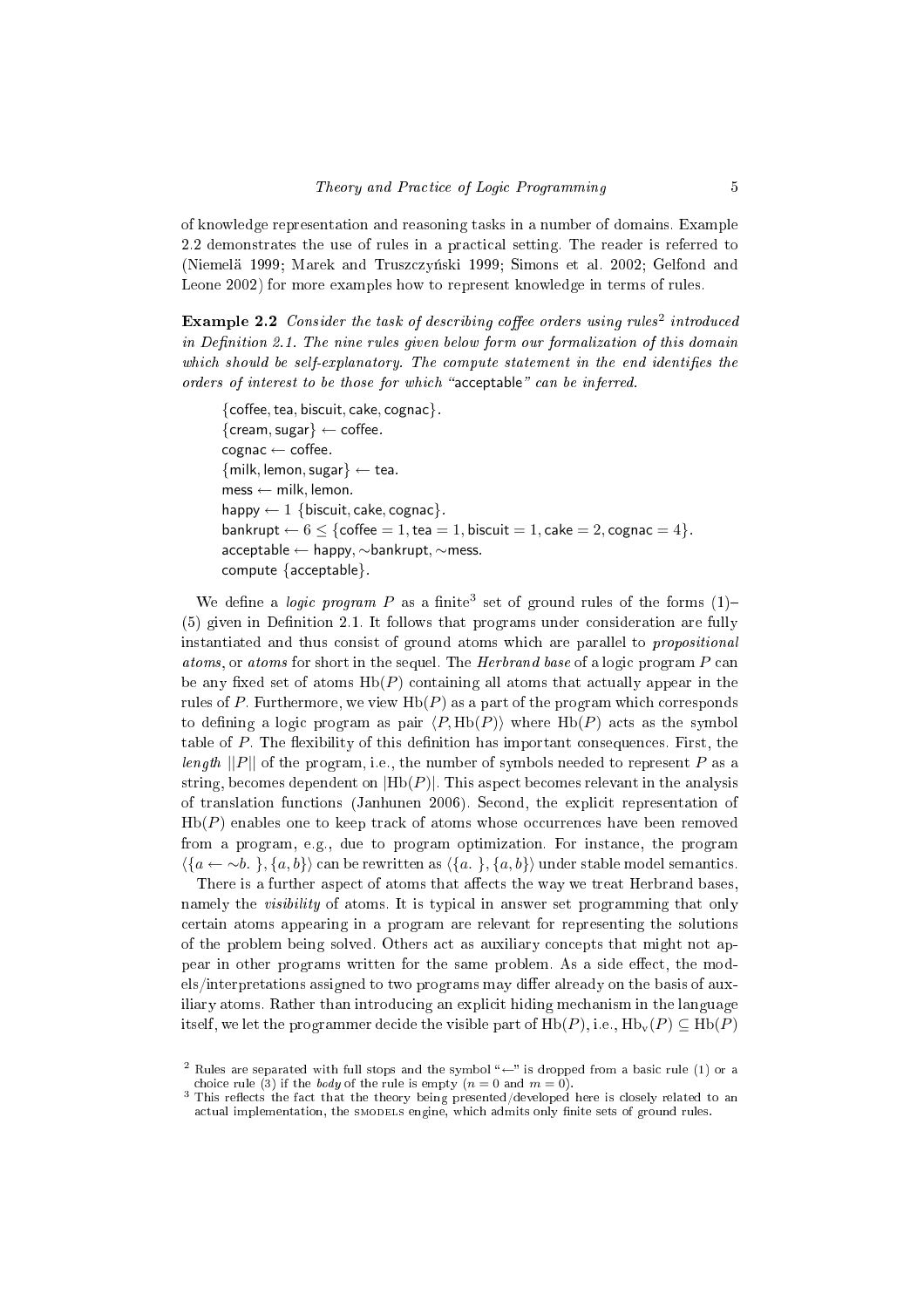which determines the set of hidden atoms  $Hb_h(P) = Hb(P) - Hb_v(P)$ . The ideas presented so far are ombined as follows.

**Definition 2.3** A logic program in the SMODELS system (or an SMODELS program) for short) is a triple  $\langle P, Hb_v(P), Hb_h(P)\rangle$  where

- 1. P is a finite set of rules of the forms  $(1) (5)$ ;
- 2.  $\text{Hb}_v(P)$  and  $\text{Hb}_h(P)$  are finite and disjoint sets of atoms and determine the visible and hidden Herbrand bases of the program, respe
tively; and
- 3. all atoms occurring in P are contained in  $\text{Hb}(P) = \text{Hb}_{\text{v}}(P) \cup \text{Hb}_{\text{h}}(P)$ .

Finally, we define  $\text{Hb}_a(P)$  as the set of atoms of  $\text{Hb}(P)$  not occurring in  $P^A$ 

Note that the atoms of  $\text{Hb}_a(P)$  can be viewed as *additional* atoms that just extend  $Hb(P)$ . By a slight abuse of notation, we often use P rather than the whole triple when referring to a program  $\langle P, Hb_{\nu}(P), Hb_{\nu}(P)\rangle$ . To ease the treatment of programs, we make some default assumptions regarding the sets  $Hb(P)$  and  $Hb_v(P)$ . Unless otherwise stated, we assume that  $Hb_v(P) = Hb(P)$ ,  $Hb_h(P) = \emptyset$ , and  $Hb_*(P) = \emptyset$ , i.e.,  $Hb(P)$  contains only atoms that actually appear in P.

Example 2.4 Given  $P = \{a \leftarrow \neg b.\}$ , the default interpretation is that Hb(P) =  ${a, b}$ ,  $\text{Hb}_v(P) = \text{Hb}(P) = {a, b}$ , and  $\text{Hb}_h(P) = \emptyset$ . To make an exception in this respect, we have to add explicitly that, e.g.,  $\text{Hb}_v(P) = \{a, c\}$  and  $\text{Hb}_h(P) = \{b\}.$ Together with P these declarations imply that  $\text{Hb}_a(P)$  is implicitly assigned to  $\{c\}$ .

Generally speaking, the set  $Hb_v(P)$  can be understood as a *program interface* of  $P$  and it gives the basis for comparing the program  $P$  with other programs of interest. The atoms in  $Hb_h(P)$  are to be hidden in any such comparisons.

# <sup>3</sup> Stable Model Semanti
s

In this section, we review the details of *stable model semantics* proposed by Gelfond and Lifschitz (1988). Stable models were first introduced in the context of *normal* logic programs, i.e., logic programs that solely consist of basic rules (1), but soon they were generalized for other classes involving syntactic extensions. In addition to re
alling the ase of normal programs, it is also important for us to understand how the semanti prin
iples underlying stable models an be applied to the full syntax of smodels programs introdu
ed in Se
tion 2. Yet another generalization will be presented in Se
tion 6 where the lass of weight onstraint programs is addressed.

The class of normal programs includes *positive programs* that are free of default negation, i.e.,  $m = 0$  for all rules (1) of such programs. The standard way to determine the semantics of any positive program  $P$  is to take the *least model* of P, denoted by  $LM(P)$ , as the semantical basis (Lloyd 1987). This is a particular classical model of  $P$  which is minimal with respect to subset<sup>5</sup> inclusion and also

<sup>&</sup>lt;sup>4</sup> The atoms in  $Hb_a(P)$  are made false by stable semantics to be introduced in Section 3.

<sup>&</sup>lt;sup>5</sup> It is assumed that interpretations are represented as sets of atoms evaluating to true.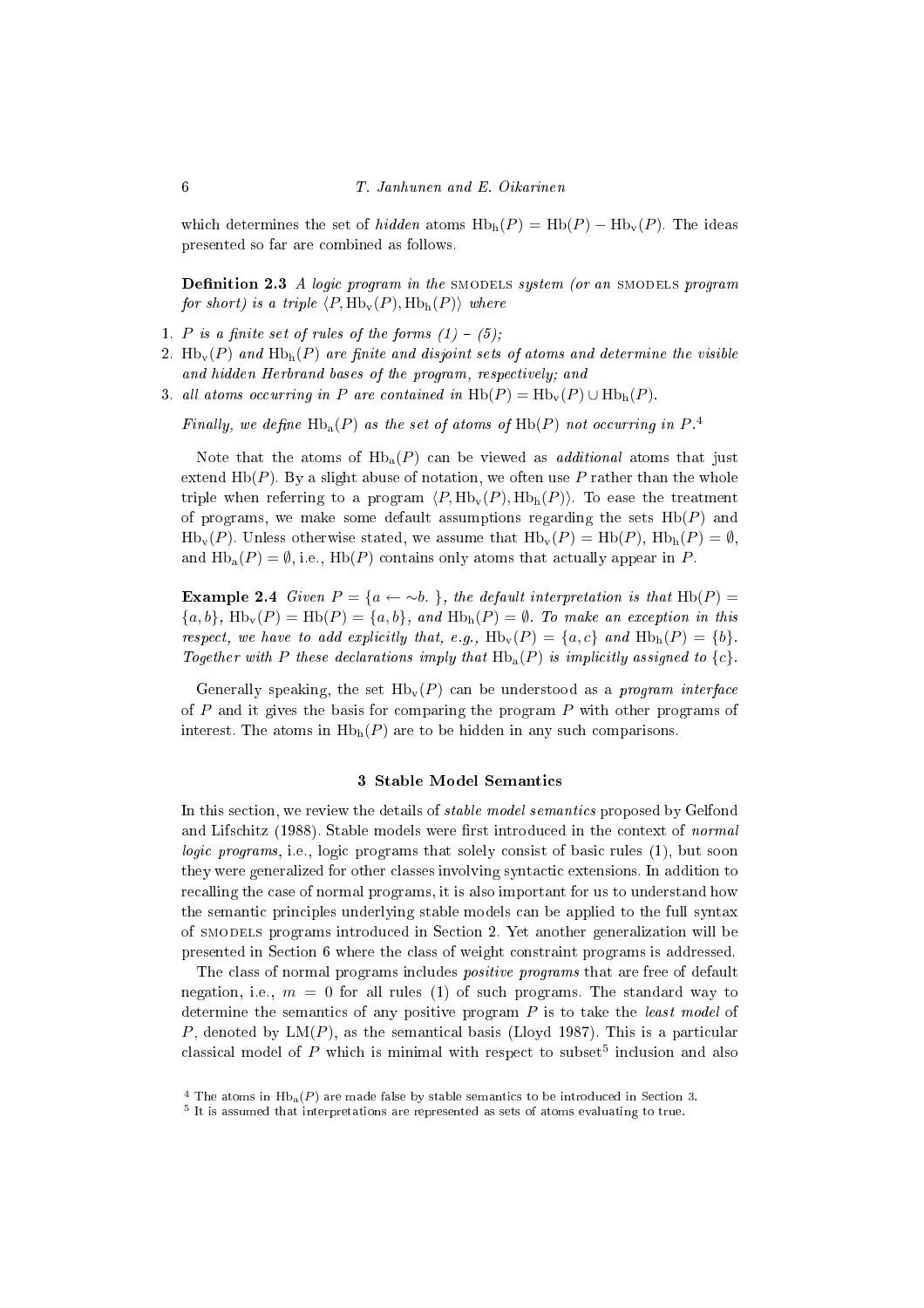unique with this property. Moreover, the least model  $LM(P)$  coincides with the intersection of all classical models of P. Consequently, an atom  $a \in \text{Hb}(P)$  is a logical consequence of P in the classical sense if and only if  $a \in LM(P)$ . It is also important to realize that the semantic operator  $LM(\cdot)$  is inherently monotonic:  $P \subseteq Q$  implies  $LM(P) \subseteq LM(Q)$  for any positive normal logic programs P and Q.

Gelfond and Lifschitz (1988) show how the least model semantics can be generalized to cover normal logic programs. The idea is to reduce a normal logic program P with respect to a model candidate  $M$  by pre-interpreting negative literals that appear in the rules of P. The resulting program  $P^M$  — also known as the Gelfond-Lifschitz reduct of P – contains a reduced rule  $h \leftarrow a_1, \ldots, a_n$  if and only if there is a rule (1) in P so that the negative literals  $\sim b_1, \ldots, \sim b_m$  in the body are satisfied in M. This makes  $P^M$  a positive program whose semantics is determined in the standard way, i.e., using its least model (Lloyd 1987).

Definition 3.1 (Gelfond and Lifschitz (1988)) For a normal logic program P, an interpretation  $M \subseteq \text{Hb}(P)$  is a stable model of P if and only if  $M = \text{LM}(P^M)$ .

For a positive program P, the reduct  $P^M = P$  for any  $M \subseteq \text{Hb}(P)$  implying that  $LM(P)$  coincides with the unique stable model of  $P$ . Unlike this, stable models need not be unique in general: <sup>a</sup> normal logi program P may possess several stable models or no stable model at all. However, this is not considered as a problem in answer set programming, sin
e the aim is to apture solutions to the problem at hand with the stable models of a program that is onstru
ted to formalize the problem. In particular, if there are no solutions for the problem, then the logic programming representation is not supposed to possess any stable models.

Simons (1999) shows how the stable model semantics can be generalized for the other kinds of rules presented in Se
tion 2. However, the redu
ed program is not explicitly present in the semantical definitions given by him. This is why we resort to an alternative definition, which appears as Definition 3.4 below. It will be explained in Section 6 how the forthcoming definition can be understood as a special case of that given by Simons et al. (2002) for more general lasses of rules. In ontrast to their definitions that involve *deductive closures* of sets of rules, we define stable models purely in model-theoretic terms using the least model concept.

Given a logic program P, an interpretation I is simply a subset of  $Hb(P)$  defining which atoms a are considered to be *true*  $(a \in I)$  and which *false*  $(a \notin I)$ . By the following definition, we extend the satisfaction relation  $I \models r$  for the types of rules r under consideration. In particular, let us point out that negative default literals are treated lassi
ally at this point.

**Definition 3.2** Given an interpretation  $I \subseteq \text{Hb}(P)$  for an SMODELS program P,

- 1. A positive default literal a is satisfied in I (denoted  $I \models a) \iff a \in I$ .
- 2. A negative default literal  $\sim a$  is satisfied in I (denoted  $I \models \sim a$ )  $\iff I \not\models a$ .
- 3. A set of default literals L is satisfied in I (denoted  $I \models L$ )  $\iff$  $I \models l$  for every  $l \in L$ .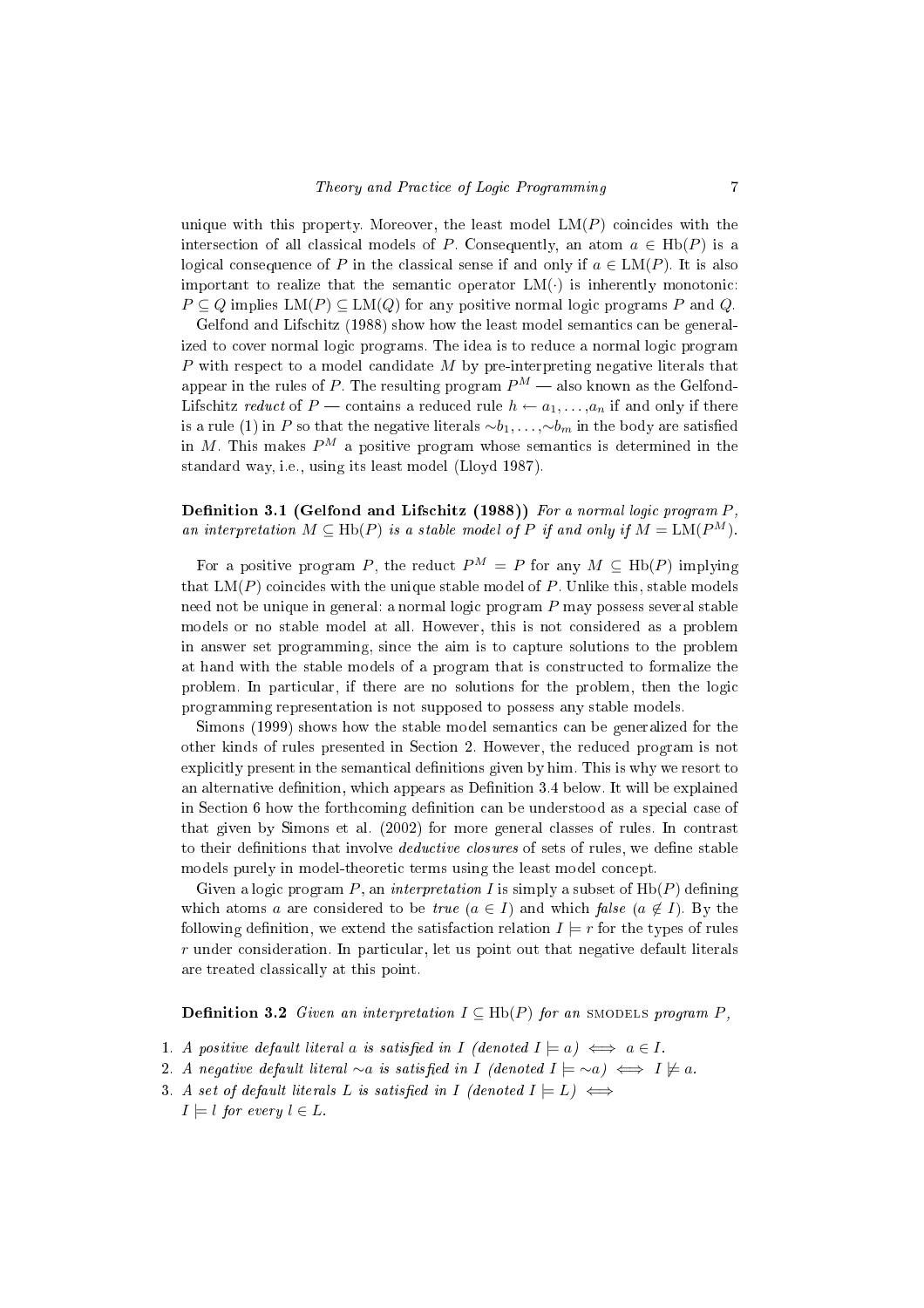- 4. A basic rule r of the form (1) is satisfied in I (denoted  $I \models r$ )  $\iff$  $I \models \{a_1, \ldots, a_n, \sim b_1, \ldots, \sim b_m\}$  implies  $I \models h$ .
- 5. A constraint rule r of the form (2) is satisfied in I (denoted  $I \models r$ )  $\iff$  $c \leq |\{a_i \mid I \models a_i\} \cup \{\sim b_j \mid I \models \sim b_j\}|$  implies  $I \models h$ .
- 6. A choice rule r of the form  $(3)$  is always satisfied in I.
- 7. A weight rule r of the form (4) is satisfied in I (denoted  $I \models r$ )  $\iff$

$$
w \le \text{WS}_I(a_1 = w_{a_1}, \dots, a_n = w_{a_n}, \sim b_1 = w_{b_1}, \dots, \sim b_m = w_{b_m})
$$
  
= 
$$
\sum_{I \models a_i} w_{a_i} + \sum_{I \models \sim b_j} w_{b_j}
$$
 (6)

implies  $I \models h$ .

- 8. A compute statement s of the form (5) is satisfied in I (denoted  $I \models s$ )  $\iff$  $I = \{a_1, \ldots, a_n, \sim b_1, \ldots, \sim b_m\}.$
- 9. A program P is satisfied in  $I$   $(I \models P) \iff I \models r$  for every  $r \in P$ .

The equality in (6) determines how weighted literal sets are evaluated. Given an interpretation I and an assignment of weights to default literals as in the body of <sup>a</sup> weight rule  $(4)$ , the respective *weight sum* in  $(6)$  includes the weight of each literal true in  $I$ . This primitive will be needed a lot in the sequel to deal with weight rules.

**Example 3.3** The third but last rule of Example 2.2 is satisfied in an interpretation  $I_1 = \{\text{tea}, \text{biscut}\}, \text{ but not in } I_2 = \{\text{coffee}, \text{cake}, \text{cognac}\}.$ 

An interpretation I is a (classical) model of a logic program P if and only if  $I \models P$ . However, stable models are not arbitrary models of logi programs. As dis
ussed in the beginning of this section, they involve a reduction of logic programs which is based on a pre-interpretation of negative literals.

**Definition 3.4** For an SMODELS program P and an interpretation  $I \subseteq \text{Hb}(P)$  of  $P$ , the reduct  $P<sup>I</sup>$  contains

- 1. a basic rule  $h \leftarrow a_1, \ldots, a_n \iff$  there is a basic rule (1) in P such that  $I \models$  $\{\sim b_1, \ldots, \sim b_m\}$  or there is a choice rule (3) in P such that  $h \in \{h_1, \ldots, h_l\}$ ,  $I \models h, \text{ and } I \models {\sim} b_1, \ldots, {\sim} b_m$ ;
- 2. a constraint rule  $h \leftarrow c' \{a_1, \ldots, a_n\} \iff$  there is a constraint rule (2) in P and  $c' = \max(0, c - |\{\sim b_i \mid I \models \sim b_i\}|),$
- 3. a weight rule  $h \leftarrow w' \leq \{a_1 = w_{a_1}, \ldots, a_n = w_{a_n}\} \iff \text{there is a weight rule (4)}$ *in P* and  $w' = \max(0, w - WS_I(\sim b_1 = w_{b_1}, \ldots, \sim b_m = w_{b_m}))$ ; and
- 4. no ompute statements.

Note that in addition to evaluating negative literals in the bodies of rules, the head atoms  $h \in \{h_1, \ldots, h_l\}$  of choice rules (3) are subject to a special treatment: an essential prerequisite for including  $h \leftarrow a_1, \ldots, a_n$  in the reduct  $P^M$  is that  $M \models h$ , i.e.,  $h \in M$ . This is the way in which the choice regarding h takes place. Moreover, it is clear by Definition 3.4 that the reduct  $P^M$  is free of default negation and it contains only basic rules, constraint rules, and weight rules, but no compute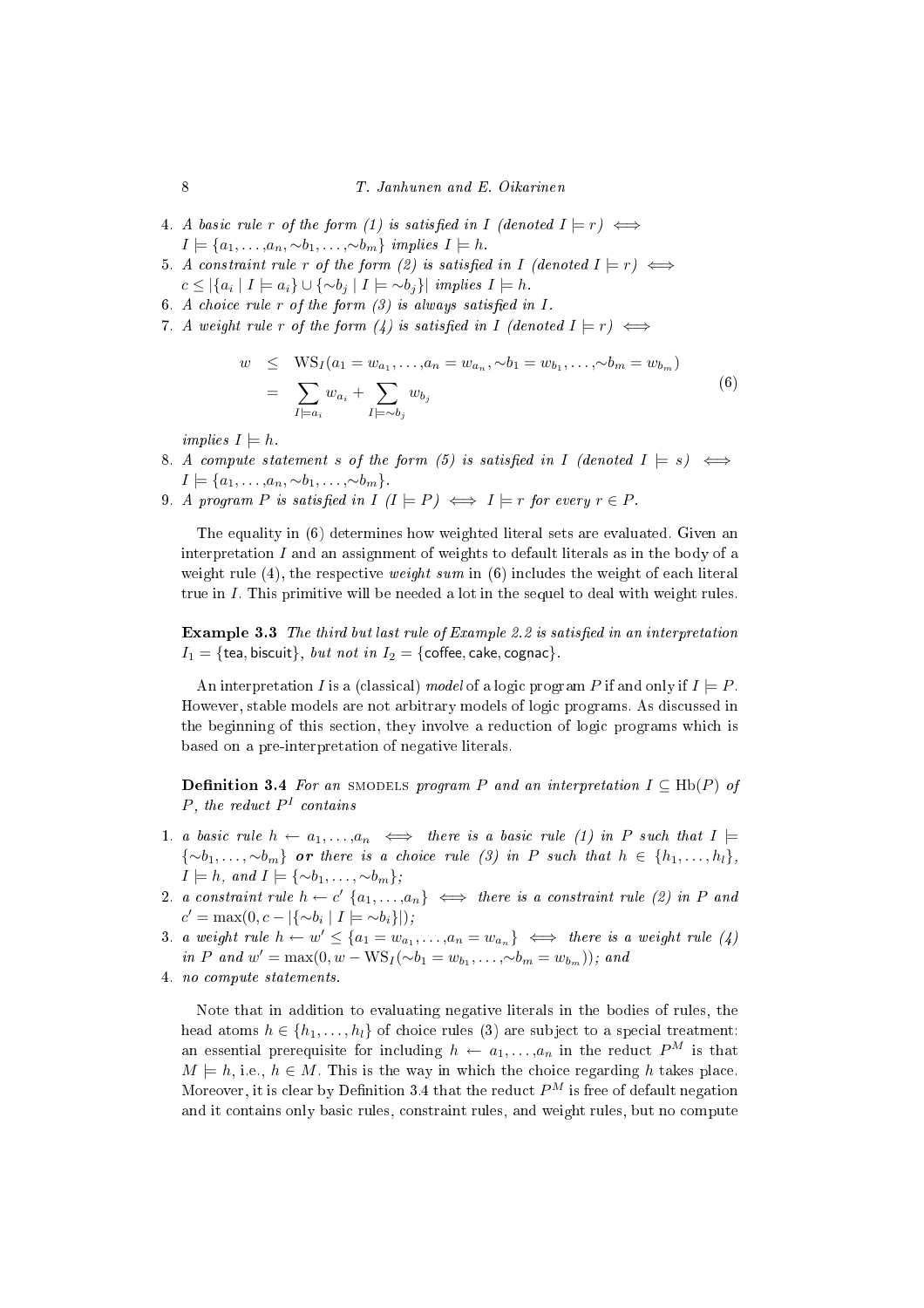statements. Thus we call an SMODELS program P positive if each rule  $r \in P$  is of the forms (1), (2) and (4) restricted to the case  $m = 0$ . The least model semantics an be generalized for positive programs by distinguishing their minimal models.

**Definition 3.5** A model  $M \models P$  of a (positive) SMODELS program P is minimal if and only if there is no  $M' \models P$  such that  $M' \subset M$ .

Positive programs share many important properties of positive normal programs and the straightforward semanti
s based on minimal models and the least model is easily generalized for positive programs.

**Definition 3.6** For a positive SMODELS program P, we define an operator  $T_P$ :  ${\bf 2}^{\operatorname{Hb}(P)} \to {\bf 2}^{\operatorname{Hb}(P)}$  as follows. Given any interpretation  $I \subseteq \operatorname{Hb}(P)$ , the result of applying  $T_P$  to I, i.e.,  $T_P(I) \subseteq Hb(P)$ , contains an atom  $a \in Hb(P)$  if and only if

- 1. there is a basic rule  $a \leftarrow a_1, \ldots, a_n \in P$  and  $I \models \{a_1, \ldots, a_n\}$ ; or
- 2. there is a constraint rule  $a \leftarrow c \{a_1, \ldots, a_n\} \in P$  and  $c \leq |\{a_i \mid I \models a_i\}|$ ; or
- 3. there is a weight rule  $a \leftarrow w \leq \{a_1 = w_{a_1}, \ldots, a_n = w_{a_n}\} \in P$  and

$$
w \leq \text{WS}_I(a_1 = w_{a_1}, \dots, a_n = w_{a_n}).
$$

Intuitively, the operator  $T_P$  gives atoms that are necessarily true by the rules of P if the atoms in I are assumed to be true. It follows that  $T_P(I) \subseteq I$  implies  $I \models P$ in general. We are now ready to state a number of properties of positive programs.

**Proposition 3.7** Let  $P$  be a positive SMODELS program.

- 1. For any collection C of models of P, the intersection  $\bigcap C$  is also a model of P.
- 2. The program P has a unique minimal model M, i.e., the least model  $LM(P)$  of P.
- 3. The least model  $LM(P) = \bigcap \{I \subseteq Hb(P) \mid I \models P\}$  and  $LM(P) = lfp(T_P)$ .

Moreover, positive programs are *monotonic* in the sense that  $P_1 \subseteq P_2$  implies  $LM(P_1) \subseteq LM(P_2)$ . Given the least model semantics for positive programs, it beomes straightforward to generalize the stable model semanti
s (Gelfond and Lifs
hitz 1988) for programs involving default negation. The key idea is to use the reduction from Definition 3.4, but the effect of compute statements must also be taken into account as they are dropped out by Definition 3.4. To this end, we define CompS $(P)$  as the union of literals appearing in the compute statements (5) of P.

**Definition 3.8** An interpretation  $M \subseteq \text{Hb}(P)$  is a stable model of an SMODELS program P if and only if  $M = LM(P^M)$  and  $M \models CompS(P)$ .

Definition 3.8 reveals the purpose of compute statements: they are used to select particular models among those satisfying the conventional fixed point condition from Definition 3.1. Given any logic program  $P$ , we define the set

$$
SM(P) = \{ M \subseteq Hb(P) \mid M = LM(P^M) \text{ and } M \models CompS(P) \}. \tag{7}
$$

In analogy to the case of normal logic programs, the number of stable models may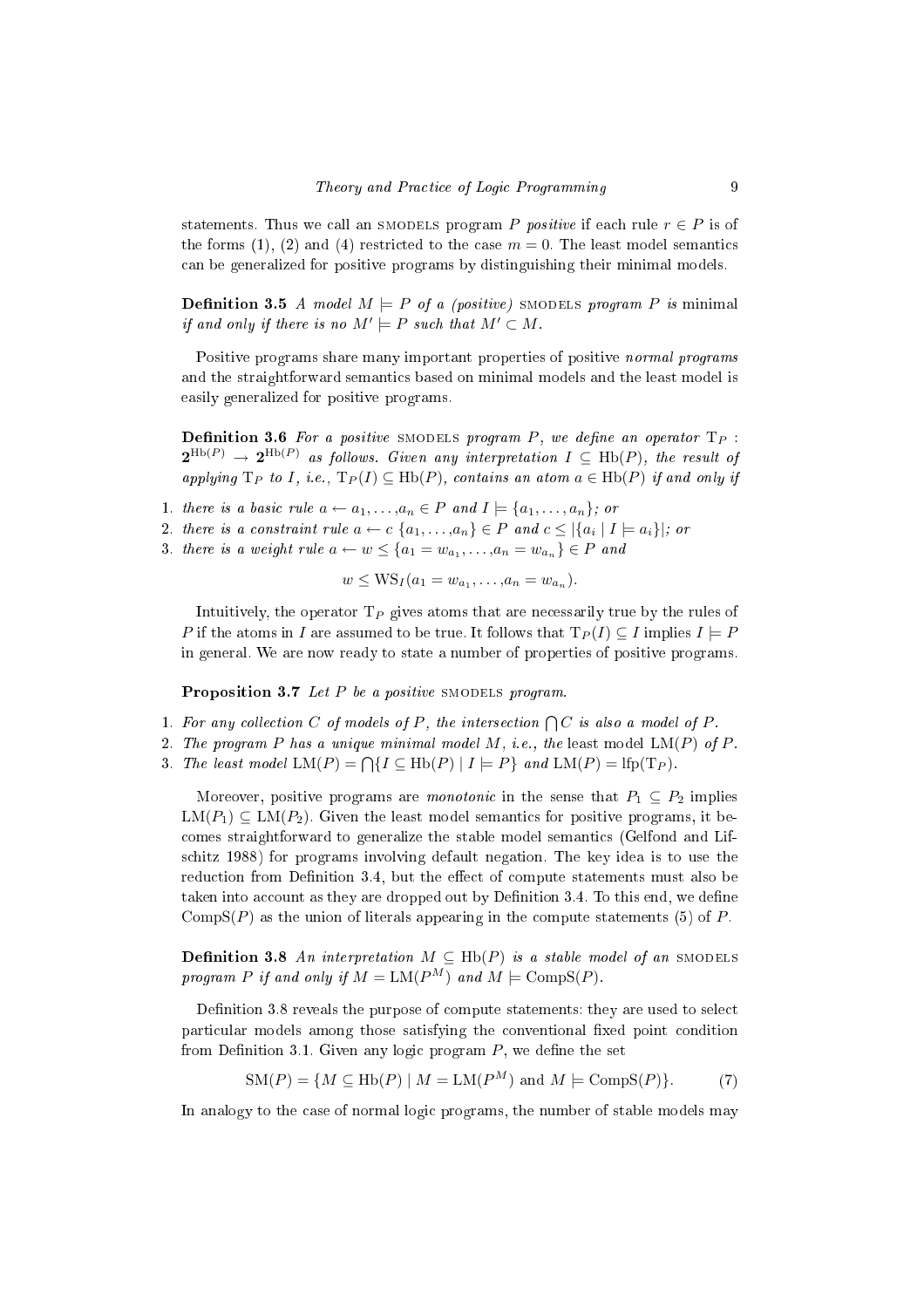vary in general. A positive program P has a unique stable model  $LM(P)$  as  $P^M = P$ holds; recall that compute statements are not allowed in positive programs. It is also worth noting that  $M = LM(P^M)$  and  $M \models \text{CompS}(P)$  imply  $M \models P$ , i.e., stable models are also classical models in the sense of Definition 3.2. However, the converse does not hold in general, i.e.,  $M \models P$  need not imply  $M = LM(P^M)$  although it certainly implies  $M \models \text{CompS}(P)$ . For example, interpretations  $M_1 = \{a\}$  and  $M_2 = \{a, b\}$  are models of the program  $P = \{a \leftarrow 1 \{\sim a, \sim b\} \}$ , but only  $M_1$  is stable. To verify this, note that  $P^{M_1} = \{a \leftarrow 0\}$ . } and  $P^{M_2} = \{a \leftarrow 1\}$ .

Example 3.9 Recall the program P from Example 2.2. According to SMODELS there are  $33$  acceptable orders that are captured by the stable models of P. One of them is  $M_7 = \{$ acceptable, happy, lemon, tea, biscuit $\}$ . The reader is kindly asked to verify  $M_7 = LM(P^{M_7})$  and  $M_7 \models \text{CompS}(P)$  using the reduct  $P^{M_7}$  listed below.

tea. biscuit. cognac ← coffee. lemon ← tea.  $mess \leftarrow milk, lemon.$ happy  $\leftarrow 1$  {biscuit, cake, cognac}. bankrupt  $\leftarrow 6 \leq \{ \text{cofree} = 1, \text{tea} = 1, \text{biscuit} = 1, \text{cake} = 2, \text{cognac} = 4 \}.$ acceptable ← happy.

## <sup>4</sup> Notions of Equivalen
e

We begin this section by reviewing two fundamental notions of equivalence that have been proposed for logic programs, namely weak and strong equivalence, and point out some of their limitations. This is why we resort to another notion of equivalence in Section 4.1: *visible* equivalence is a variant of weak equivalence which takes the visibility of atoms better into account. Then we are ready to identify the respective verification problem in Section 4.2 and discuss in which way invisible atoms render the verification problem more difficult. This serves as a starting point for characterizing a subclass of programs for which visible equivalence can be verified using a translation-based te
hnique in analogy to (Janhunen and Oikarinen 2002).

Lifschitz et al. (2001) address two major notions of equivalence for logic programs. The first one arises naturally from the stable model semantics.

**Definition 4.1** Logic programs P and Q are weakly equivalent, denoted  $P \equiv Q$ , if and only if  $SM(P) = SM(Q)$ , i.e., P and Q have the same stable models.

The second notion is definable in terms of the first and the definition is given relative to a class of logic programs which is represented by  $R$  below. Of course, a natural choice for us would be the class of SMODELS programs but that is not made explicit in the following definition.

**Definition 4.2** Logic programs P and Q are strongly equivalent, denoted  $P \equiv_{\rm s} Q$ , if and only if  $P \cup R \equiv Q \cup R$  for any logic program R.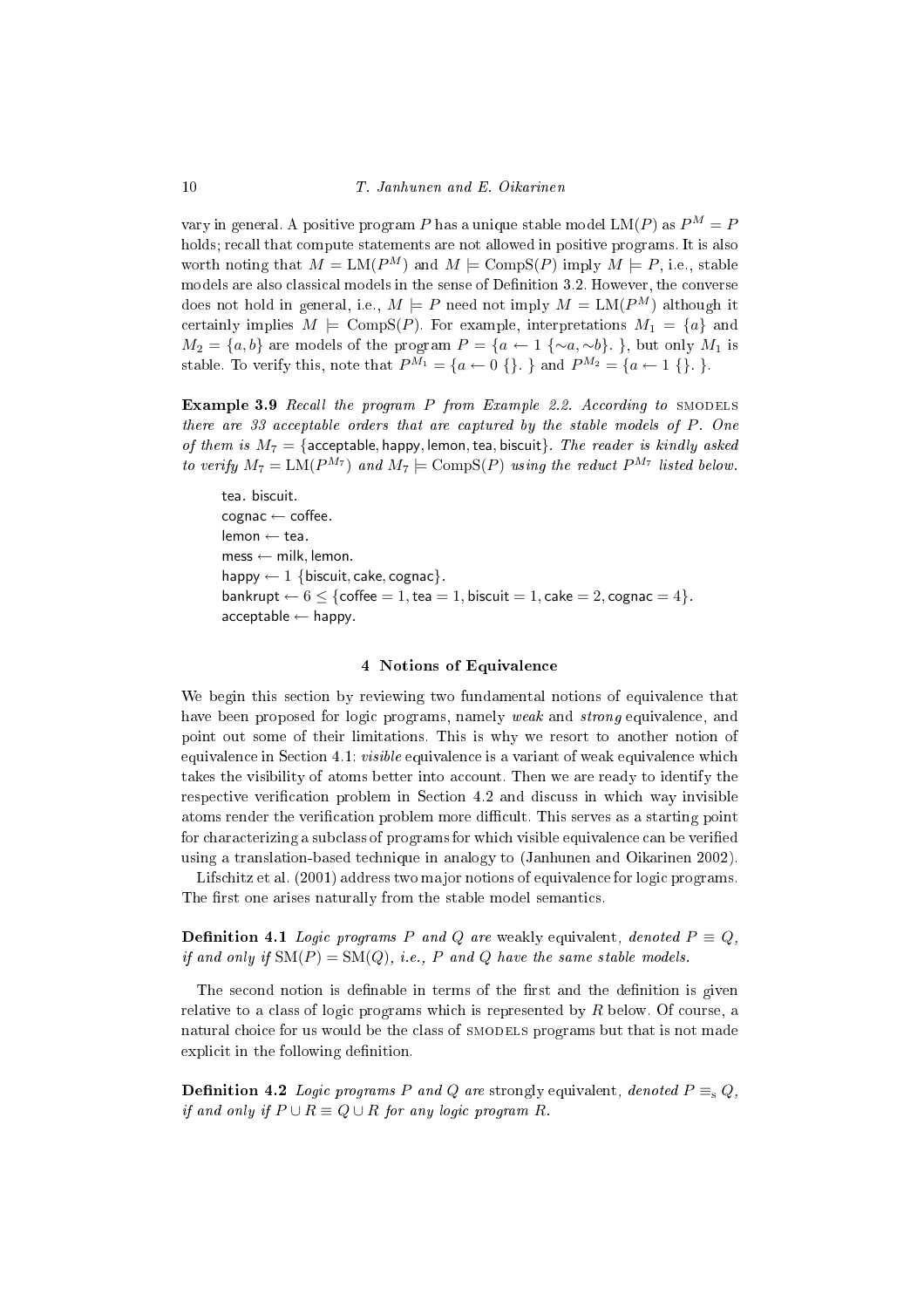Here the program  $R$  can be understood as an arbitrary context in which the other two programs  $P$  and  $Q$  being compared could be placed. This is how strongly equivalent logic programs can be used as semantics preserving substitutes of each other. This feature makes  $\equiv$ <sub>s</sub> a *congruence relation* over the class of logic programs under consideration: if  $P \equiv_{\rm s} Q$  holds, then also  $P \cup R \equiv_{\rm s} Q \cup R$  holds for any R. Moreover, it is easy to see that  $P \equiv_{\rm s} Q$  implies  $P \equiv Q$ , but not necessarily vice versa:  $\equiv_{\rm s}$  relates far fewer programs than  $\equiv$  as demonstrated in Example 4.3. This explains why we call  $\equiv$  the *weak equivalence* relation for the class of logic programs introduced in Sections 2 and 3. It is worth pointing out that whereas  $\equiv$ is an equivalence relation it does not permit substitutions ( $P \equiv Q$  does not imply  $P \cup R \equiv Q \cup R$  in general) and hence it does not qualify as a congruence relation.

Example 4.3 Consider  $P = \{a \leftarrow \neg b\}$  and  $Q = \{a, \}$ . It is easy to see that  $\text{SM}(P) = \text{SM}(Q) = \{ \{a\} \}$  and  $P \equiv Q$ . However, when joined with  $R = \{b, \}$ , we note that  $\text{SM}(P \cup R) \neq \text{SM}(Q \cup R)$  holds so that  $P \not\equiv_{\text{s}} Q$ . The programs P and Q. are not classically equivalent either as  $M \models P$  and  $M \not\models Q$  hold for  $M = \{b\}.$ 

Although the relation  $\equiv_s$  appears attractive at first glance, a drawback is that it is quite restrictive, allowing only rather straightforward semantics-preserving transformations of (sets of) rules. In fact, Lifschitz et al. (2001) characterize  $\equiv_{\rm s}$  in Heyting's logic *here-and-there* (HT) which is an intermediary logic between intuitionistic and lassi
al propositional logi
s. This result implies that ea
h program transformation admitted by  $\equiv_s$  is based on a classical equivalence of the part being replaced (say P) and its substitute (say Q), i.e.,  $P \equiv_{\rm s} Q$  implies that P and Q are classically equivalent. However, the converse is not true in general as there are classically equivalent programs that are not strongly equivalent.

**Example 4.4** The propositional sentence  $a \leftrightarrow (\neg a \rightarrow a)$  is classically valid – suggesting a program transformation that replaces  $P = \{a, \}$  by  $Q = \{a \leftarrow \sim a. \}$ . However, since  $\text{SM}(P) = \{\{a\}\}\$ and  $\text{SM}(Q) = \emptyset$ , we have  $P \not\equiv Q$  and  $P \not\equiv_{\mathcal{S}} Q$  $although P \text{ and } Q \text{ are classically equivalent.}$ 

Since  $\equiv_{\rm s}$  is a congruence relation, it is better applicable to *subprograms* or *program* modules constituting larger programs rather than complete programs. In contrast to this, weak equivalen
e is mainly targeted to the omparison of omplete programs in terms of their stable models. Due to the nature of ASP, this is often the ultimate question onfronted by a programmer when optimizing and debugging programs. For this reason, we concentrate on the problem of verifying weak equivalence in this paper and we leave the modularization aspe
ts of weak and visible equivalen
e to be addressed elsewhere (Oikarinen and Janhunen 2006).

#### 4.1 Visible Equivalen
e

We do not find the notion of weak equivalence totally satisfactory either. For  $P \equiv Q$ to hold, the stable models in  $SM(P)$  and  $SM(Q)$  have to be identical subsets of Hb(P) and Hb(Q), respectively. This makes  $\equiv$  less useful if Hb(P) and Hb(Q)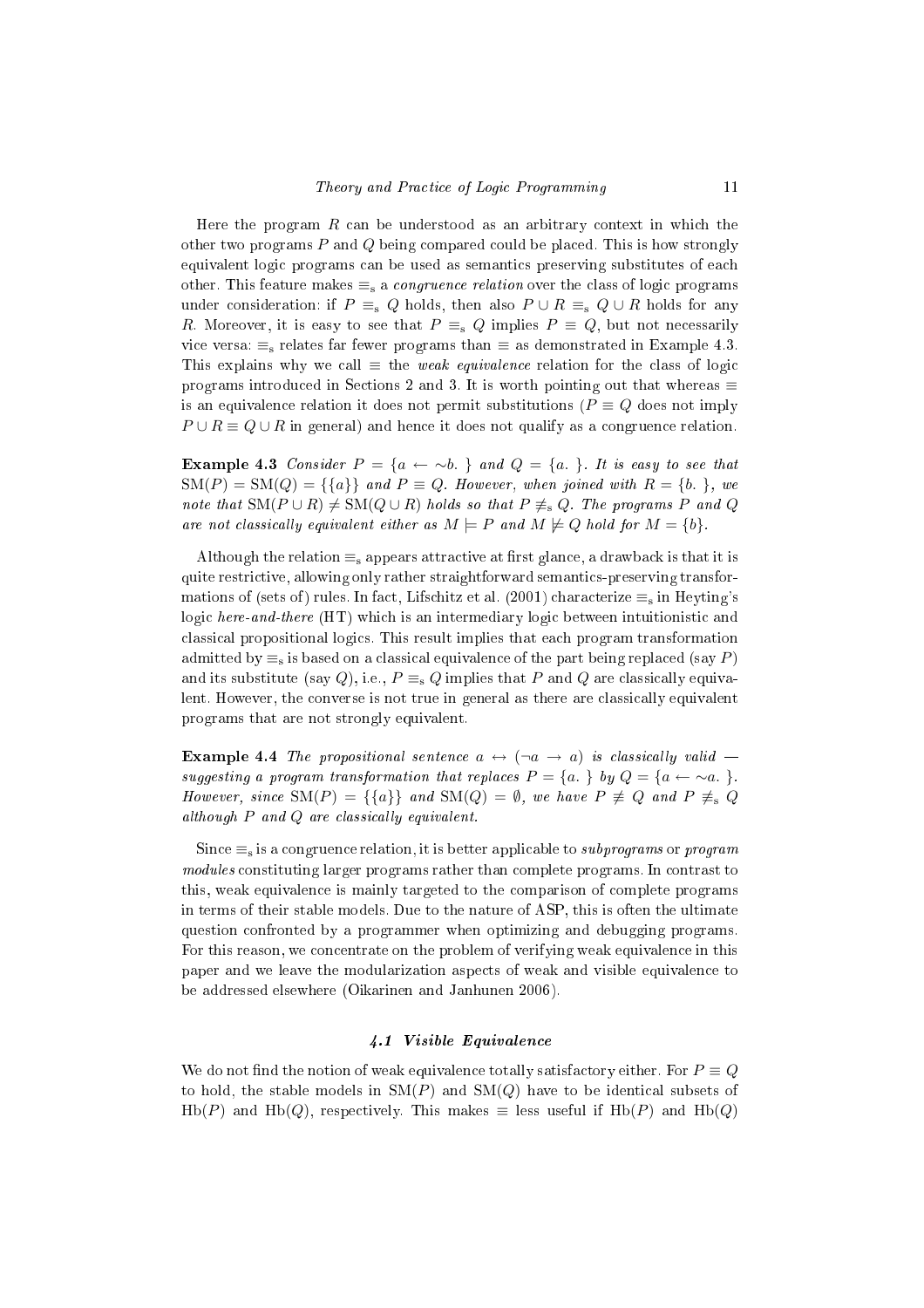differ by some (in)visible atoms which are not trivially false in all stable models. As already discussed in Section 2, such atoms are needed when some auxiliary on
epts are formalized using rules. The use of su
h atoms/
on
epts may lead to more concise encodings of problems as demonstrated by our next example.

Example 4.5 Consider the following programs consisting of basic rules, choice rules, and ompute statements. The parameter n below is an odd natural number.

```
Program P_n: {bit<sub>1</sub>, bit<sub>2</sub>, ..., bit<sub>n</sub>}.
                                   odd ← \mathsf{bit}_1, \sim \mathsf{bit}_2, \ldots, \sim \mathsf{bit}_n.
                                   odd ← \simbit<sub>1</sub>, bit<sub>2</sub>, \simbit<sub>3</sub>..., \simbit<sub>n</sub>.
                                    odd ← bit<sub>1</sub>, bit<sub>2</sub>, bit<sub>3</sub>, ~bit<sub>4</sub>..., ~bit<sub>n</sub>.
                                   odd ← \simbit<sub>1</sub>, bit<sub>2</sub>, bit<sub>3</sub>, bit<sub>4</sub>, \simbit<sub>5</sub>..., \simbit<sub>n</sub>.
                                   odd \leftarrow bit_1, \ldots, bit_n.compute {∼odd}.
Program Q_n: {bit<sub>1</sub>, bit<sub>2</sub>, ..., bit<sub>n</sub>}.
                                   odd_1 \leftarrow bit_1.
                                   odd<sub>2</sub> ← bit<sub>2</sub>, ~odd<sub>1</sub>. odd<sub>2</sub> ← ~bit<sub>2</sub>, odd<sub>1</sub>.
                                   \mathsf{odd}_n \leftarrow \mathsf{bit}_n, \sim \mathsf{odd}_{n-1}. \; \mathsf{odd}_n \leftarrow \mathsf{\sim bit}_n, \mathsf{odd}_{n-1}.\text{odd} \leftarrow \text{odd}.
                                   compute {∼odd}.
```
The first program generates all subsets B of  $BIT_n = {bit_1, bit_2, ..., bit_n}$ , analyzes when  $|B|$  is odd, and accepts only subsets with non-odd (even) cardinality. Thus  $P_n$  has  $2^{n-1}$  stable models  $M \subseteq BIT_n$  with |M| even but also  $2^{n-1}$  basic rules capturing subsets with odd cardinality. In contrast, huge savings can be achieved by introducing new atoms  $\text{odd}_1, \ldots, \text{odd}_n$  so that each  $\text{odd}_i$  is supposed to be true if and only if  $|B \cap \{\text{bit}_1, \ldots, \text{bit}_i\}|$  is odd. Using these, the oddness of  $|B|$  can be formalized in terms of  $2n$  basic rules. The resulting program  $Q_n$  has  $2^{n-1}$  stable models, but they are not identical with the stable models of  $Q_n$  due to new atoms involved. Thus we have  $\text{SM}(Q_n) \neq \text{SM}(P_n)$  and  $Q_n \neq P_n$  for every odd natural number n.

From the programmer's point of view, the programs  $P_n$  and  $Q_n$  solve the same problem and should be onsidered equivalent if one negle
ts the interpretations of  $\text{odd}_1, \ldots, \text{odd}_n$  in the stable models of  $Q_n$ . To this end, we adopt a slightly more general notion of equivalen
e (Janhunen 2003; Janhunen 2006) whi
h takes the visibility of atoms properly into account. The key idea is that when two programs P and Q are compared, the hidden atoms in  $H_{\text{bh}}(P)$  and  $H_{\text{bh}}(Q)$  are considered to be local to  $P$  and  $Q$  and thus negligible as far as the equivalence of the programs is concerned. In addition to this feature, a very strict (bijective) correspondence of stable models is necessitated by the notion of *visible equivalence*.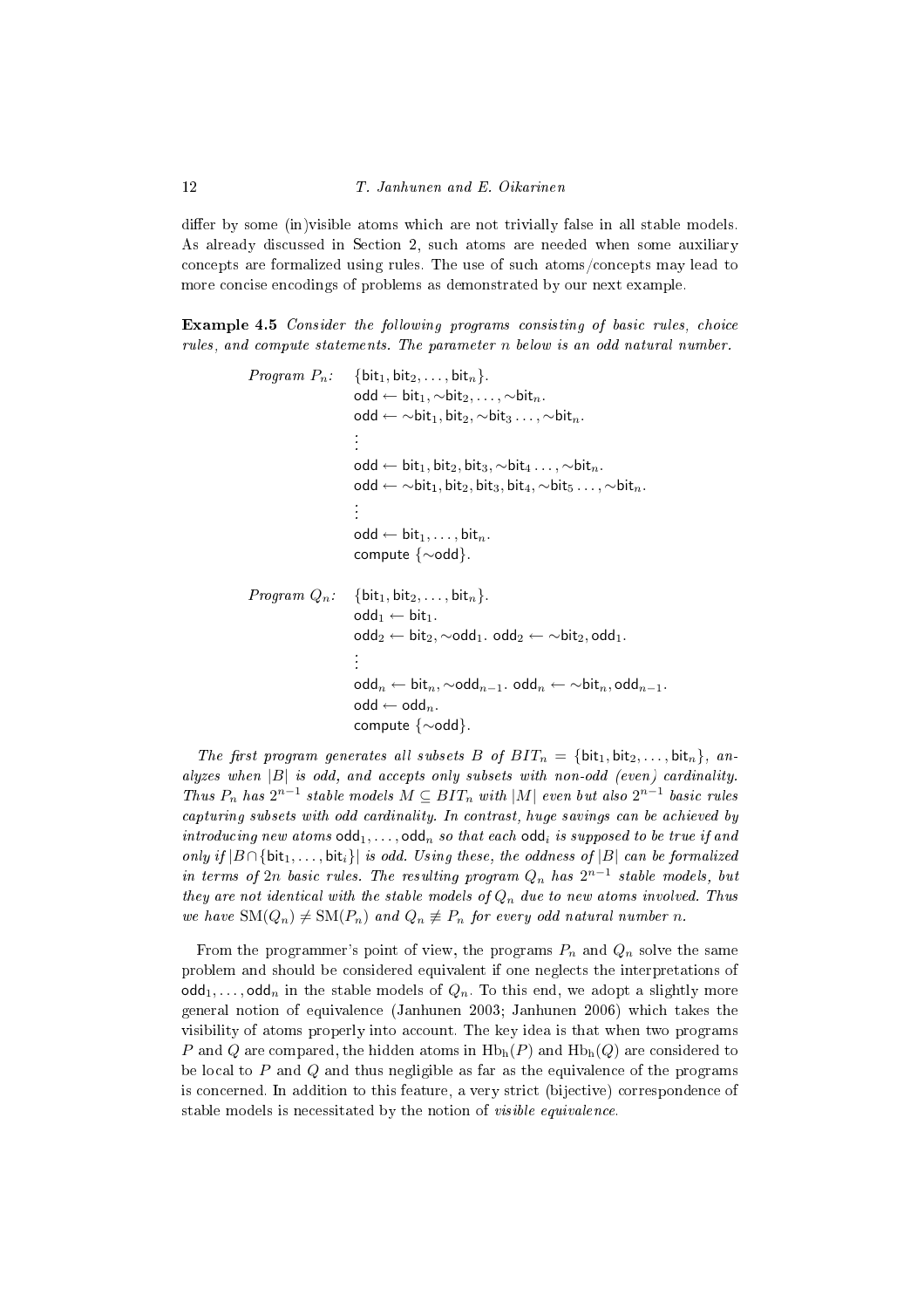**Definition 4.6** Logic programs P and Q are visibly equivalent, denoted  $P \equiv_{\rm v} Q$ , if and only if  $\text{Hb}_v(P) = \text{Hb}_v(Q)$  and there is a bijection  $f : \text{SM}(P) \to \text{SM}(Q)$  such that for every  $M \in SM(P)$ ,  $M \cap Hb_{v}(P) = f(M) \cap Hb_{v}(Q)$ .

**Proposition 4.7** The relation  $\equiv_{\rm v}$  is an equivalence relation.

By defining  $Hb_v(P_n) = Hb_v(Q_n) = BIT_n$  for the programs  $P_n$  and  $Q_n$  defined in Example 4.5 we obtain an intuitive relationship  $Q_n \equiv_v P_n$ . The bijection f involved in this relationship maps a stable model  $M \in SM(Q_n)$  to another  $f(M)$  =  $M \cap BIT_n \in SM(P_n)$ . Our following example demonstrates the case in which both  $\text{SM}(P)$  and  $\text{SM}(Q)$  have stable models that cannot be distinguished if projected to  $\text{Hb}_v(P) = \text{Hb}_v(Q)$ , i.e., there are stable models  $M, N \in \text{SM}(P)$  such that  $M \cap$  $Hb_v(P) = N \cap Hb_v(P)$  and analogously for Q. However, this does not necessarily exclude the possibility for a bijection in the sense of Definition 4.6.

Example 4.8 Consider logic programs  $P = \{a \leftarrow b, a \leftarrow c, b \leftarrow \neg c, c \leftarrow \neg b\}$  and  $Q = \{\{b, c\}, a \leftarrow b, c, a \leftarrow \sim b, \sim c, b \leftarrow c, \sim b, c \leftarrow b, \sim c. \}$  with  $Hb_v(P) = Hb_v(Q)$  ${a}$  and  $Hb<sub>h</sub>(P) = Hb<sub>h</sub>(Q) = {b, c}$ . The stable models of P are  $M<sub>1</sub> = {a, b}$  and  $M_2 = \{a, c\}$  whereas for Q they are  $N_1 = \{a\}$  and  $N_2 = \{a, b, c\}$ . Thus  $P \not\equiv Q$  is clearly the case, but we have a bijection  $f : SM(P) \to SM(Q)$ , which maps  $M_i$  to  $N_i$  for  $i \in \{1,2\}$ , such that  $M \cap \text{Hb}_v(P) = f(M) \cap \text{Hb}_v(Q)$ . Thus  $P \equiv_v Q$  holds.

A brief comparison of  $\equiv_{\rm v}$  and  $\equiv$  follows.

**Proposition 4.9** If  $Hb(P) = Hb(Q)$  and  $Hb<sub>h</sub>(P) = Hb<sub>h</sub>(Q) = \emptyset$ , then  $P \equiv Q$  $\iff P \equiv_{\rm v} Q$ .

In words, the two relations oin
ide when all atoms are visible. There is only a slight difference:  $\equiv_{\rm v}$  insists on Hb(P) = Hb(Q) whereas  $\equiv$  does not. Nevertheless, it follows by Definition 2.3 that such a difference is of little account: Herbrand bases are always extendible to meet  $Hb(P) = Hb(Q)$ . The value of these observations is that by implementing  $\equiv_{\rm v}$  we obtain an implementation for  $\equiv$  as well. We will follow this strategy in Section 5. Moreover, it is also clear by Proposition 4.9 that  $\equiv_{\rm v}$  is not a congruence for  $\cup$  and thus it does not support program substitutions like  $\equiv_s$ .

Visible equivalen
e has its roots in the study of translation fun
tions (Janhunen 2003; Janhunen 2006) and it was proposed as a  $faithfulness$  criterion for a translation function Tr between classes of programs, i.e.,  $P \equiv_v \text{Tr}(P)$  should hold for all programs  $P$ . The bijective relationship of stable models ensures that a faithful translation (see Theorem 6.10 for an instan
e) preserves the number of stable models. This is highly desirable in ASP where stable models orrespond to solutions of problems and the ability to count solutions correctly after potential program transformations is of interest. However, this is not guaranteed, if we onsider weaker alternatives of  $\equiv_{v}$  obtained in a general framework based on *equivalence frames* (Eiter et al. 2005). Visible equivalence does not really fit into equivalence frames based on *projected answer sets*. A projective variant of Definition 4.6 would simply impose  $\{M \cap Hb_v(P) \mid M \in SM(P)\} = \{N \cap Hb_v(Q) \mid N \in SM(Q)\}$  on P and Q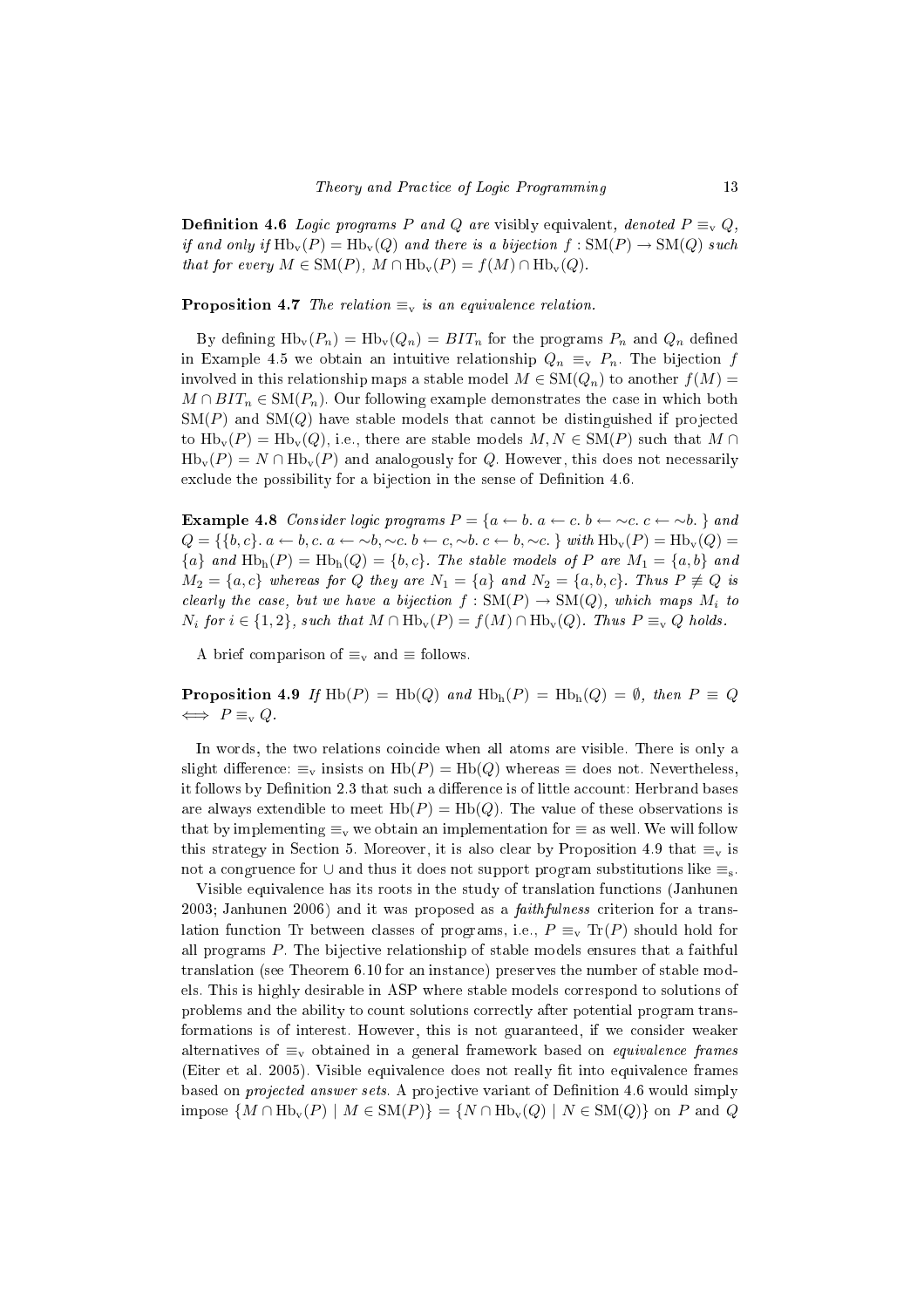for  $P \equiv_{\text{vp}} Q$  to hold, which is clearly implied by  $P \equiv_{\text{v}} Q$  but not vice versa. The key observation is that a weakly faithful translation function Tr, i.e., Tr satisfies  $P \equiv_{\text{vp}} \text{Tr}(P)$  for all P, does not necessarily preserve the number of stable models contradicting the general nature of ASP. As an illustration of these ideas, let us consider  $P = \{a \leftarrow \neg b, b \leftarrow \neg a$ . } and  $Q_n = \text{Tr}_{\text{exp}}(P) = P \cup \{c_i \leftarrow \neg d_i, d_i \leftarrow \neg c_i$ .  $0 < i \leq n$  where  $n > 0$  is a parameter of  $\text{Tr}_{\text{exp}}$  and  $\text{Hb}_{\text{v}}(Q) = \text{Hb}_{\text{v}}(P) = \{a, b\}$ by definition. It follows that  $\text{SM}(P) = \{\{a\}, \{b\}\}\$ and  $Q_n$  has  $2^{n+1}$  stable models so that  $M \cap \{a, b\} \in SM(P)$  holds for each  $M \in SM(Q_n)$ . Therefore  $P \equiv_{\text{vp}} Q_n$ but  $P \not\equiv_{\rm v} Q_n$  hold for every  $n > 0$ , i.e., Tr<sub>exp</sub> would be faithful only in the weaker sense. A drawback of translation functions like  $\text{Tr}_{\text{exp}}$  is that for sufficiently large values of  $n$ , it is no longer feasible to count the number of stable models of  $P$  using its translation  $Q_n$  which is only polynomially longer than  $P$ .

Equivalence relations play also a role in *forgetting*. Given a logic program P and a set of atoms  $F \subseteq \text{Hb}(P)$ , the goal is to remove all instances of atoms of  $F$  from  $P$  but preserve the semantics of  $P$  as far as possible. Eiter and Wang  $(2006)$  provide an account of forgetting in the case of *disjunctive* logic programs. The result of forgetting  $fg(P, F)$  is not syntactically unique but its stable models are defined as the  $\subseteq$ -minimal elements of  $\text{SM}(P) \setminus F = \{M \setminus F \mid M \in \text{SM}(P)\}.$ For instance, the program  $P_n$  in Example 4.5 is a valid result of forgetting if we remove  $F = \{odd_1, \ldots, odd_n\}$  from  $Q_n$ . We note that forgetting a set of atoms F is somewhat analogous to hiding F in P, i.e., setting  $Hb<sub>h</sub>(P) = F$ , but obvious differences are that  $\text{Hb}(fg(P, F)) \cap F = \emptyset$  by definition and forgetting can affect the number of stable models in ontrast to hiding. Nevertheless, Eiter and Wang (2006) show that forgetting preserves weak equivalence in the sense that  $P \equiv Q$ implies  $fg(P, F) \equiv fg(Q, F)$ . This property is shared by  $\equiv_v$  in the fully visible case as addressed in Proposition 4.9. In general, we an establish the following.

**Proposition 4.10** If  $P \equiv_{\rm v} Q$ , then  $\text{fg}(P, \text{Hb}_{\rm h}(P)) \equiv \text{fg}(Q, \text{Hb}_{\rm h}(Q))$ .

## Proof

Let us assume  $P \equiv_{\rm v} Q$  which implies both  $H_{\rm bv}(P) = H_{\rm bv}(Q)$  and the existence of a bijection f in the sense of Definition 4.6. Assuming  $fg(P, Hb_h(P)) \neq$  $fg(Q, Hb<sub>h</sub>(Q))$ , we derive without loss of generality the existence of a stable model  $M \in SM(fg(P, Hb_h(P)))$  such that  $M \notin SM(fg(Q, Hb_h(Q)))$ . Note that M is a subset of  $Hb(fg(P, Hb<sub>h</sub>(P))) = Hb<sub>v</sub>(P) = Hb<sub>v</sub>(Q) = Hb(fg(Q, Hb<sub>h</sub>(Q)))$  and a  $\subseteq$ -minimal element in SM(P) \ Hb<sub>h</sub>(P) defined in the preceding discussion.

Then consider any  $M' \in SM(P)$  such that  $M = M' \setminus Hb_h(P)$ . It follows by the properties of f that  $N' = f(M') \in SM(Q)$  and  $N' \cap Hb_{v}(Q) = M' \cap Hb_{v}(P) = M$ . Thus  $M = N' \setminus \text{Hb}_{h}(Q)$  belongs to  $\text{SM}(Q) \setminus \text{Hb}_{h}(Q)$ . Let us then assume that M is not ⊂-minimal in this set, i.e., there is  $N \in SM(Q) \setminus \text{Hb}_{h}(Q)$  such that  $N \subset M$ . Using the properties of f and the same line of reasoning as above for  $M'$  and  $N'$ but in the other direction, we learn that  $N \in SM(P) \setminus Hb_h(P)$  holds for  $N \subset M$ . A contradiction, since  $M$  is  $\subseteq$ -minimal in this set.

It follows that M is also a  $\subseteq$ -minimal element in SM(Q) \ Hb<sub>h</sub>(Q) so that  $M \in$  $SM(fg(Q, Hb<sub>h</sub>(Q))),$  a contradiction.  $\Box$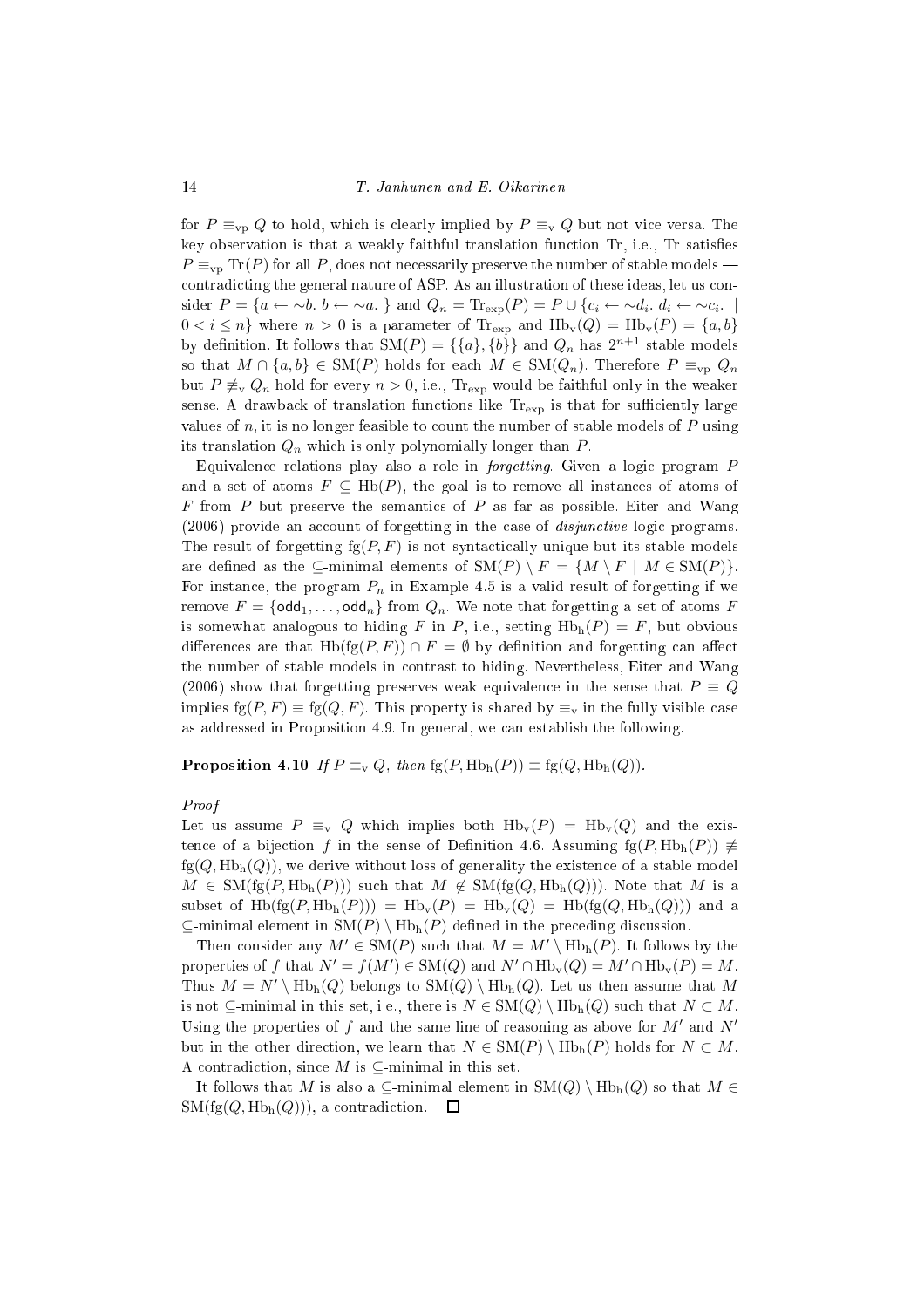| 1: function $\mathsf{EqNaive}(P,Q)$ : Boolean; | 1. algorithm $\mathsf{NotEq}(P,Q)$ .                                     |  |  |  |  |
|------------------------------------------------|--------------------------------------------------------------------------|--|--|--|--|
| $2.$ begin                                     | $2:$ begin                                                               |  |  |  |  |
| for $M \in SM(P)$ do<br>$3 -$                  | choose $M \subseteq \text{Hb}(P)$ and $N \subseteq \text{Hb}(Q)$ ;<br>3. |  |  |  |  |
| 4: if $M \neq LM(Q^M)$                         | 4: if $M = LM(P^M)$ and $M \neq LM(Q^M)$                                 |  |  |  |  |
| $5 -$<br>then return false;                    | then accept:<br>5:                                                       |  |  |  |  |
| for $N \in SM(Q)$ do<br>6.                     | 6: if $N = LM(Q^N)$ and $N \neq LM(P^N)$                                 |  |  |  |  |
| 7: if $N \neq LM(P^N)$                         | then accept:<br>7.                                                       |  |  |  |  |
| 8:<br>then return false;                       | reject<br>8.                                                             |  |  |  |  |
| 9:<br>return true                              | 9: end                                                                   |  |  |  |  |
| $10\colon \mathrm{end}$                        |                                                                          |  |  |  |  |
| $(\circ)$                                      | (h)                                                                      |  |  |  |  |

Fig. 1. A naive deterministic and a nondeterministic algorithm for verifying  $P \equiv Q$  and  $P \neq Q$ , respectively, when Hb(P) = Hb(Q) and all atoms of P and Q are visible.

(a) (b)

# 4.2 Preliminary Analysis of the Equivalence Verification Problem

The definition of stable models is based on the whole Herbrand base  $Hb(P)$  and hence it neglects which atoms are visible and which not. The weak equivalence relation  $\equiv$  is based on the same line of thinking and in (Janhunen and Oikarinen 2002), we presented methods for verifying the weak equivalen
e of two programs P and Q satisfying  $\text{Hb}(P) = \text{Hb}(Q)$ . A relatively naive approach is to cross-check the stable models in  $SM(P)$  and  $SM(Q)$  in order to establish  $SM(P) = SM(Q)$  and thus  $P \equiv Q$ . The respective deterministic algorithm **EqNaive** is described in Figure  $1$  (a).<sup>6</sup> The algorithm may use any algorithm such as the one given by Simons et al. (2002) for enumerating the stable models of P and Q one at a time. Due to FNPompleteness of the respe
tive fun
tion problem (Simons et al. 2002), the omputation of ea
h model may require time exponential in the length of input, i.e.,  $||P||$  or  $||Q||$ . The number of stable models to be cross-checked by a function call  $EqNaive(P,Q)$  can also be exponential. However, the tests for instability on lines 4 and 7 can be clearly accomplished in polynomial time. This is because the least model LM(R) of any positive set of rules R can be computed in time linear in  $||R||$ using a generalization of the pro
edure developed by Dowling and Gallier (1984).

On the other hand, we get an upper limit for the omputational time omplexity of the equivalen
e veri
ation problem by inspe
ting the nondeterministi algorithm presented in Figure 1 (b). The idea is to select an interpretation  $M$  for  $P$  (line 3) and to verify that M is a counter-example to  $P \equiv Q$  (lines 4–7). Both tasks can be completed in time linear in  $||P|| + ||Q||$ . Since  $\mathsf{NotEq}(P,Q)$  accepts its input in the nondeterministic sense if and only if  $P \neq Q$ , we see that the equivalence verifying problem is a problem in  $coNP$ . On the other hand, checking the existence of a stable model for a given logic program forms an NP-complete decision problem (Simons et al. 2002). Thus one can establish the  $\mathbf{coNP}$ -completeness of the verification problem by reducing the complement of the latter problem, *i.e.*, checking that

 $6$  For the sake of brevity, compute statements (5) are not covered by EqNaive.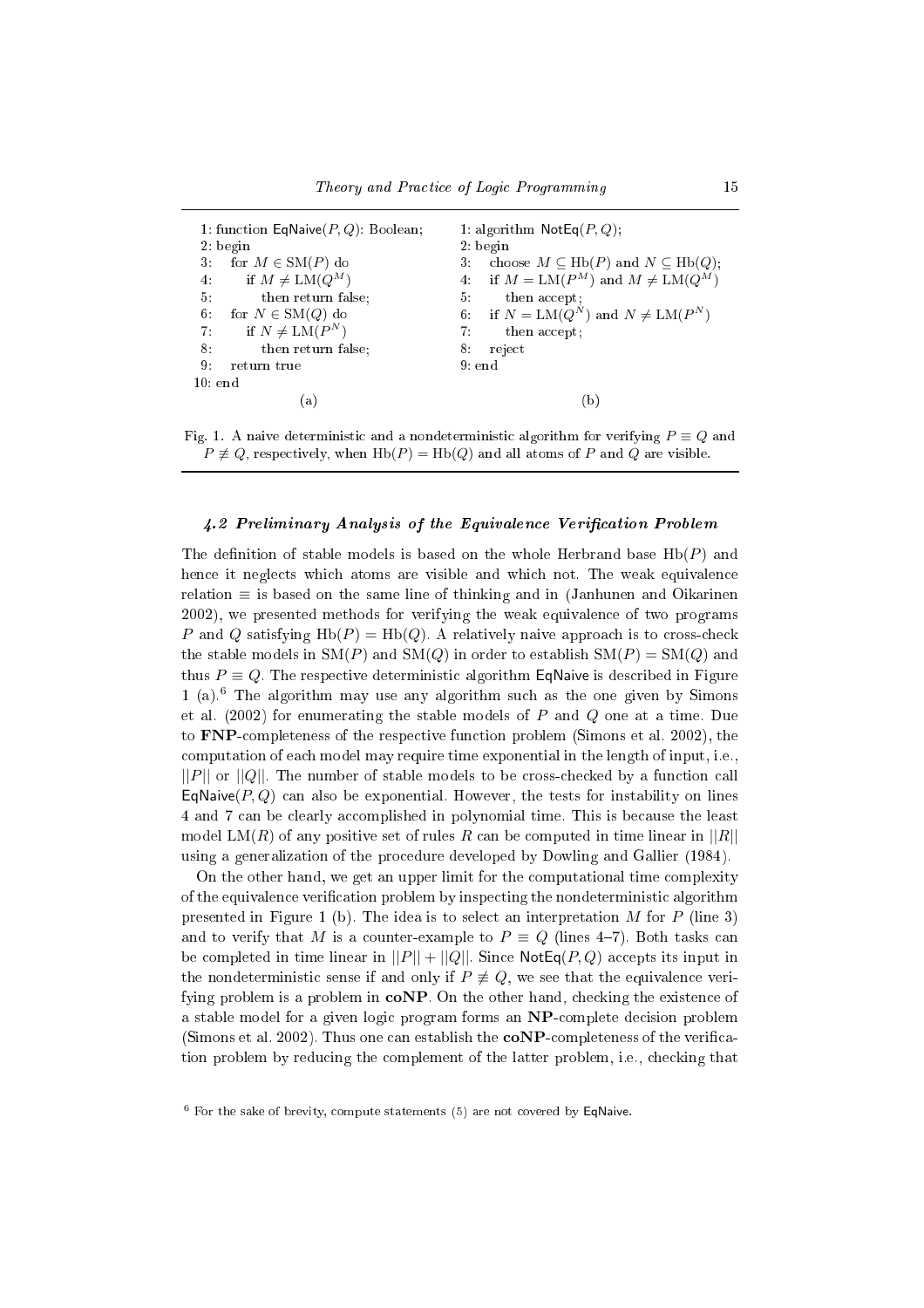a logic program does not have stable models, to the problem of verifying that  $P$  is equivalent with  ${a \leftarrow \neg a}$  a program having no stable models. These observations on omputational omplexity suggest an alternative omputational strategy for solving the equivalence verification problem (Janhunen and Oikarinen 2002; Oikarinen and Janhunen 2004). The idea is that counter-examples for  $P \equiv Q$  are explicitly specified in terms of rules and then proved non-existent using the same sear
h algorithm as what is used for the omputation of stable models.

Unfortunately, further sources of complexity arise if we allow the use of hidden atoms in SMODELS programs and consider  $\equiv_{\rm v}$  rather than  $\equiv$ . To see this, let us analyze how the operation of EqNaive should be modified in order to deal with invisible atoms. In fact, each cross-checking step has to be refined. It is no longer enough to compute a stable model  $M$  for  $P$ . In addition to this, we have to *count* how many stable models of P coincide with M up to  $Hb_v(P)$ , i.e., determine the number  $n = |\{N \in \text{SM}(P) \mid N \cap \text{Hb}_v(P) = M \cap \text{Hb}_v(P)\}|$ . Then it is sufficient to check that Q has equally many stable models that coincide with M up to  $H_{\text{bv}}(P)$ . This line of thinking applies directly to the pair of programs given in Example 4.8.

By numbering stable models in the order they are encountered, we obtain the basis for a bije
tive relationship as insisted by Denition 4.6. The bad news is that the omputational omplexity of ounting models appears to be mu
h higher than finding a model; see (Roth 1996) for the case of propositional satisfiability. Since lassi
al models are easily aptured with stable models (Niemelä 1999), ounting stable models of a logic program cannot be easier than counting satisfying assignments for a set of propositional clauses. Thus the complexity of verifying  $\equiv_{\rm v}$  appears to be very high in general and restri
tions on visible atoms do not seem to provide us a way circumvent the counting problem: If  $\text{Hb}_v(P) = \text{Hb}_v(Q) = \emptyset$  is assumed, then  $P \equiv_{\rm v} Q$  if and only if P and Q have the same number of stable models.

In order to avoid model counting as discussed above, we should restrict ourselves to logic programs P, for which the set  $\{N \in SM(P) \mid N \cap H_{\text{bv}}(P) = M \cap H_{\text{bv}}(P)\}\$ contains exactly one element for each  $M \in SM(P)$ . Then stable models  $M, N \in$  $SM(P)$  can be distinguished in terms of visible atoms:

$$
M \neq N \text{ implies } M \cap \text{Hb}_v(P) \neq N \cap \text{Hb}_v(P). \tag{8}
$$

Definition 4.11 Given an SMODELS program P, a set of interpretations  $C \subseteq$  $\mathbf{2}^{\text{Hb}(P)}$  is separable with  $\text{Hb}_\text{v}(P)$  if (8) holds for all  $M, N \in C$ , and we say that P has separable stable models if  $SM(P)$  is separable with  $Hb_v(P)$ .

Unfortunately, the separability of P and Q does not imply that  $\textsf{EqNaive}(P, Q)$ and  $\textsf{NotEq}(P,Q)$  work correctly as  $\textsf{Hb}_{h}(P)$  and  $\textsf{Hb}_{h}(Q)$  differ and may lead to unnecessary disqualification of models by the polynomial time tests  $M \neq LM(Q^M)$ and  $N \neq \text{LM}(P^N)$ . These tests capture correctly conditions  $M \notin \text{SM}(Q)$  and  $M \notin SM(P)$ , respectively, but when all atoms are visible. However, a higher computational omplexity is involved in the presen
e of invisible atoms. E.g. the former test would have to be repla
ed by a omputation verifying that there is no  $N \in SM(Q)$  such that  $M \cap Hb_{\rm v}(P) = N \cap Hb_{\rm v}(Q)$  holds. This tends to push the worst case time complexity of the equivalence verification problem to the sec-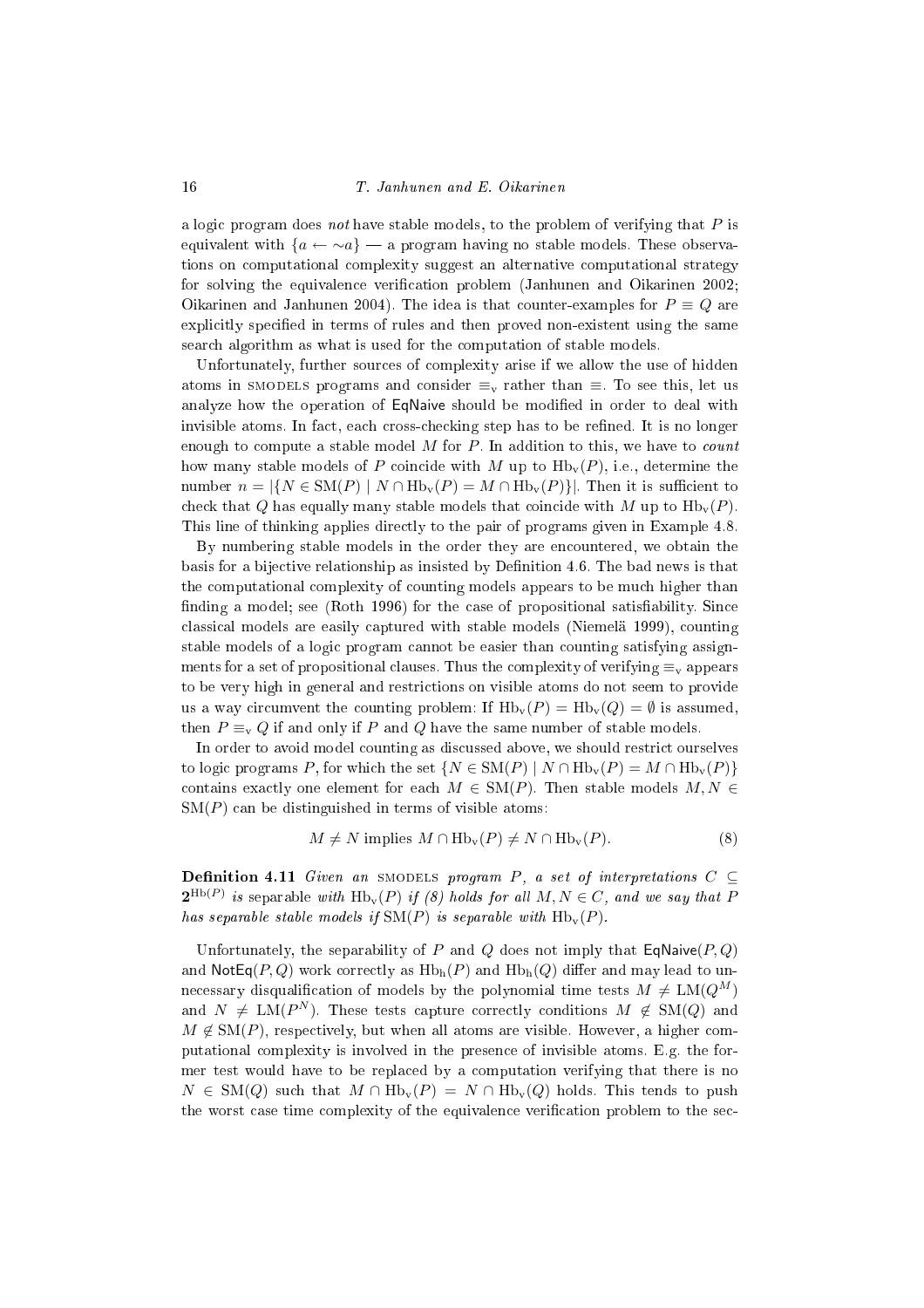ond level of polynomial time hierar
hy (Sto
kmeyer 1976). Thus it seems that we need a stronger restri
tion than separability in order to keep the problem of verifying  $P \equiv_{\rm v} Q$  as a decision problem in  $\rm coNP$  — an obvious prerequisite for the translation-based verification technique in (Janhunen and Oikarinen 2002).

## 4.3 Programs Having Enough Visible Atoms

In the fully visible case, the complexity of the verification problem is alleviated by the computation of least models in algorithm  $\mathsf{NotEq}(P,Q)$ . Those models are *unique* models asso
iated with the respe
tive Gelfond-Lifs
hitz redu
tions of programs and they provide the basis for dete
ting the (in)stability of model andidates. Having such a unique model for each reduct is the key property that we would like to carry over to the ase of programs involving invisible atoms. To a
hieve this, we propose a semantical restriction for the class of logic programs as follows. Given a logic program P and a set of atoms  $A \subseteq \text{Hb}(P)$ , we write  $A_v$  and  $A_h$  for  $A \cap \text{Hb}_v(P)$  and  $A \cap H_{\text{bh}}(P)$ , respectively. Moreover, we are going to use shorthands A, B, and H for the respective sets of atoms  $\{a_1, \ldots, a_n\}$ ,  $\{b_1, \ldots, b_m\}$ , and  $\{h_1, \ldots, h_l\}$  appearing in rules (1) – (5). Analogously, the notations  $A = W_A$  and  $∼B = W_B$  capture the sets of weights associated with A and B in the body of  $(4)$ . The goal of Definition 4.12 is to extract the hidden part  $P_h/I_v$  of an smodels program P by partially evaluating it with respect to an interpretation  $I_v \subseteq Hb_v(P)$  for its visible part.

**Definition 4.12** For an SMODELS program P and an interpretation  $I_v \subseteq \text{Hb}_v(P)$ for the visible part of P, the hidden part of P relative  $I_v$ , denoted  $P_h/I_v$ , contains

- 1. a basic rule  $h \leftarrow A_h, \sim B_h \iff$  there is a basic rule  $h \leftarrow A, \sim B$  in P such that  $h \in \text{Hb}_{h}(P)$  and  $I_{v} \models A_{v} \cup \sim B_{v}$ ;
- 2. a choice rule  $\{H_h\} \leftarrow A_h, \sim B_h \iff$  there is a choice rule  $\{H\} \leftarrow A, \sim B$  in P such that  $H_h \neq \emptyset$  and  $I_v \models A_v \cup \sim B_v$ ;
- 3. a constraint rule  $h \leftarrow c' \{A_h, \sim B_h\} \iff \text{there is a constraint rule } h \leftarrow c \{A, \sim B\}$ in P such that  $h \in \text{Hb}_{h}(P)$  and  $c' = \max(0, c - |\{l \in A_{v} \cup \sim B_{v} \mid I_{v} \models l\}|);$
- 4. a weight rule  $h \leftarrow w' \leq \{A_h = W_{A_h}, \neg B_h = W_{B_h}\} \iff \text{there is a weight rule}$  $h \leftarrow w \leq \{A = W_A, \sim B = W_B\}$  in P such that  $h \in \text{Hb}_{h}(P)$  and

$$
w' = \max(0, w - WS_{I_v}(A_v = W_{A_v}, \sim B_v = W_{B_v}));
$$
\n(9)

5. and no ompute statements.

This construction can be viewed as a generalization of the simplification operation  $\text{simp}(P,T,F)$  proposed by Cholewinski and Truszczyński (1999) to the case of SMODELS programs, but restricted in the sense that T and F are subsets of  $\mathrm{Hb}_\mathrm{v}(P)$ rather than Hb(P). More precisely put, we have  $P_h/I_v = \text{simp}(P, I_v, \text{Hb}_v(P) - I_v)$ for a normal program, i.e., a set of basic rules  $P$ .

Roughly speaking, our idea is to allow the use of invisible atoms as long as they do not interfere with the number of stable models obtained for the visible part. We consider the invisible part of a program "well-behaving" in this sense if and only if  $M = LM((P_h/I_v)^M)$  has a unique fixpoint M for every  $I_v \subseteq Hb_v(P)$ . In particular,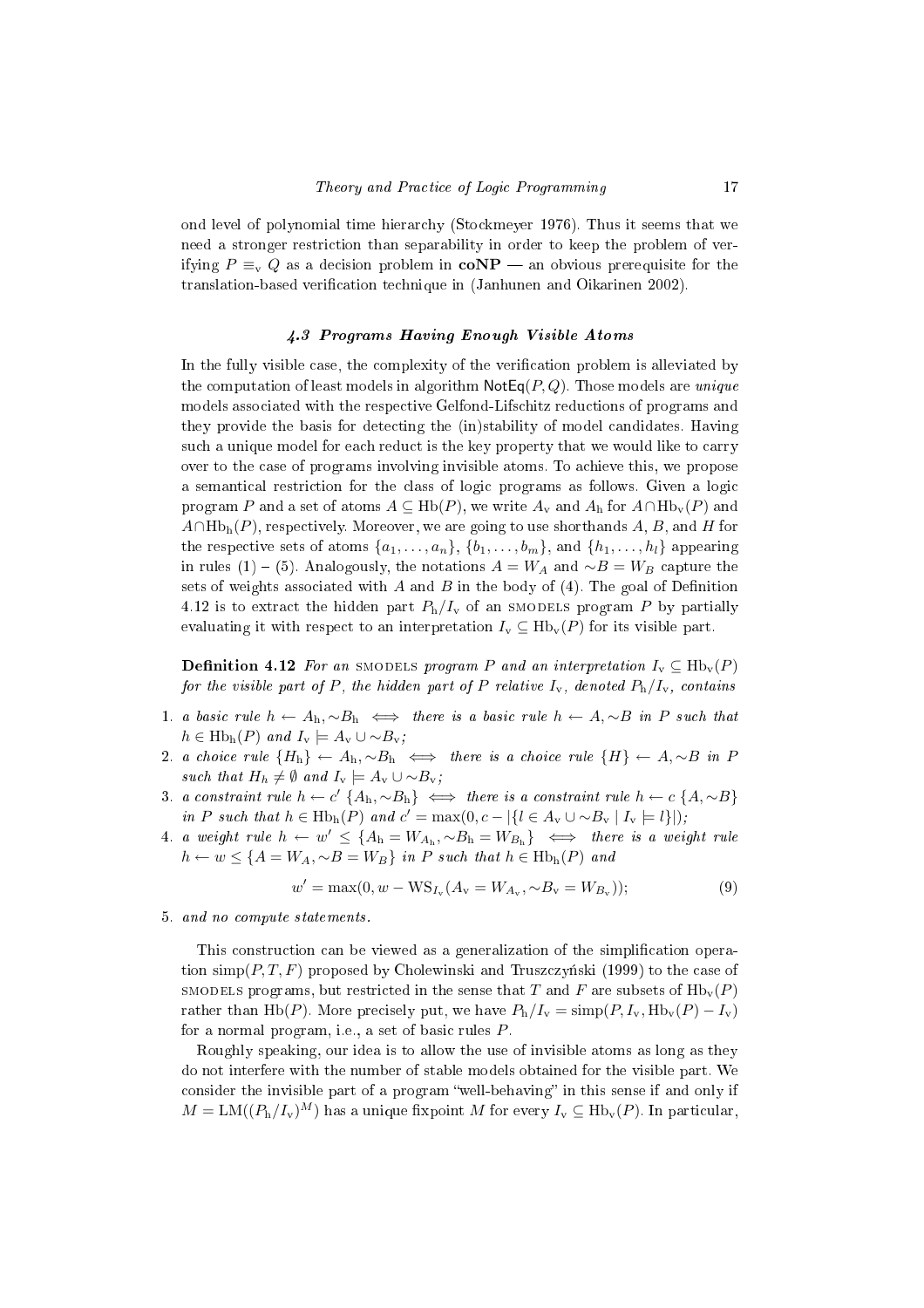it should be pointed out that Definition 4.12 excludes compute statements which are not supposed to affect this property (in perfect analogy to Definition 3.8).

**Definition 4.13** An SMODELS program  $P$  has enough visible atoms if and only if  $P_h/I_v$  has a unique stable model for every  $I_v \subseteq \text{Hb}_v(P)$ .

This property can be achieved for any program by making sufficiently many atoms visible. To see this, consider Definition 4.12 when  $Hb_v(P) = Hb(P)$  and Hb<sub>h</sub> $(P) = \emptyset$ : it follows that  $P_h/I_v = \emptyset$  for which the existence of a unique stable model is immediate. Generally speaking, verifying the property of having enough visible atoms an be omputationally quite hard in the worst ase, but this property favorably trades of the complexity of verifying  $\equiv_{\rm v}$  as we shall see in Section 5.

# Proposition 4.14 Checking whether an SMODELS program P has enough visible atoms forms a coNP-hard decision problem EVA that belongs to  $\Pi_2^{\text{p}}$ .

Here the language EVA consists of SMODELS programs that have enough visible atoms. For the proof, we introduce two further languages  $EVA^{\leq 1}$  and  $EVA^{\geq 1}$ . The former includes those SMODELS programs P for which  $P_h/I_v$  has at most one stable model for every  $I_v \subseteq Hb_v(P)$ . The latter is defined analogously, but at least one stable model for each  $P_h/I_v$  is demanded. It should be now clear that  $EVA = EVA^{\leq 1} \cap EVA^{\geq 1}$  which provides us a basis for complexity analysis.

# Proof of Proposition 4.14

To show that  $EVA_{\leq 1} \in \text{coNP}$ , we describe a nondeterministic Turing machine  $M_{\geq 1}$  that accepts the complement of EVA $_{\leq 1}$ . Given a finite smodels program P as input, the machine  $M_{>1}$  chooses nondeterministically two interpretations  $I, J \subseteq$  $Hb_v(P)$  and computes  $Q = P_h/I_v$ . Then  $M_{>1}$  checks in polynomial time that  $I_{\rm v} = J_{\rm v}$  and  $I_{\rm h} \neq J_{\rm h}$  as well as that both  $I_{\rm h}$  and  $J_{\rm h}$  are stable models of Q. If not, it rejects the input and accepts it otherwise. It follows that  $M_{>1}$  accepts P in the nondeterministic sense if and only if  $P \notin EVA_{\leq 1}$ . Hence  $EVA_{\leq 1} \in \mathbf{coNP}$ .

The case of  $EVA_{\geq 1}$  is handled by presenting a nondeterministic machine  $M_0$ which uses an NP oracle and which accepts the complement of  $EVA_{\geq 1}$ . The machine  $M_0$  chooses nondeterministically an interpretation  $I_v \subseteq \text{Hb}_v(P)$  for the input P. Then it computes  $P_h/I_v$  and consults an **NP**-oracle (Simons et al. 2002) to check whether  $P_h/I_v$  has a stable model. If not, it accepts the input and rejects it otherwise. Given the oracle, these computations can be accomplished in polynomial time. Now  $M_0$  accepts P in the nondeterministic sense if and only if  $P \notin EVA_{\geq 1}$ . Thus we have established that  $\mathbf{EVA}_{\geq 1} \in \Pi_2^p$ .

We may now combine  $M_{>1}$  and  $M_0$  into one oracle machine M that accepts an smodels program  $P \iff M_{>1}$  accepts P or  $M_0$  accepts P. Equivalently, we have  $P \notin EVA_{\leq 1}$  or  $P \notin EVA_{\geq 1}$ , i.e.,  $P \notin (EVA_{\leq 1} \cap EVA_{\geq 1}) = EVA$ . Since M is an oracle machine with an NP oracle, we have actually shown that  $EVA \in \Pi_2^p$ .

To establish coNP-hardness, we present a reduction from 3SAT to EVA. So let us consider an instance of **SAT**, i.e., a finite set  $S = \{C_1, \ldots, C_n\}$  of three-literal clauses  $C_i$  of the form  $l_1 \vee l_2 \vee l_3$  where each  $l_i$  is either an atom  $a$  or its classical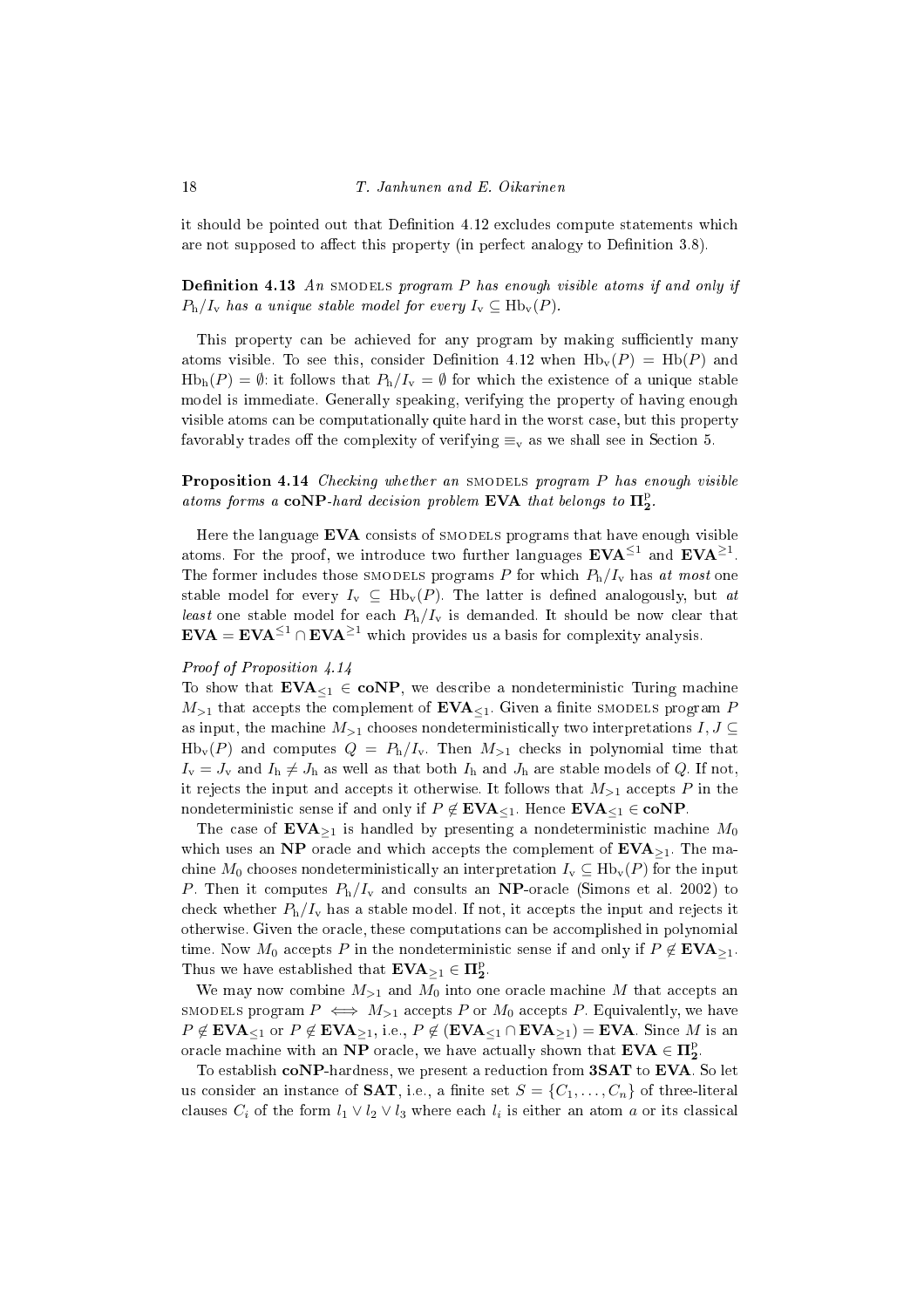negation  $\neg a$ . Each clause  $C_i$  is translated into a rule  $u \leftarrow f_1, f_2, f_3$  where  $f_i = a$ for  $l_i = \neg a$  and  $f_i = \neg a$  for  $l_i = a$ . The outcome is an smodels program  $P_S$  which consists of clauses of S translated in this way plus two additional rules  $s \leftarrow \sim u$ and  $x \leftarrow s, \sim x$ . Moreover, we define Hb<sub>v</sub> $(P_S) = \text{Hb}(S)$  and  $\text{Hb}_h(P_S) = \{u, s, x\}$ so that either  $(P_S)_h/I_v = \{u \mid s \leftarrow \sim u \mid x \leftarrow s, \sim x\}$  or  $(P_S)_h/I_v = \{s \leftarrow \sim u \mid x \leftarrow \sim v \mid s \leftarrow \sim u \mid x \leftarrow \sim v \}$ s, ~x} depending on  $I_v \subseteq \text{Hb}_v(P_S)$ . It follows that  $S \in \text{3SAT} \iff$  there is an interpretation  $J \subseteq \text{Hb}(S)$  such that  $J \models S \iff$  there is an interpretation  $I_{\rm v} = J \subseteq H_{\rm bv}(P_{\rm S})$  such that u does not appear as a fact in  $(P_{\rm S})_{\rm h}/I_{\rm v} \iff$  there is an interpretation  $I_{v} \subseteq Hb_{v}(P_S)$  such that  $(P_S)_{h}/I_{v}$  has no stable models  $\iff$  $P<sub>S</sub>$  has not enough visible atoms, since  $(P<sub>S</sub>)<sub>h</sub>/I<sub>v</sub>$  cannot have several stable models. Thus we may conclude EVA to be coNP-hard.  $\Box$ 

Although the classification of **EVA** given in Proposition 4.14 is not exact, exponential worst ase time omplexity should be lear. However, there are ertain syntactic classes of logic programs which are guaranteed to have enough visible atoms and no computational efforts are needed to verify this. For instance, programs P for which  $P_h/I_v$  is always positive or *stratified* (Apt et al. 1988) in some sense. Note that such syntactic restrictions need not be imposed on the visible part of P whi
h may then fully utilize expressiveness of rules.

Example 4.15 Consider logic programs  $P = \{a \leftarrow b, \}, Q = \{a \leftarrow c, c \leftarrow b, \}$ and  $R = \{a \leftarrow \neg c \text{. } c \leftarrow \neg d \text{. } d \leftarrow b \text{. } \}$  with  $\text{Hb}_\text{v}(P) = \text{Hb}_\text{v}(Q) = \text{Hb}_\text{v}(R) = \{a, b\}$ .

Given  $I_v = \emptyset$ , the hidden parts are  $P_h/I_v = \emptyset$ ,  $Q_h/I_v = \emptyset$ , and  $R_h/I_v = \{c \leftarrow$  $\sim d$ . } for which we obtain unique stable models  $M_P = M_Q = \emptyset$  and  $M_R = \{c\}$ . On the other hand, we obtain  $P_h/J_v = \emptyset$ ,  $Q_h/J_v = \{c, \}$ , and  $R_h/J_v = \{c \leftarrow \sim d. d. \}$ for  $J_{v} = \{a, b\}$ . Thus the respective unique stable models of the hidden parts are  $N_P = \emptyset$  and  $N_Q = \{c\}$ , and  $N_R = \{d\}.$ 

Next we relate the property of having enough visible atoms with the model separation property. The proof of Lemma 4.16 takes pla
e in Appendix A.

**Lemma 4.16** Let P be an SMODELS program. If  $M \subseteq \text{Hb}(P)$  is a stable model of P, then  $M_h$  is a stable model of  $P_h/M_v$  as given in Definition 4.12.

**Proposition 4.17** Let P be an SMODELS program. If P has enough visible atoms, then P has separable stable models.

## Proof

Suppose that P is an SMODELS program which has enough visible atoms but  $SM(P)$ is not separable with  $\text{Hb}_v(P)$ . Then there are two stable models  $N, M \in \text{SM}(P)$  such that  $M_{\rm v} = N_{\rm v}$  but  $M_{\rm h} \neq N_{\rm h}$ . Thus  $M_{\rm h}$  and  $N_{\rm h}$  are stable models of  $P_{\rm h}/M_{\rm v} = P_{\rm h}/N_{\rm v}$ by Lemma 4.16. A contradiction as  $P$  has enough visible atoms.  $\Box$ 

The onverse of Proposition 4.17 does not hold in general. Consider, for instan
e  $P = \{a \leftarrow \sim a, b \leftarrow a, \sim b.\}$  with  $\text{Hb}_{\text{v}}(P) = \{a\}.$  Since  $\text{SM}(P) = \emptyset$ , it is trivially separable with  $\text{Hb}_v(P)$ . But for  $I_v = \{a\} \subseteq \text{Hb}_v(P)$ , the hidden part  $P_h/I_v = \{b \leftarrow$  $~\sim b$ . } has no stable models and thus P does not have enough visible atoms.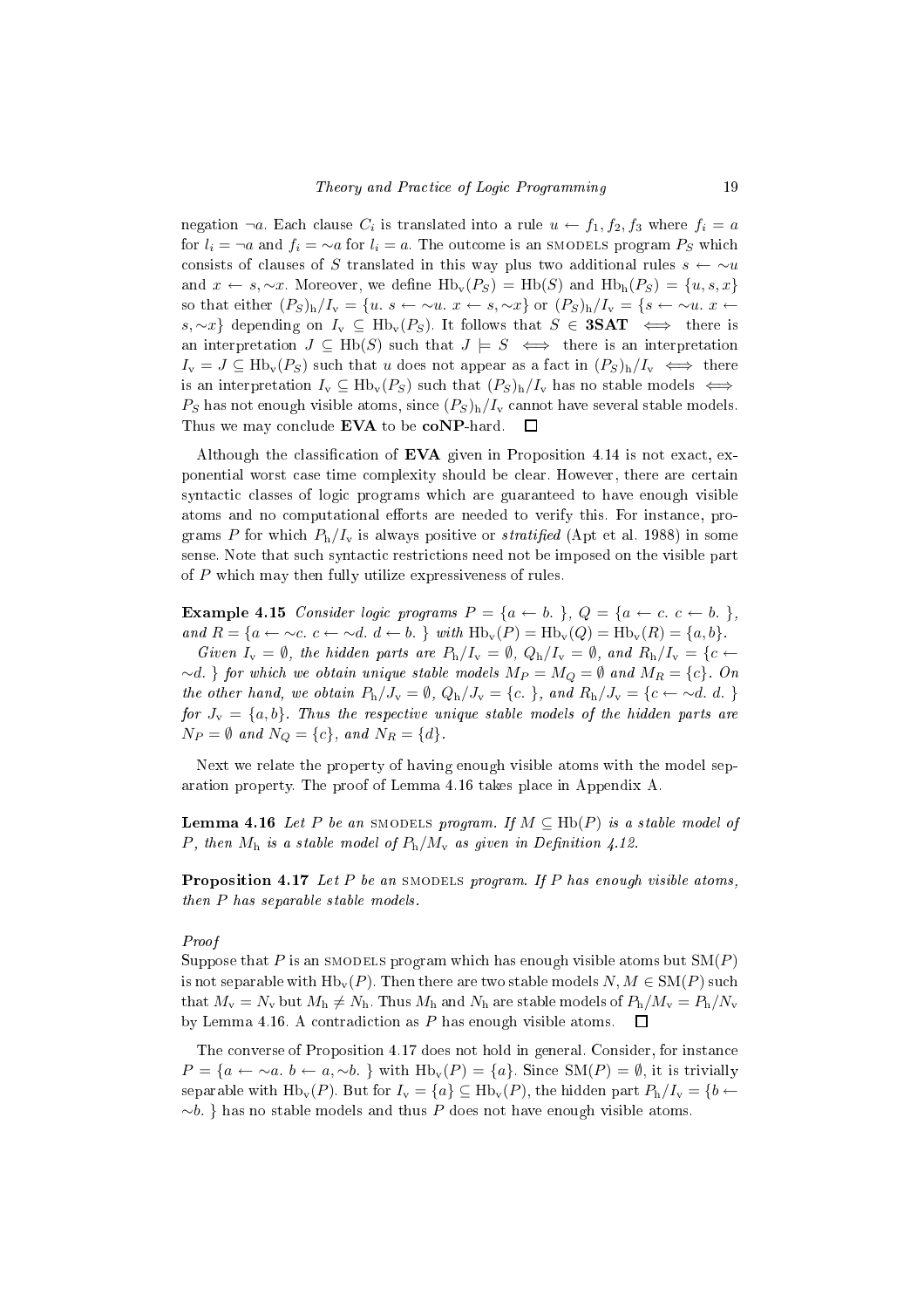#### 20 T. Janhunen and E. Oikarinen

## 5 Translation-Based Verification

In this section, we concentrate on developing a translation-based verification technique for visible equivalence, i.e., the relation  $\equiv_v$  introduced in Section 4. Roughly speaking, our idea is to translate given SMODELS programs  $P$  and  $Q$  into a single SMODELS program  $EQT(P,Q)$  which has a stable model if and only if P has a stable model M for which Q does not have a stable model N such that  $M_{\rm v} = N_{\rm v}$ . We aim to use such a translation for finding a *counter-example* for  $P \equiv_v Q$  when  $Hb_v(P) = Hb_v(Q)$  and both P and Q have enough visible atoms. Note that if  $\text{Hb}_{\text{v}}(P) \neq \text{Hb}_{\text{v}}(Q)$ , then  $P \neq_{\text{v}} Q$  follows directly by Definition 4.6. As already disussed in Se
tion 4, we need the property of having enough visible atoms to trade off computational complexity so that a polynomial translation is achievable. The good news is that the programs produ
ed by the front-end lparse have this property by default unless too many atoms are expli
itly hidden by the programmer. Our strategy for finding a counter-examples  $M$  is based on the following four steps.

- 1. Find a stable model  $M \in SM(P)$  for P.
- 2. Find the unique stable model  $N_h$  for  $Q_h/M_v$ .
- 3. Form an interpretation  $N = M_{\rm v} \cup N_{\rm h}$ .
- 4. Check that  $N \notin SM(Q)$ , i.e.,  $N \neq LM(Q^N)$  or  $N \not\models \text{CompS}(O)$ .

Here the idea is that the uniqueness of  $N_h$  with respect to  $M_v$  excludes the possibility that Q could possess another stable model  $N' \neq N$  such that  $M_{\rm v} = N'_{\rm v}$ . This follows essentially by Lemma 4.16: if  $N' \in SM(Q)$  were the case, then  $N'_{h}$ would be unique for  $N'_{\rm v} = M_{\rm v} = N_{\rm v}$ , i.e.,  $N'_{\rm h} = N_{\rm h}$  and  $N = N'$ .

In the sequel, we present a translation function EQT that effectively captures the four steps listed above within a single smootles program  $\mathrm{EqT}(P,Q)$ . In order to combine several programs in one, we have to rename atoms and thus introduce new atoms outside  $Hb(P) \cup Hb(Q)$ :

- a new atom  $a^{\circ}$  for each atom  $a \in \mathrm{Hb}_{h}(Q)$  and
- a new atom  $a^{\bullet}$  for each atom  $a \in \text{Hb}(Q)$ .

The former atoms will be used in the representation of  $Q_h/M_v$  while the latter are to appear in the translation of  $Q^N$ . The intuitive readings of  $a^{\circ}$  and  $a^{\bullet}$  are that  $a \in N_h$  and  $a \in LM(Q^N)$  hold, respectively. For notational convenience, we extend the notations  $a^{\circ}$  and  $a^{\bullet}$  for sets of atoms  $A$  as well as sets of positive rules  $R$  in the obvious way. For instance,  $A^{\circ}$  denotes  $\{a^{\circ} \mid a \in A\}$  for any  $A \subseteq \text{Hb}_{h}(Q)$ .

**Definition 5.1** Let P and Q be SMODELS programs such that  $Hb_v(P) = Hb_v(Q)$ . The translation  $\text{EQT}(P,Q) = P \cup \text{Hidden}^{\circ}(Q) \cup \text{Least}^{\bullet}(Q) \cup \text{UnStable}(Q)$  extends P with three sets of rules to be made precise by Definitions  $5.2-5.4$ . Atoms c, d, and  $e$  introduced in Definition 5.4 are assumed to be new.

As regards our strategy for representing counter-examples, the rules in the translation  $\text{EQT}(P,Q)$  play the following roles. The rules of P capture a stable model M for P while the rest of the translation ensures that  $Q$  does not have a stable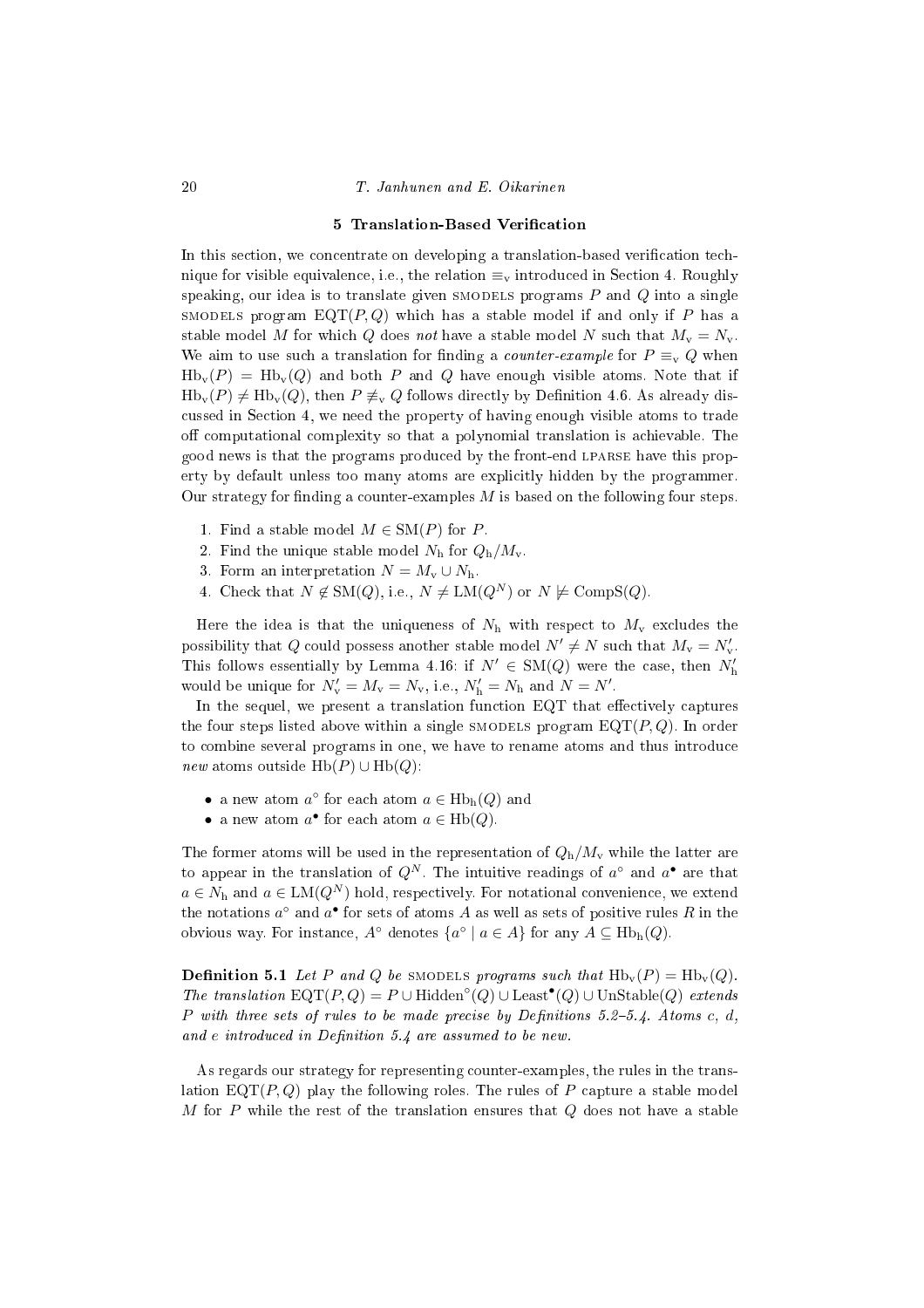model N such that  $M_{\rm v} = N_{\rm v}$ . To make the forthcoming definitions more accessible for the reader, we use simple normal programs  $P = \{a \leftarrow \sim b, b \leftarrow \sim a\}$  and  $Q = \{a \leftarrow b, \sim a. \}$  with  $\text{Hb}_v(P) = \text{Hb}_v(Q) = \{a\}$  as our running example. The rules contributed by Definitions  $5.1-5.4$  are collected together in Fig. 2.

**Definition 5.2** The translation Hidden°(Q) of an SMODELS program Q contains

- 1. a basic rule  $h^{\circ} \leftarrow A_{h}^{\circ}, A_{v}, \sim B_{h}^{\circ}, \sim B_{v}$  for each basic rule  $h \leftarrow A, \sim B$  in Q with  $h \in \text{Hb}_{h}(Q)$ ;
- 2. a constraint rule  $h^{\circ} \leftarrow c \{A^{\circ}_{h}, A_{v}, \sim B^{\circ}_{h}, \sim B_{v}\}$  for each constraint rule  $h \leftarrow c \{A, \sim B\}$  in Q with  $h \in \text{Hb}_{h}(Q)$ ;
- 3. a choice rule  $\{H_h^{\circ}\} \leftarrow A_h^{\circ}, A_v, \sim B_h^{\circ}, \sim B_v$  for each choice rule  ${H} \leftarrow A, \sim B$  in Q with  $H_h \neq \emptyset$ ; and
- 4. a weight rule  $h^{\circ} \leftarrow w \leq \{A^{\circ}_{h} = W_{A^{\circ}_{h}}, A_{v} = W_{A_{v}}, \sim B^{\circ}_{h} = W_{B^{\circ}_{h}}, \sim B_{v} = W_{B_{v}}\}$  for each weight rule  $h \leftarrow w \leq \{A = W_A, \sim B = W_B\}$  in Q with  $h \in \text{Hb}_h(Q)$ .

The translation  $\text{Hidden}^{\circ}(Q)$  includes rules which provide a representation for the hidden part  $Q_{h}/M_{v}$  which depends dynamically on  $M_{v}$ . This is achieved by leaving the visible atoms from  $\text{Hb}_{\text{v}}(Q) = \text{Hb}_{\text{v}}(P)$  untouched. However, the hidden parts of rules are renamed systematically using atoms from  $\mathrm{Hb_h}(Q)^\circ.$  This is to capture the unique stable model  $N_{\rm h}$  of  $Q_{\rm h}/M_{\rm v}$  but renamed as  $N_{\rm h}^{\circ}$ .<sup>7</sup> In our running example, the program  $Q$  has only one rule with a hidden atom  $b$  in its head and that rule gets translated into  $b^{\circ} \leftarrow \sim a$  due to the visibility of a.

**Definition 5.3** The translation Least<sup>•</sup>( $Q$ ) of an SMODELS program  $Q$  consists of

- 1. a rule  $h^{\bullet} \leftarrow A^{\bullet}, \sim B_{\rm v}, \sim B_{\rm h}^{\circ}$  for each basic rule  $h \leftarrow A, \sim B$  in  $Q$ ;
- 2. a rule  $h^{\bullet} \leftarrow c \{A^{\bullet}, \sim B_{\rm v}, \sim B_{\rm h}^{\circ}\}$  for each constraint rule  $h \leftarrow c \{A, \sim B\}$  in  $Q$ ;
- 3. a rule  $h^{\bullet} \leftarrow A^{\bullet} \cup \{h\}, \sim B_{v}, \sim B_{h}^{\circ}$  (resp.  $h^{\bullet} \leftarrow A^{\bullet} \cup \{h^{\circ}\}, \sim B_{v}, \sim B_{h}^{\circ}$ ) for each choice rule  $\{H\} \leftarrow A, \sim B$  in Q and head atom  $h \in H_{\rm v}$  (resp.  $h \in H_{\rm h}$ ); and
- 4. a rule  $h^{\bullet} \leftarrow w \leq \{A^{\bullet} = W_{A^{\bullet}}, \sim B_{v} = W_{B_{v}}, \sim B_{h}^{\circ} = W_{B_{h}^{\circ}}\}$  for each weight rule  $h \leftarrow w \leq \{A = W_A, \sim B = W_B\}$  in Q.

The rules in Least<sup>•</sup>(*Q*) catch the least model  $LM(Q^N)$  for  $N = M_v \cup N_h$  but expressed in  $\text{Hb}(Q)$ <sup>•</sup> rather than  $\text{Hb}(Q)$ . Note that N is represented as  $M_{\rm v} \cup N_{\rm h}^{\circ}$ whi
h explains the treatment of negative body literals on the basis of visibility in these rules. Two rules result for our running example. The negative literal  $\sim a$ appearing in the bodies of both rules is not subject to renaming because  $a$  is visible.

**Definition 5.4** The translation UnStable( $Q$ ) of an SMODELS program  $Q$  includes

- 1. rules  $d \leftarrow a, \sim a^{\bullet}$  and  $d \leftarrow a^{\bullet}, \sim a$  for each  $a \in \text{Hb}_{\text{v}}(Q)$ ;
- 2. rules  $d \leftarrow a^{\circ}, \sim a^{\bullet}$  and  $d \leftarrow a^{\bullet}, \sim a^{\circ}$  for each  $a \in \text{Hb}_{h}(Q)$ ;
- 3. a rule  $c \leftarrow \sim a^{\bullet}, \sim d$  for each positive literal  $a \in \text{CompS}(Q)$ ;
- 4. a rule  $c \leftarrow b^{\bullet}, \neg d$  for each negative literal  $\neg b \in \text{CompS}(Q)$ ;

 $\sigma$  For the sake of simplicity, it is assumed that  $Q$  does not involve compute statements referring to invisible atoms in order to achieve the property of having enough visible atoms.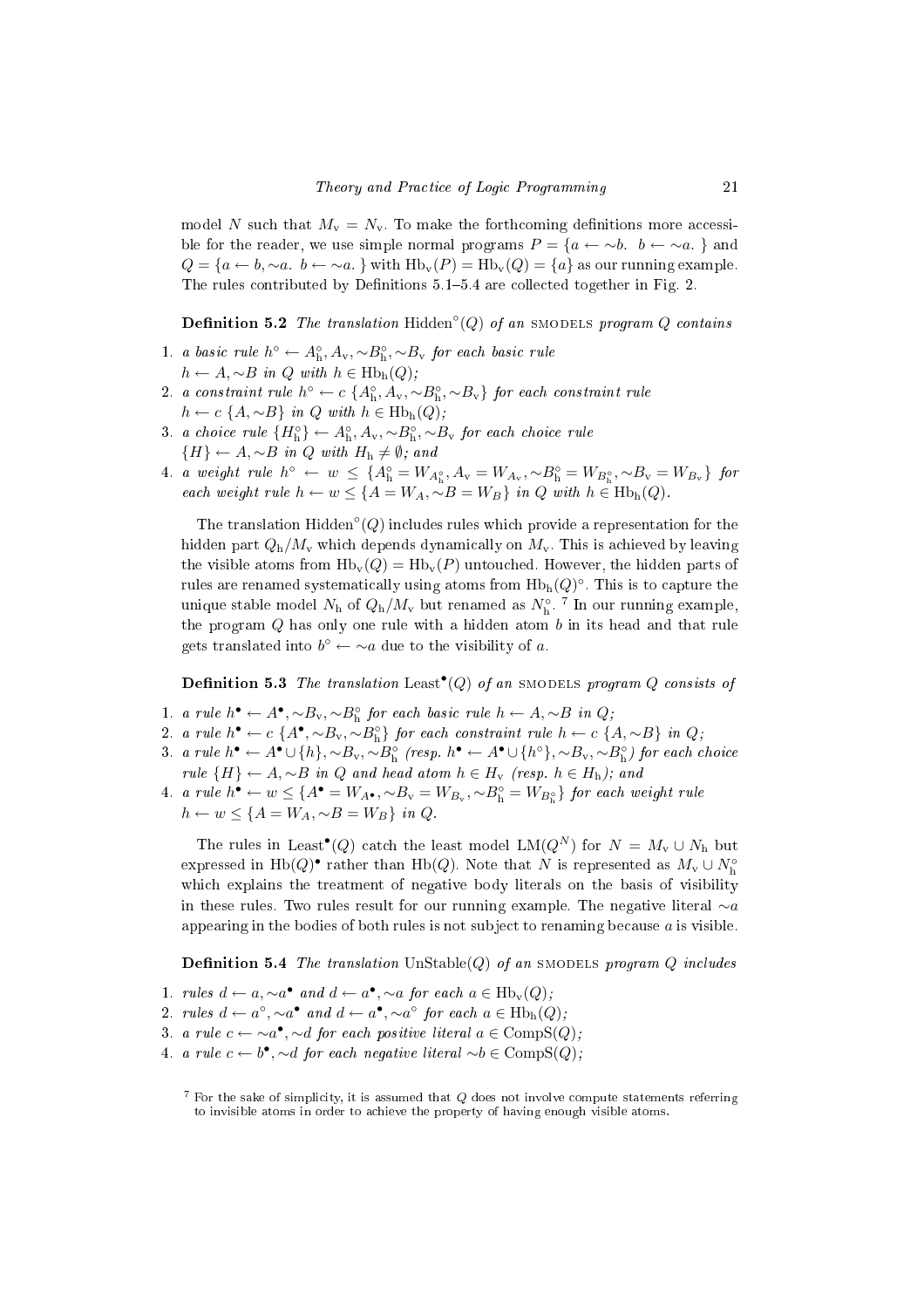```
P: a \leftarrow \sim b. b \leftarrow \sim a.
  \text{Hidden}^{\circ}(Q): bb^{\circ} \leftarrow \sim a.
      Least<sup>•</sup>(Q): a
                                        • \leftarrow b^{\bullet}, \sim a. \quad b^{\bullet} \leftarrow \sim a.UnStable(Q):
                                                           •. d \leftarrow a^{\bullet}, \sim a.
                                     d \leftarrow b^{\circ}, \sim b^{\bullet}. \quad d \leftarrow b^{\bullet}, \sim b^{\circ}.e \leftarrow c. e \leftarrow d.
                                    compute \{e\}.
```
5. rules  $e \leftarrow c$  and  $e \leftarrow d$ ; and

6. *a compute statement* compute  $\{e\}$ .

The purpose of  $\text{UnStable}(Q)$  is to disqualify N as a stable model of Q. The rules in Items 1 and 2 check if N and  $LM(Q^N)$  differ. If not, then the rules in Items 3 and 4 check if  $LM(Q^N)$  violates some compute statement of Q. The rules in Item 5 summarize the two possible reasons why  $Q$  does not have a stable model  $N$  such that  $M_{\rm v} = N_{\rm v}$ . This is then insisted by the compute statement in Item 6. In our running example, the program Q is free of ompute statements and hen
e only rules for d and e are included in the translation.

**Example 5.5** The translation  $EQT(P,Q)$  given in Fig. 2 has two stable models  ${a, d, e}$  and  ${b, b°, a^{\bullet}, b^{\bullet}, d, e}$  from which we can read off counter-examples  $M_1 =$  ${a}$  and  $M_2 = {b}$  for  $P \equiv_v Q$  and the respective disqualified interpretations for Q, i.e.,  $N_1 = \{a\}$  and  $N_2 = \{b\}$ . The models  $LM(Q^{N_1}) = \emptyset$  and  $LM(Q^{N_2}) = \{a, b\}$ are also easy to extract by projecting the stable models of  $\text{EQT}(P,Q)$  with  $\{a^{\bullet}, b^{\bullet}\}.$ 

As regards the translation  $EQT(P,Q)$  as whole, we note that  $Hb(EQT(P,Q))$ equals to  $\text{Hb}(P) \cup \text{Hb}_h(Q)^\circ \cup \text{Hb}(Q)^\bullet \cup \{c, d, e\}$ . Moreover, the translation is close to being linear. Item 3 in Definition 5.1 makes an exception in this respect, but linearity can be achieved in practise by introducing a new atom  $b_r$  for each choice rule r. Then the rules in the fourth item can be replaced by  $h^{\bullet} \leftarrow h, b_r$  (resp.  $h^{\bullet} \leftarrow h^{\circ}, b_r$  and  $b_r \leftarrow A^{\bullet}, \sim B_v, \sim B_h^{\circ}$ . However, we use the current definition in order to avoid the introdu
tion of further new atoms.

Let us then address the correctness of the translation  $\mathbf{EQT}(P,Q)$ . We begin by computing the Gelfond-Lifschitz reduct of the translation  $EOT(P, Q)$ .

**Lemma 5.6** Let P and Q be two SMODELS programs such that  $\text{Hb}_v(P) = \text{Hb}_v(Q)$ and  $I \subseteq \text{Hb}(P) \cup \text{Hb}_h(Q)^\circ \cup \text{Hb}(Q)^\bullet \cup \{c, d, e\}$  an interpretation of EQT(P, Q). Moreover, define  $M = I \cap Hb(P)$ ,  $N_h = \{a \in Hb_h(Q) \mid a^{\circ} \in I\}$ ,  $N = M_v \cup N_h$ , and

 $L = \{a \in \text{Hb}(Q) \mid a^{\bullet} \in I\}$  so that  $N_h^{\circ} = I \cap \text{Hb}_h(Q)^{\circ}$  and  $L^{\bullet} = I \cap \text{Hb}(Q)^{\bullet}$ .<br>The Gelfond-Lifschitz reduct  $\text{EQT}(P, Q)^I$  consists of  $P^M$  extended by reducts  $\text{Hidden}^{\circ}(Q)^{I}, \text{ Least}^{\bullet}(Q)^{I}, \text{ and UnStable}(Q)^{I} \text{ specified as follows.}$ 

First, the reduct Hidden° $(Q)^{I}$  includes

Fig. 2. The rules of the translation EQT(P, Q) for  $P = \{a \leftarrow \sim b, b \leftarrow \sim a.\}$  and  $Q = \{a \leftarrow b, \sim a. b \leftarrow \sim a.\}$  where a is visible and b is hidden.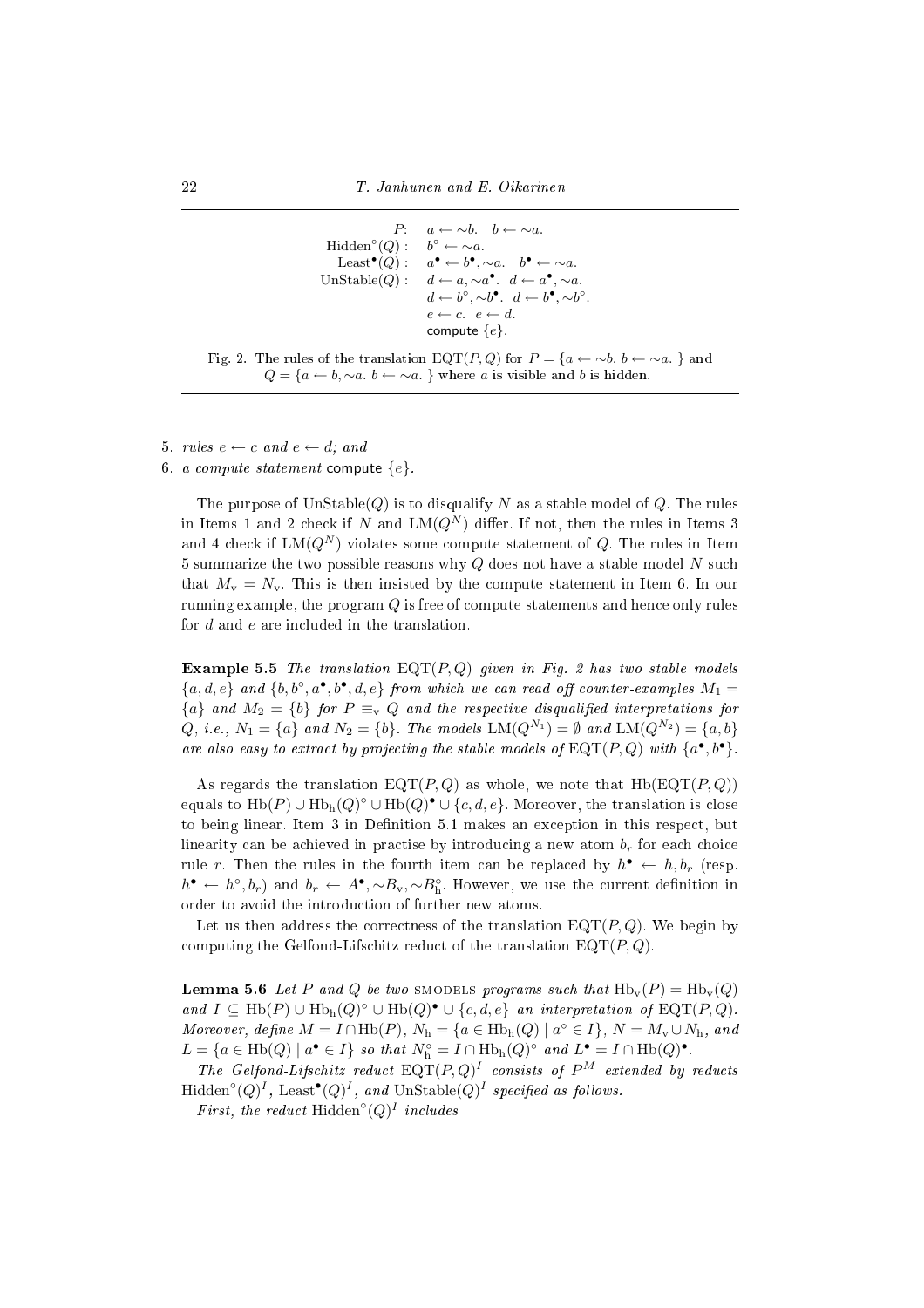- 1. a rule  $h^{\circ} \leftarrow A_{h}^{\circ}, A_{v} \iff \text{there is a basic rule } h \leftarrow A, \sim B \text{ in } Q \text{ such that } h \in$  $Hb<sub>h</sub>(Q)$ , and  $N \models \sim B;$
- 2. a rule  $h^{\circ} \leftarrow c' \{A_{h}^{\circ}, A_{v}\}$  where  $c' = \max(0, c |\{b \in B \mid N \models \sim b\}|) \iff \text{there is}$ a constraint rule  $h \leftarrow c \{A, \sim B\}$  in Q such that  $h \in Hb_h(Q)$ ;
- 3. a rule  $h^{\circ} \leftarrow A_{h}^{\circ}, A_{v} \iff$  there is a choice rule  $\{H\} \leftarrow A, \sim B$  in Q such that  $h \in H_{\text{h}} \neq \emptyset$ ,  $N_{\text{h}} \models h$ , and  $N \models \sim B$ ; and
- 4. a rule  $h^{\circ} \leftarrow w' \leq \{A^{\circ}_{h} = W_{A^{\circ}_{h}}, A_{v} = W_{A_{v}}\}$  where  $w' = \max(0, w WS_{N}(\sim B =$  $(W_B)$   $\iff$  there is a weight rule  $h \leftarrow w \leq \{A = W_A, \neg B = W_B\}$  in Q such that  $h \in \mathrm{Hb}_{h}(Q)$ .

Second, the reduct Least<sup>•</sup> $(Q)^I$  consists of

- 5. a rule  $h^{\bullet} \leftarrow A^{\bullet} \iff$  there is a basic rule  $h \leftarrow A, \sim B$  in Q such that  $N \models \sim B$ ;
- 6. a rule  $h^{\bullet} \leftarrow c' \{A^{\bullet}\}$  where  $c' = \max(0, c |\{b \in B \mid N \models \sim b\}|) \iff \text{there is a}$ constraint rule  $h \leftarrow c \{A, \sim B\}$  in  $Q$ ;
- 7. a rule  $h^{\bullet} \leftarrow A^{\bullet} \cup \{h\}$  (resp.  $h^{\bullet} \leftarrow A^{\bullet} \cup \{h^{\circ}\}\) \iff \text{there is a choice rule } \{H\} \leftarrow$  $A, \sim B$  in Q with  $h \in H_{\rm v}$  (resp.  $h \in H_{\rm h}$ ) such that  $N \models \sim B$ ; and
- 8. a rule  $h^{\bullet} \leftarrow w' \leq \{A^{\bullet} = W_{A^{\bullet}}\}$  where  $w' = \max(0, w \text{WS}_N(\sim B = W_B)) \iff$ there is a weight rule  $h \leftarrow w \leq \{A = W_A, \neg B = W_B\}$  in Q.

Third, the set  $\mathrm{UnStable}(Q)^{I}$  contains

- 9. a rule  $d \leftarrow a \iff there \; is \; a \in \text{Hb}_{\text{v}}(Q) \; such \; that \; L \not\models a;$
- 10. a rule  $d \leftarrow a^{\circ} \iff \text{there is } a \in \text{Hb}_{h}(Q) \text{ such that } L \not\models a;$
- 11. a rule  $d \leftarrow a^{\bullet} \iff \text{there is } a \in \text{Hb}(Q) \text{ such that } N \not\models a;$
- 12. the fact  $c \leftarrow \iff$  there is  $a \in \text{CompS}(Q)$  such that  $L \not\models a$  and  $I \not\models d$ ;
- 13. a rule  $c \leftarrow b^{\bullet} \iff \text{there is } \sim b \in \text{CompS}(Q) \text{ and } I \not\models d; \text{ and }$
- 14. the rules  $e \leftarrow c$  and  $e \leftarrow d$ .

Lemma 5.6 can be easily verified by inspecting the definition of the translation EQT(P, Q) (Definitions 5.1–5.4) rule by rule and using the definitions of M, N, and L as well as the generalization of Gelfond-Lifs
hitz redu
t for the various rule types (Definition 3.4). The following proposition summarizes a number properties of  $LM(EQT(P,Q)^{I})$  which are used in the sequel to prove our main theorem.

**Proposition 5.7** Let  $P$ ,  $Q$ ,  $I$ ,  $M$ ,  $N$ , and  $L$  be defined as in Lemma 5.6. Define conditions (i)  $M = LM(P^M)$ , (ii)  $N_h = LM((Q_h/M_v)^{N_h})$ , and (iii)  $L = LM(Q^N)$ .

- 1. LM(EQT( $P, Q$ )<sup>I</sup>)  $\cap$  Hb( $P$ ) = LM( $P^M$ ).
- 2 If (i), then  $LM(EQT(P,Q)^{I}) \cap Hb<sub>h</sub>(Q)^{\circ} = LM((Q<sub>h</sub>/M<sub>v</sub>)<sup>N<sub>h</sub></sup>)^{\circ}$ .
- 3. If (i) and (ii), then  $LM(EQT(P,Q)^{I}) \cap Hb(Q)^{\bullet} = LM(Q^N)^{\bullet}$ .
- 4. If (i), (ii), and (iii), then the set of atoms  $A = LM(EQT(P,Q)^{I}) \cap \{c,d,e\}$  satisfies
	- (a)  $d \in A \iff N \neq L$ ,
	- (b)  $c \in A \iff d \notin I$  and  $L \not\models \text{CompS}(Q)$ , and
	- (c)  $e \in A \iff c \in A$  or  $d \in A$ .

**Theorem 5.8** Let P and Q be two SMODELS programs such that  $\text{Hb}_y(P) = \text{Hb}_y(Q)$ and Q has enough visible atoms. Then the translation  $EQT(P,Q)$  has a stable model if and only if there is  $M \in SM(P)$  such that for all  $N \in SM(Q)$ ,  $N_v \neq M_v$ .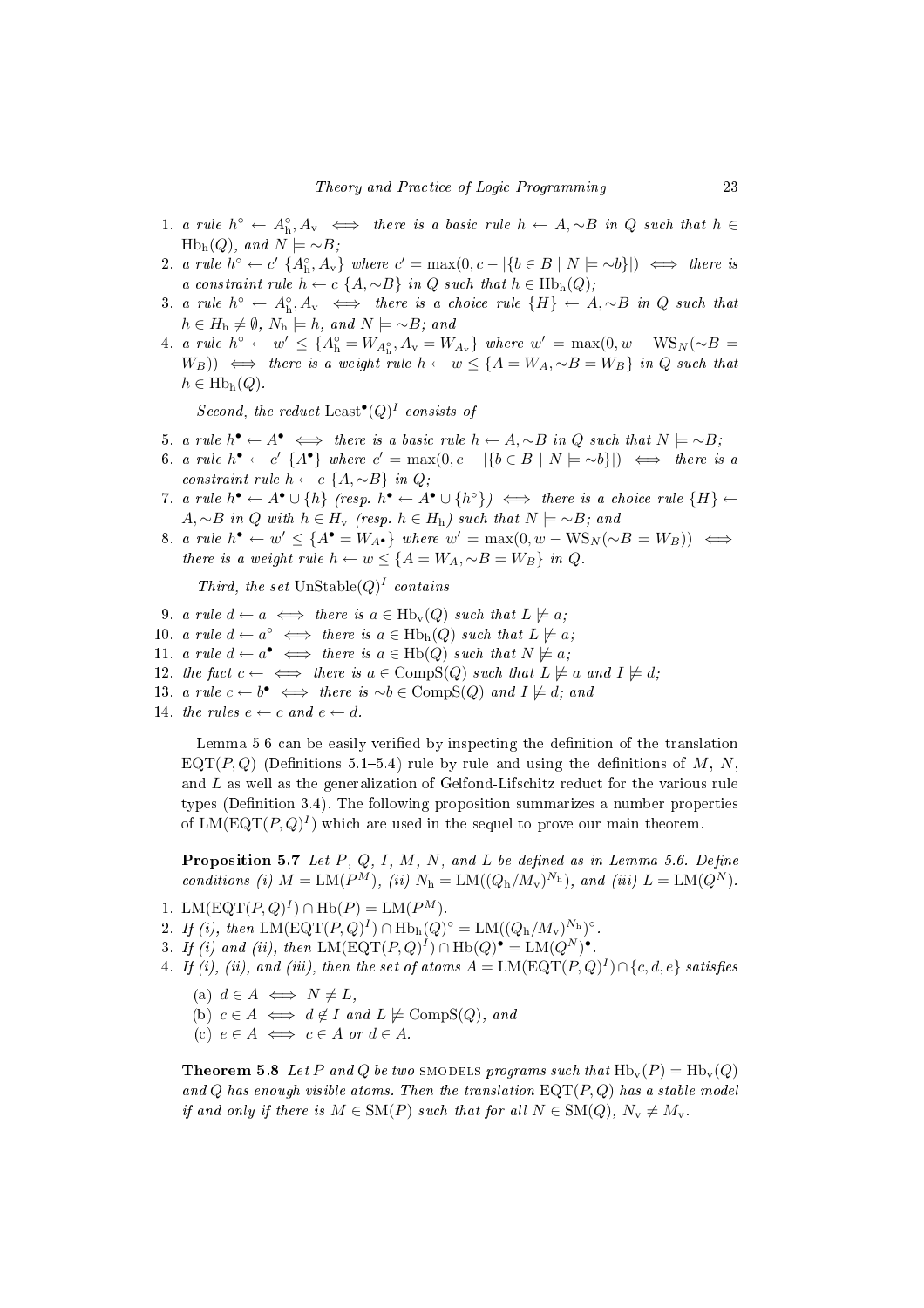The proofs of Proposition 5.7 and Theorem 5.8 are given in Appendix A. As a corollary of Theorem 5.8, we obtain a new method for verifying the visible equivalence of P and Q. Weak equivalence  $\equiv$  is covered by making all atoms of P and Q. visible whi
h implies that the programs in question have enough visible atoms.

**Corollary 5.9** Let P and Q be two SMODELS programs so that  $Hb_v(P) = Hb_v(Q)$ and both P and Q have enough visible atoms. Then  $P \equiv_{\rm v} Q$  if and only if the translations  $\text{EQT}(P,Q)$  and  $\text{EQT}(Q,P)$  have no stable models.

#### 5.1 Computational Complexity Revisited

In this section, we review the computational complexity of verifying visible equivalen
e of smodels programs using the redu
tion involved in Theorem 5.8. First, we will introduce languages corresponding to the decision problems of our interest and analyze their worstase time omplexities. The main goal is to establish that the verification of visible equivalence forms a  $coNP$ -complete decision problem for smodels programs that have enough visible atoms.

**Definition 5.10** For any SMODELS programs  $P$  and  $Q$ ,

- $P \in SM \iff there \ is \ a \ stable \ model \ M \in SM(P);$
- $\langle P, Q \rangle \in \text{IMPR} \iff \text{Hb}_v(P) = \text{Hb}_v(Q)$  and for each  $M \in SM(P)$ , there is  $N \in SM(Q)$  such that  $N_{\rm v} = M_{\rm v}$ ;
- $\langle P, Q \rangle \in \textbf{IMPL} \iff \langle Q, P \rangle \in \textbf{IMPR};$  and
- $\langle P, Q \rangle \in \mathbf{EQV} \iff P \equiv_v Q$ .

The computational complexity of **SM** is already well-understood: it forms an NP-complete decision problem (Marek and Truszczyński 1991; Simons et al. 2002) and thus its complement  $\overline{\text{SM}}$  is coNP-complete.

Theorem 5.11 IMPR, IMPL, and EQV are coNP-complete decision problems for SMODELS programs having enough visible atoms.

## Proof

Let us establish that (i) **IMPR**  $\in$  **coNP** and (ii)  $\overline{\text{SM}}$  can be reduced to **IMPR**.

(i) Let  $P$  and  $Q$  be two smodels programs having enough visible atoms. Then define a reduction r from **IMPL** to  $\overline{SM}$  by setting  $r(P,Q) = \text{EQT}(P,Q)$  if  $\text{Hb}_v(P) =$  $\text{Hb}_{\text{v}}(Q)$  and  $r(P,Q) = \emptyset$  otherwise. To justify that  $r(P,Q)$  can be computed in polynomial time we make the following observations. The condition  $Hb_v(P)$  =  $Hb_v(Q)$  can be verified in linear time if atoms in  $Hb_v(P)$  and  $Hb_v(Q)$  are ordered, e.g., alphabetically. If not, sorting can be done in time of  $\mathcal{O}(n \log n)$  where  $n = \max(|\text{Hb}_{\text{v}}(P)|, |\text{Hb}_{\text{v}}(Q)|)$ . Moreover, we can identify four subprograms of  $EQT(P,Q)$ , i.e., P, Hidden°(Q), Least<sup>•</sup>(Q), and UnStable(Q) in Definition 5.1 whose lengths depend mostly linearly on  $||P||$ ,  $||Q||$ , and  $|Hb(Q)|$ , respectively. The rules of Item 3 make the only ex
eption with a quadrati blow-up.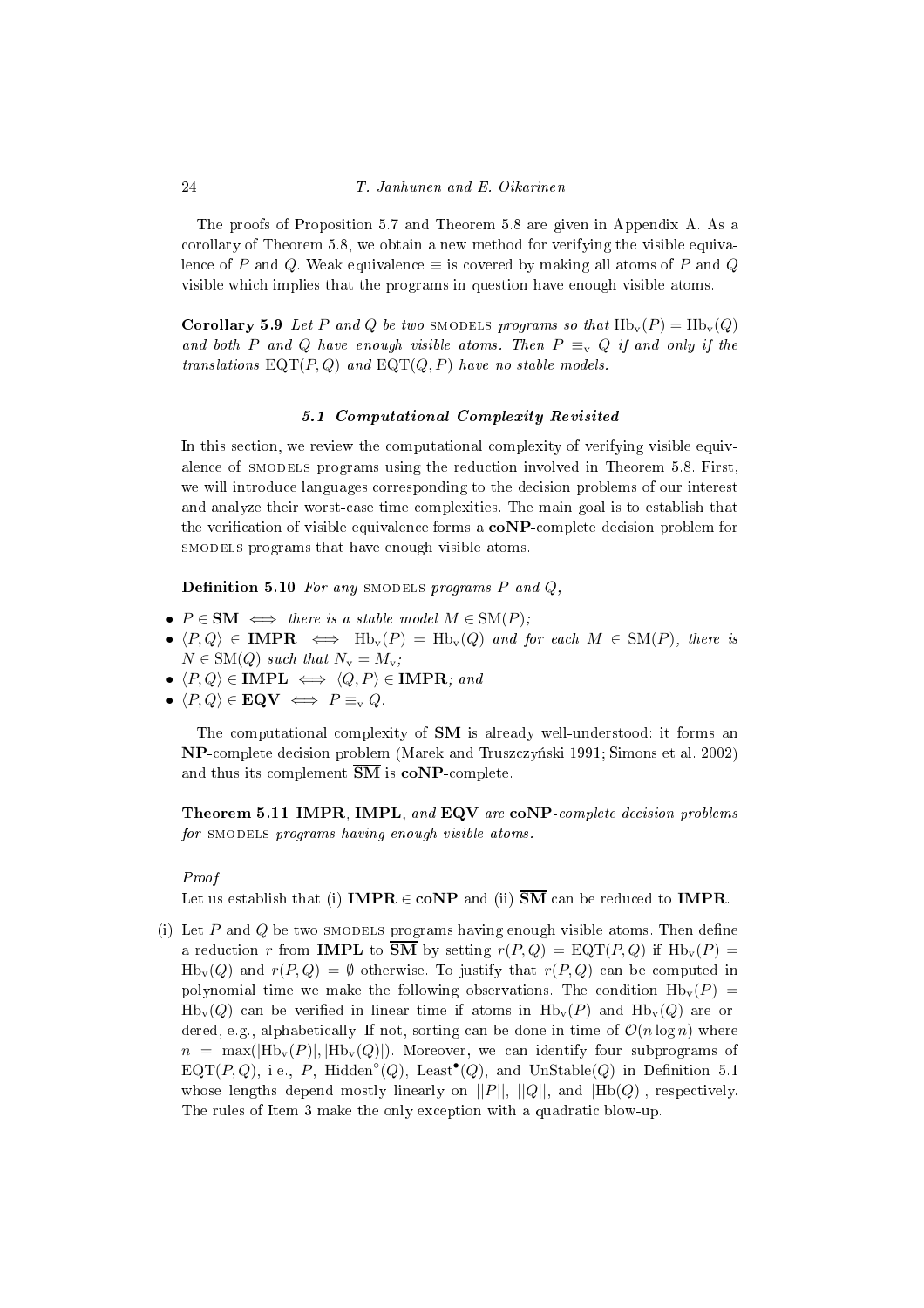It follows by Definition 5.10 and Theorem 5.8 that  $\langle P, Q \rangle \in \textbf{IMPR} \iff r(P, Q) \notin$ SM, i.e.,  $r(P,Q) \in \overline{SM}$ . Since  $\overline{SM} \in \mathbf{coNP}$  (Simons et al. 2002) and r is a polynomial time reduction from **IMPR** to  $\overline{\text{SM}}$ , **IMPR**  $\in$  coNP.

(ii) Let R be any SMODELS program. Now  $R \in \overline{SM} \iff R \notin SM \iff SM(R) = \emptyset$ . Then consider any SMODELS program  $\perp$  having no stable models, i.e.,  $SM(\perp) = \emptyset$ , with a visible Herbrand base  $Hb_v(\perp) = Hb_v(R)$ . It follows that  $SM(R) = \emptyset \iff$  $\langle R, \perp \rangle \in$  **IMPR**. Thus  $R \in \overline{\text{SM}} \iff \langle R, \perp \rangle \in$  **IMPR**.

Items (i) and (ii) above imply that **IMPR** is **coNP**-complete. The classification of **IMPL** follows by a trivial reduction  $\langle P, Q \rangle \in \textbf{IMPR} \iff \langle Q, P \rangle \in \textbf{IMPL}$ that works in both directions, i.e., from **IMPR** to **IMPL** and back.

The case of **EQV** follows. Definitions 4.6 and 5.10 imply that  $\langle P, Q \rangle \in \mathbf{EQV}$  $\iff \langle P, Q \rangle \in \textbf{IMPR}$  and  $\langle P, Q \rangle \in \textbf{IMPL}$ . Thus  $\textbf{EQV} = \textbf{IMPR} \cap \textbf{IMPL}$  and  $EQV \in coNP$  as  $coNP$  is closed under intersection. The  $coNP$ -hardness of  $EQV$ follows easily as it holds for any SMODELS program  $R$  and a trivial SMODELS program  $\perp$  with  $\text{SM}(\perp) = \emptyset$  and  $\text{Hb}_v(\perp) = \text{Hb}_v(R)$  that  $R \in \overline{\text{SM}} \iff \langle R, \perp \rangle \in \text{EQV}$ . Thus we may conclude that **EQV** is **coNP**-complete.  $\Box$ 

# 6 Weight Constraint Programs

The verification method presented in Section 5 covers the class of SMODELS programs as defined in Section 2. This class corresponds very closely to the input language of the SMODELS search engine but it excludes *optimization statements* which will not be addressed in this paper. In this section we concentrate on extending our translation-based verification method for the input language supported by the front-end of the smodels system, namely lparse (Syrjänen 2001; Syrjänen and Niemelä 2001). The lass of weight onstraint programs (Simons et al. 2002) provides a suitable abstra
tion of this language in the propositional ase. 8 Simons et al.  $(2002)$  show how weight constraint programs can be transformed into SMODels programs using a modular translation that introdu
es new atoms. Our strategy is to use this translation to establish that the weak equivalence of two weight constraint programs reduces to the visible equivalence of the respective translations.

Next we introdu
e the syntax and semanti
s of weight onstraint programs. Re alling the syntax of weight rules (4), a natural way to extend their expressiveness is to allow more versatile use of weights as well as onstraints asso
iated with them. This is achieved by recognizing weight constraints as first-class citizens and using them as basi building blo
ks of rules instead of plain atoms.

**Definition 6.1** A weight constraint  $C$  is an expression of the form

$$
l \le \{a_1 = w_{a_1}, \dots, a_n = w_{a_n}, \sim b_1 = w_{b_1}, \dots, \sim b_m = w_{b_m}\} \le u,\tag{10}
$$

where  $a_i$ 's and  $b_j$ 's are atoms, and l, u,  $w_{a_i}$ 's, and  $w_{b_j}$ 's are natural numbers.

<sup>&</sup>lt;sup>8</sup> Since LPARSE is responsible for instantiating variables and pre-interpreting certain function symbols the input language is actually much more general.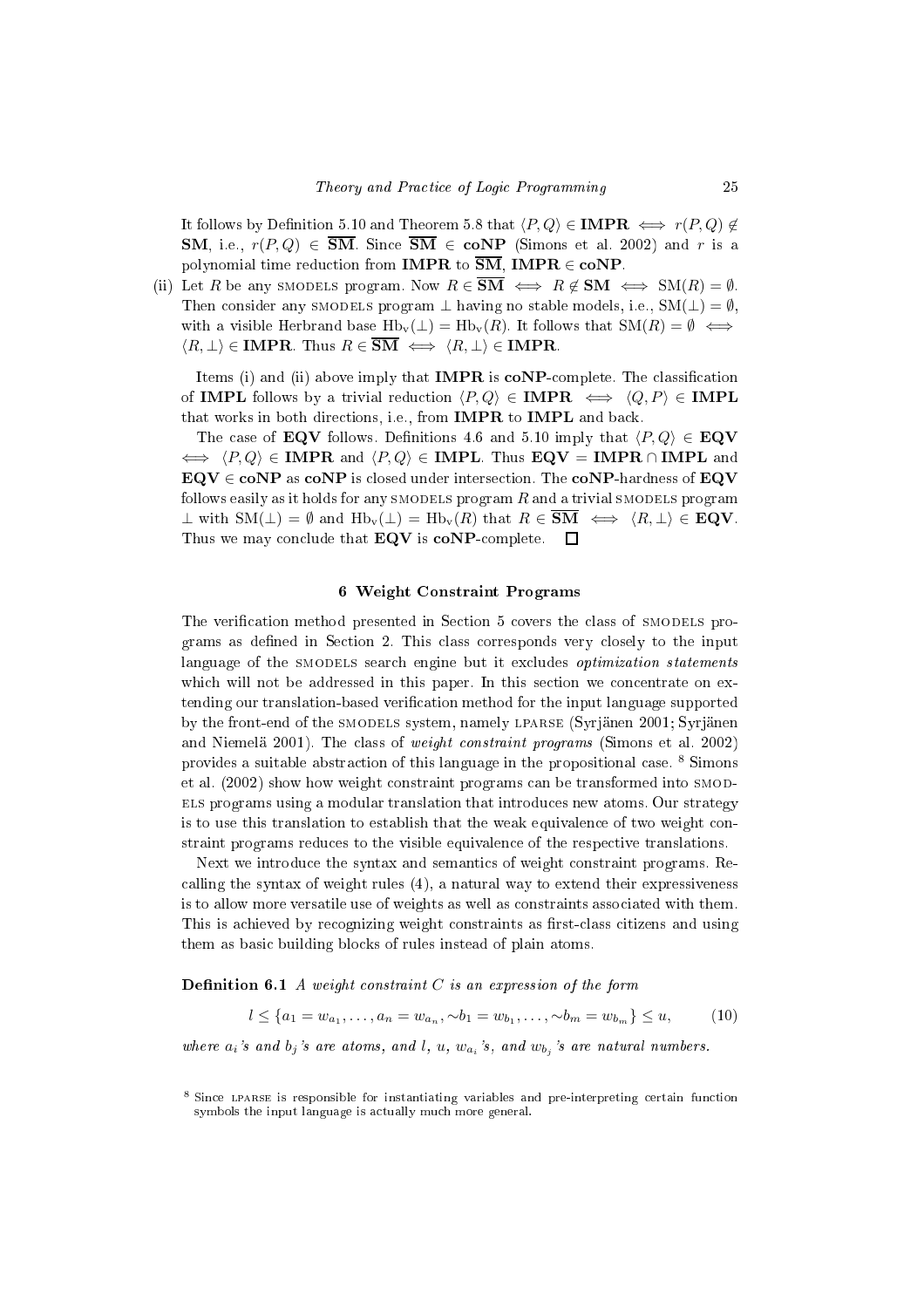As before, we use a shorthand  $l \leq \{A = W_A, \neg B = W_B\} \leq u$  for a weight constraint (10) where  $A = \{a_1, \ldots, a_n\}$  and  $B = \{b_1, \ldots, b_m\}$  are the sets of atoms appearing in the constraint. The numbers  $l$  and  $u$  give the respective lower and upper bounds for the constraint. Definition  $6.1$  can be extended to the case where integers rather than natural numbers are used as weights. However, negative weights an be translated away (Simons et al. 2002) from weight onstraints.

**Definition 6.2** A weight constraint rule is an expression of the form

$$
C_0 \leftarrow C_1, \dots, C_r \tag{11}
$$

where  $C_i$  is a weight constraint for each  $i \in \{0, \ldots, r\}$ .

A weight onstraint program is a program onsisting of weight onstraint rules. As a weight constraint rule  $(11)$  is a generalization of a weight rule  $(4)$ , we can define the satisfaction relation for weight constraint programs in analogy to Definition 3.2.

**Definition 6.3** For a weight constraint program P and an interpretation  $I \subseteq$  $Hb(P)$ ,

- 1. a weight constraint C of the form  $l \leq \{A = W_A, \neg B = W_B\} \leq u$  is satisfied in I  $\iff l \leq WS_I(A=W_A, \sim B=W_B) \leq u,$
- 2. a weight constraint rule of the form  $C_0 \leftarrow C_1, \ldots, C_r$  is satisfied in  $I \iff I \models C_0$ is implied by  $I \models C_1, \ldots, \text{ and } I \models C_r, \text{ and}$
- 3.  $I \models P \iff I \models r$  for every weight constraint rule  $r \in P$ .

The stable model semanti
s of normal programs Gelfond and Lifs
hitz (1988) an be generalized to the ase of weight onstraint programs using the redu
tion devised for them by Simons et al. (2002).

**Definition 6.4** Given an interpretation  $I$  for a weight constraint  $C$  of the form  $l \leq \{A = W_A, \neg B = W_B\} \leq u$ , the reduct  $C^I$  is the constraint  $l' \leq \{A = W_A\}$ where the lower bound  $l' = \max(0, l - \text{WS}_I(\sim B = W_B)).$ 

**Definition 6.5** For a weight constraint program P and an interpretation  $I \subseteq$  $\mathrm{Hb}(P),$  the reduct  $P^I$  contains a reduced weight constraint rule  $h\leftarrow C^I_1,\ldots,C^I_r$ for each  $C_0 \leftarrow C_1, \ldots, C_r \in P$  and  $h \in A_0 \cap I$  satisfying for all  $i \in \{1, \ldots, r\}$ ,  $WS_I(A_i = W_{A_i}, \sim B_i = W_{B_i}) \le u_i.$ 

It should be pointed out that  $P<sup>I</sup>$  consists of Horn constraint rules of the form  $h \leftarrow C_1, \ldots, C_r$ , where h is an atom, each constraint  $C_i$  contains only positive literals and has only a lower bound condition. We say that a weight constraint program P is positive if all the rules in P are Horn constraint rules. Thus  $P<sup>I</sup>$  is positive by definition. The properties of minimal models carry over to the case of weight constraint programs, too. Thus a *positive* weight constraint program P has a unique minimal model, the least model,  $LM(P)$ , and we can define stable models for weight constraints programs almost in analogy to SMODELS programs.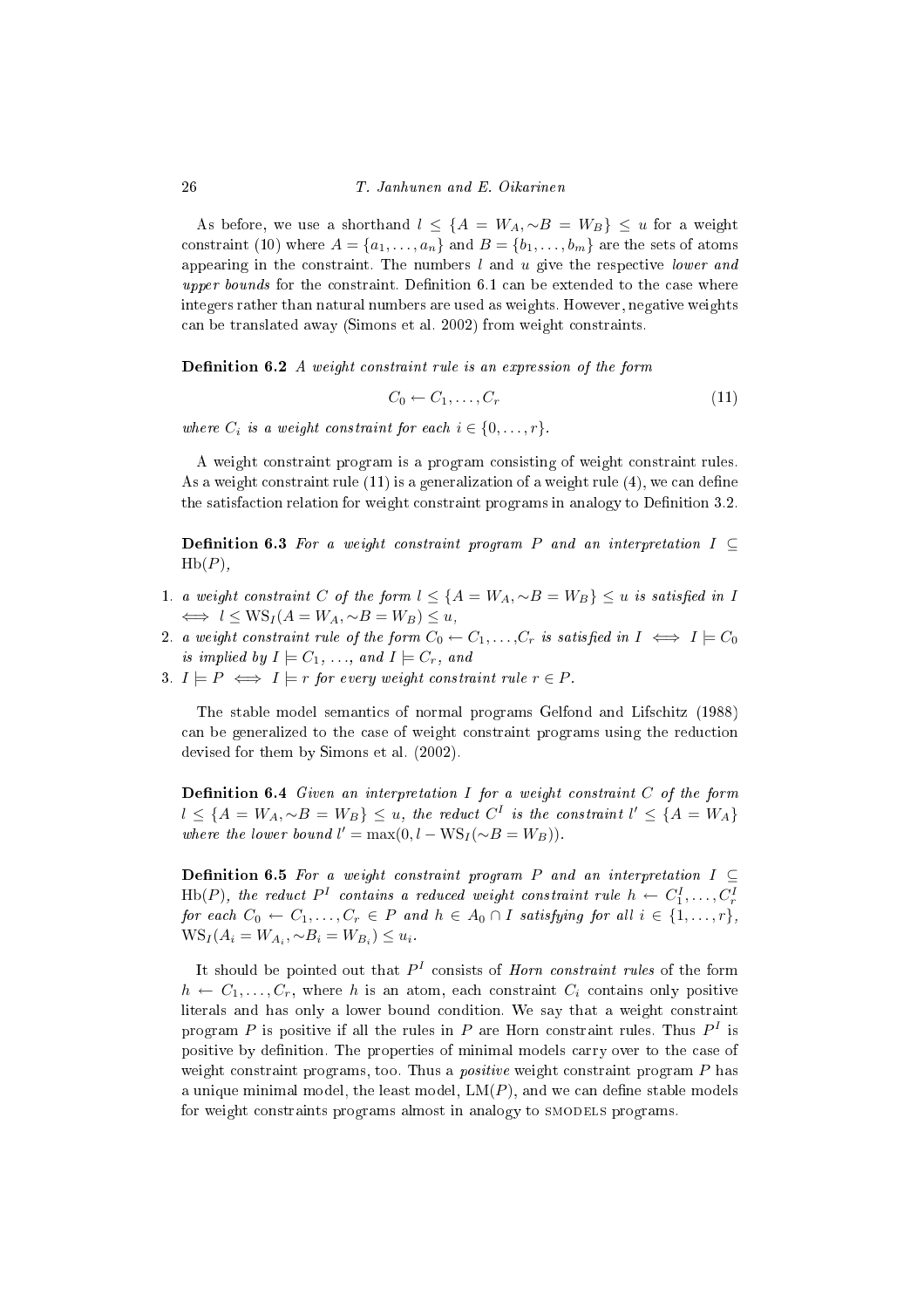**Definition 6.6** An interpretation  $M \subseteq \text{Hb}(P)$  for a weight constraint program P is a stable model of  $P \iff (i) \ M \models P$  and (ii)  $M = LM(P^M)$ .

This definition is only slightly different from Definition 3.8 as  $M \models P \iff M \models$  $P^{M}$  does not hold generally for weight constraint programs — making condition (i) in Definition 6.6 necessary. However, if we consider the restricted language described in Se
tion 2 and interpret the rules involved as weight onstraint rules (11), then Definitions 3.8 and 6.6 yield the same semantics as stated below. To this end, we consider only choice rules (3) and weight rules (4) without loss of generality. Simons et al.  $(2002)$  encode rules of these forms using the following weight constraint rules:

$$
0 \le \{h_1 = 1, \dots, h_l = 1\} \leftarrow
$$
  

$$
n + m \le \{a_1 = 1, \dots, a_n = 1, \sim b_1 = 1, \dots, \sim b_m = 1\}
$$
 (12)

$$
1 \le \{h=1\} \leftarrow w \le \{a_1 = w_{a_1}, \dots, a_n = w_{a_n}, \sim b_1 = w_{b_1}, \dots, \sim b_m = w_{b_m}\}\
$$
 (13)

**Proposition 6.7** Let P be an SMODELS program and  $P_w$  its representation as a weight constraint program. Then for any interpretation  $M \subseteq \mathrm{Hb}(P) = \mathrm{Hb}(P_w)$ ,

$$
M = LM(P^M) \iff M \models P_w \text{ and } M = LM(P_w^M).
$$

The proof of this proposition is given in Appendix A. Simons et al. (2002) show how weight constraint programs can be translated into SMODELS *programs* consisting only of basi rules (1), hoi
e rules (3) and weight rules (4). The translation is highly modular so that each weight constraint rule can be translated independently of ea
h other. However, in order to keep the length of the translation linear, two new atoms have to be introdu
ed for ea
h weight onstraint appearing in a program.

**Definition 6.8** The translation  $Tr_{SNS}(C)$  of a weight constraint C of the form  $l \leq \{A = W_A, \neg B = W_B\} \leq u$  is translated into two weight rules

$$
sat(C) \leftarrow l \le \{A = W_A, \sim B = W_B\}.\tag{14}
$$

$$
\text{unsat}(C) \leftarrow u + 1 \le \{A = W_A, \sim B = W_B\}.\tag{15}
$$

where sat(C) and unsat(C) are new atoms specific to C.

**Definition 6.9** Let P be a weight constraint program and  $f \notin \text{Hb}(P)$  a new atom. The translation of P into an SMODELS program  $\text{Tr}_{\text{SNS}}(P)$  consists of

- 1.  $\text{Tr}_{\text{SNS}}(C)$  for each weight constraint C appearing in P and
- 2. the following SMODELS rules introduced for each  $C_0 \leftarrow C_1, \ldots, C_r \in P$ :

$$
\{A_0\} \leftarrow \text{sat}(C_1), \sim \text{unsat}(C_1), \dots, \text{sat}(C_r), \sim \text{unsat}(C_r). \tag{16}
$$

$$
f \leftarrow \sim \text{sat}(C_0), \text{sat}(C_1), \sim \text{unsat}(C_1), \dots, \text{sat}(C_r), \sim \text{unsat}(C_r). \tag{17}
$$

$$
f \leftarrow \text{unsat}(C_0), \text{sat}(C_1), \sim \text{unsat}(C_1), \dots, \text{sat}(C_r), \sim \text{unsat}(C_r). \tag{18}
$$

compute  $\{\sim f\}$ . (19)

where  $A_0$  is the set of positive default literals appearing in  $C_0$ .

The visible Herbrand base of  $\text{Tr}_{\text{SNS}}(P)$  is defined by  $\text{Hb}_{\text{v}}(\text{Tr}_{\text{SNS}}(P)) = \text{Hb}_{\text{v}}(P)$ .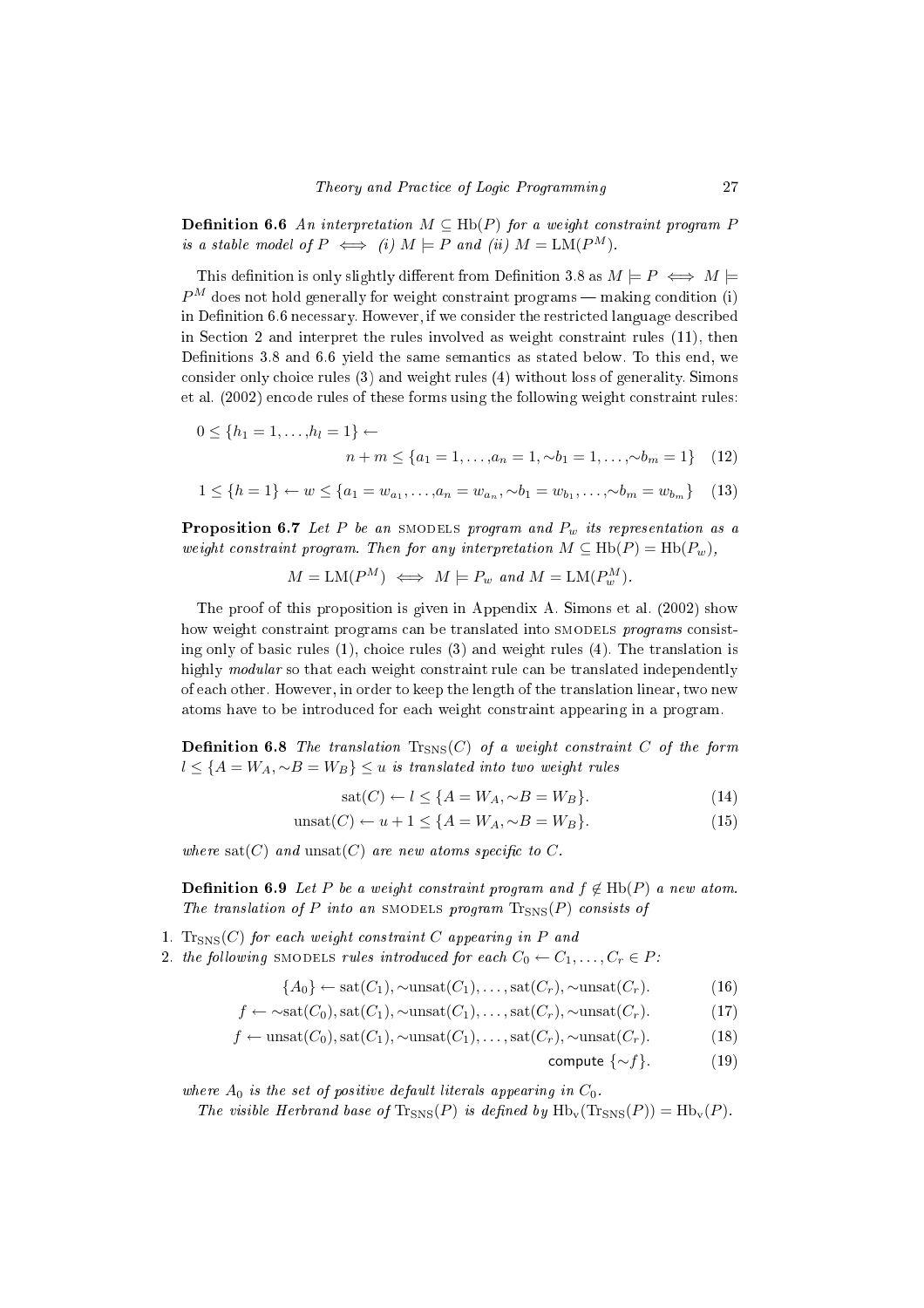Let us then briefly explain intuitions underlying  $T_{\text{SNS}}$ . The rules given in (14) and (15) check whether the lower bound  $l$  of the weight constraint  $C$  is satisfied the upper bound u of C is not satisfied, respectively, and then  $sat(C)$  and  $unsat(C)$ can be inferred by the rules accordingly. The choice rule in (16) makes any subset of  $A_0$  true if the body of the weight constraint rule is satisfied in the sense of Definition 6.3, i.e., all lower bounds and upper bounds are met. Finally, two basic rules in  $(17)$  and  $(18)$  and the compute statement in  $(19)$  ensure the satisfaction of the head constraint  $C_0$  whenever the body  $C_1, \ldots, C_r$  is satisfied. A very tight correspondence of stable models is obtained using the translation  $\text{Tr}_{\text{SNS}}(P)$ .

**Theorem 6.10** The translation function  $T_{\text{SNS}}$  is faithful, i.e.,  $P \equiv_{\text{v}} T_{\text{SNS}}(P)$ holds for all weight constraint programs  $P$ .

The proof of the theorem can be found in Appendix A. Theorem 6.10 and Definition 6.9 imply together that the visible equivalen
e of weight onstraint programs can be reduced to that of SMODELS programs using Tr<sub>SNS</sub>.

**Corollary 6.11** For all weight constraint programs  $P$  and  $Q$ ,

$$
P \equiv_{\rm v} Q \iff
$$
  $\text{Tr}_{\text{SNS}}(P) \equiv_{\rm v} \text{Tr}_{\text{SNS}}(Q)$ .

However, we have to address the degree of visibility of atoms in the translation  $T_{\text{SNS}}(P)$  in order to apply the translation-based method presented in Section 5. Recalling the limitations of the method, we should establish that  $\text{Tr}_{\text{SNS}}(P)$  and  $T_{\text{SNS}}(Q)$  have enough visible atoms under some reasonable assumptions about P and Q. For the sake of simplicity, we will only consider a relatively straightforward setting made precise in Proposition 6.12. Nevertheless, it implies the applicability of our verification method to a substantial class of weight constraint programs.

**Proposition 6.12** If P is a weight constraint program such that  $Hb<sub>h</sub>(P) = \emptyset$ , then  $T_{\text{TSNS}}(P)$  has enough visible atoms.

#### Proof

Let P be any weight constraint program such that  $Hb_h(P) = \emptyset$ , i.e.,  $Hb_v(P) =$ Hb(P). Moreover, let us pick any interpretation  $I_{\rm v} \subseteq H_{\rm bv}(P)$ . Since  $H_{\rm bh}(P) = \emptyset$ we have  $I_v = I$  so that I is actually an interpretation for the whole program.

Let us then consider any rule  $C_0 \leftarrow C_1, \ldots, C_r \in P$  and its translation under Tr<sub>SNS</sub> as given in Definition 6.9. Since  $Hb_v(Tr_{SNS}(P)) = Hb_v(P)$  by definition and  $I = I_{v}$ , the rules involved in the translation contribute to  $P_{h}/I_{v}$  as follows: (14) is reduced to sat $(C_i) \leftarrow l'_i \leq {\{\} \text{ where } l'_i = \max(0, l_i - w_i) \text{ for } w_i = \text{WS}_{I_v}(A_i =$  $W_{A_i}, \sim B_i = W_{B_i}$ ; (15) is reduced to unsat $(C_i) \leftarrow u'_i \leq \{\}$  where  $u'_i = \max(0, (u_i +$ 1) – w<sub>i</sub>); (16) is dropped altogether as  $(A_0)$ <sub>h</sub> =  $\emptyset$ ; (17) and (18) remain intact because they involve only hidden atoms; and (19) is dropped by definition.

Let us then verify that  $\text{Tr}_{\text{SNS}}(P)_{\text{h}}/I_{\text{v}}$  is a *stratified* program. After inspecting the dependencies in the reduced rules, we note that the hidden atoms in  $\text{Hb}(\text{Tr}_{\text{SNS}}(P))$ can be assigned to strata as follows: the atoms  $sat(C)$  and  $unsat(C)$  associated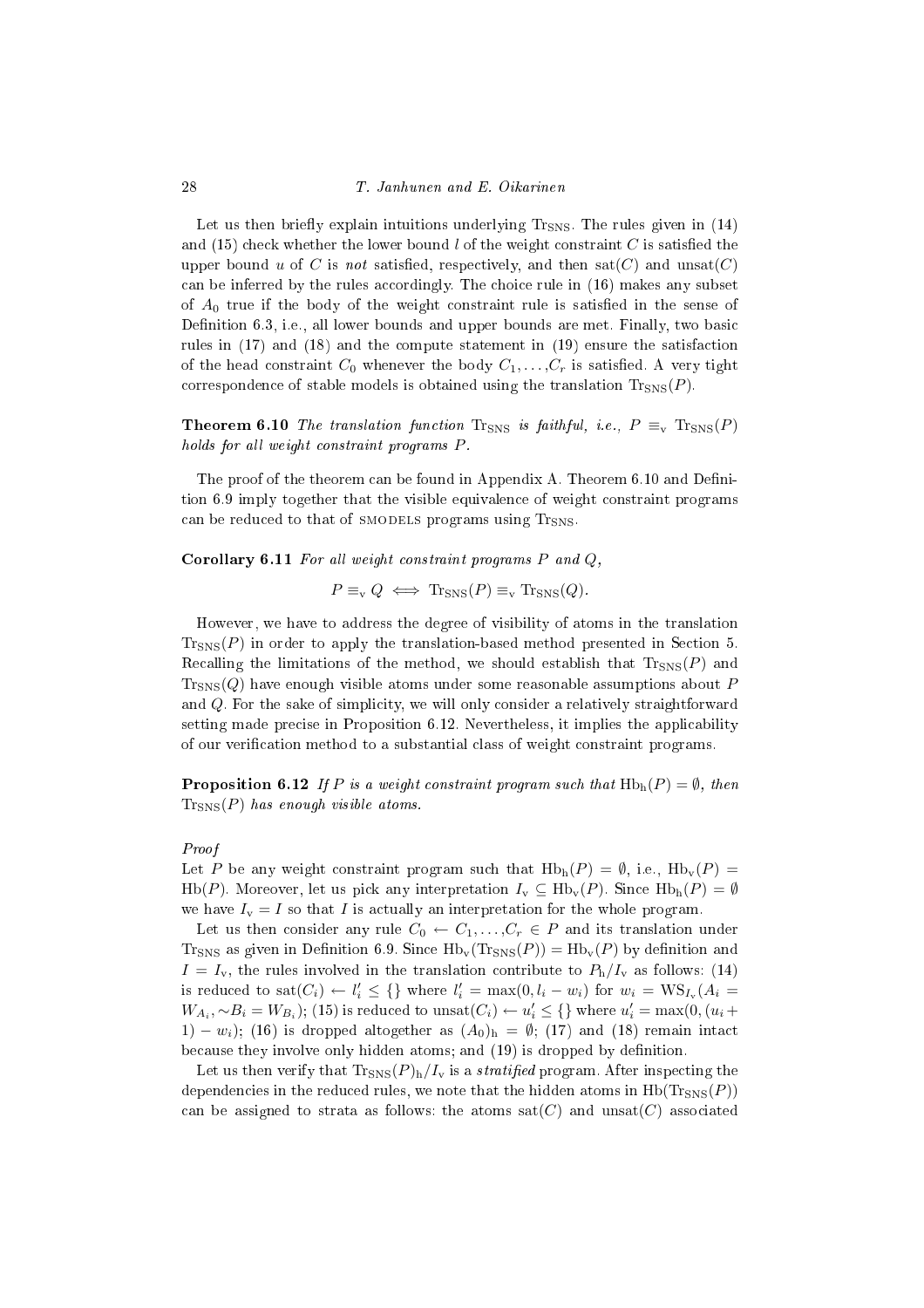with weight constraints  $C$  belong to stratum 0 and  $f$  belongs to stratum 1. Thus  $T_{\text{SNS}}(P)$  is essentially a stratified normal logic program as the remainders of weight rules act as facts. Then  $\text{Tr}_{\text{SNS}}(P)$  has a unique stable model (Apt et al. 1988).

By denying occurrences of hidden atoms in weight constraint programs, we obtain a translation-based method for verifying weak equivalen
e. Note that the requirement  $\text{Hb}_{\text{v}}(P) = \text{Hb}_{\text{v}}(Q)$ , i.e.,  $\text{Hb}(P) = \text{Hb}(Q)$  in this case, can be easily met by extending the Herbrand bases of programs as discussed in Section 2.

**Corollary 6.13** Let P and Q two weight constraint programs such that  $Hb<sub>h</sub>(P)$  =  $Hb_h(Q) = \emptyset$  and  $Hb_v(P) = Hb_v(Q)$ . Then  $P \equiv Q \iff \text{Tr}_{\text{SNS}}(P) \equiv_v \text{Tr}_{\text{SNS}}(Q)$  $\iff$  the translations  $\text{EQT}(T_{\text{TSNS}}(P), T_{\text{SNS}}(Q))$  and  $\text{EQT}(T_{\text{TSNS}}(Q), T_{\text{TSNS}}(P))$ have no stable models.

It seems that hidden atoms can be tolerated in weight constraint programs to some degree, but we skip such an extension of Corollary 6.13 for space reasons. Nevertheless, the result established above enables us to implement the verification of weak equivalen
e for the programs produ
ed by lparse.

## 7 Experiments

The translation fun
tion EQT presented in Se
tion <sup>5</sup> has been implemented in <sup>C</sup> under the Linux operating system. The translator which we have named LPEQ takes two logic programs P and Q as its input and produces the translation  $EQT(P,Q)$  as its output. The implementation assumes the internal file format of SMODELS which enables us to use the front-end LPARSE of SMODELS in conjunction with LPEQ.<sup>9</sup> It is yet important to note that LPEQ checks that the *visible* Herbrand bases of the programs being compared are exactly the same as insisted by  $\equiv_v$ . In practice, visible atoms are re
ognized as those having a name in the symbol table of a program. The latest version of LPEQ is also prepared to deal with programs involving *invisible* atoms, e.g., introduced by the front-end LPARSE as discussed in Section 6. Before producing the translation  $EQT(P,Q)$ , the translator uses Tarjan's algorithm to find strongly connected components for the dependency graph of  $Q<sub>h</sub>$  when its checks that  $Q_h/I_v$  is stratifiable for all  $I_v \subseteq \text{Hb}_v(Q)$ . An overapproximation is used in this respect: all dependencies of invisible atoms are taken into account regardless of  $I_{\rm v}$ . A successful test guarantees that Q has enough visible atoms so that  $EQT(P,Q)$ works correctly. Otherwise, an error message is printed for the user.

The current implementation (LPEQ version 1.17) is available<sup>10</sup> in the WWW. The files related with benchmark problems and experiments reported in this section are also provided. To assess the feasibility of LPEQ in practice we performed a number of tests with different test cases. The running times of the LPEQ approach were compared with those of a fictitious approach, i.e., the NAIVE one:

1. Compute one stable model  $M$  of  $P$  not computed so far.

 $9$  A textual human-readable output can also be produced on request.

<sup>&</sup>lt;sup>10</sup> Please consult http://www.tcs.hut.fi/Software/lpeq/ for binaries and scripts involved.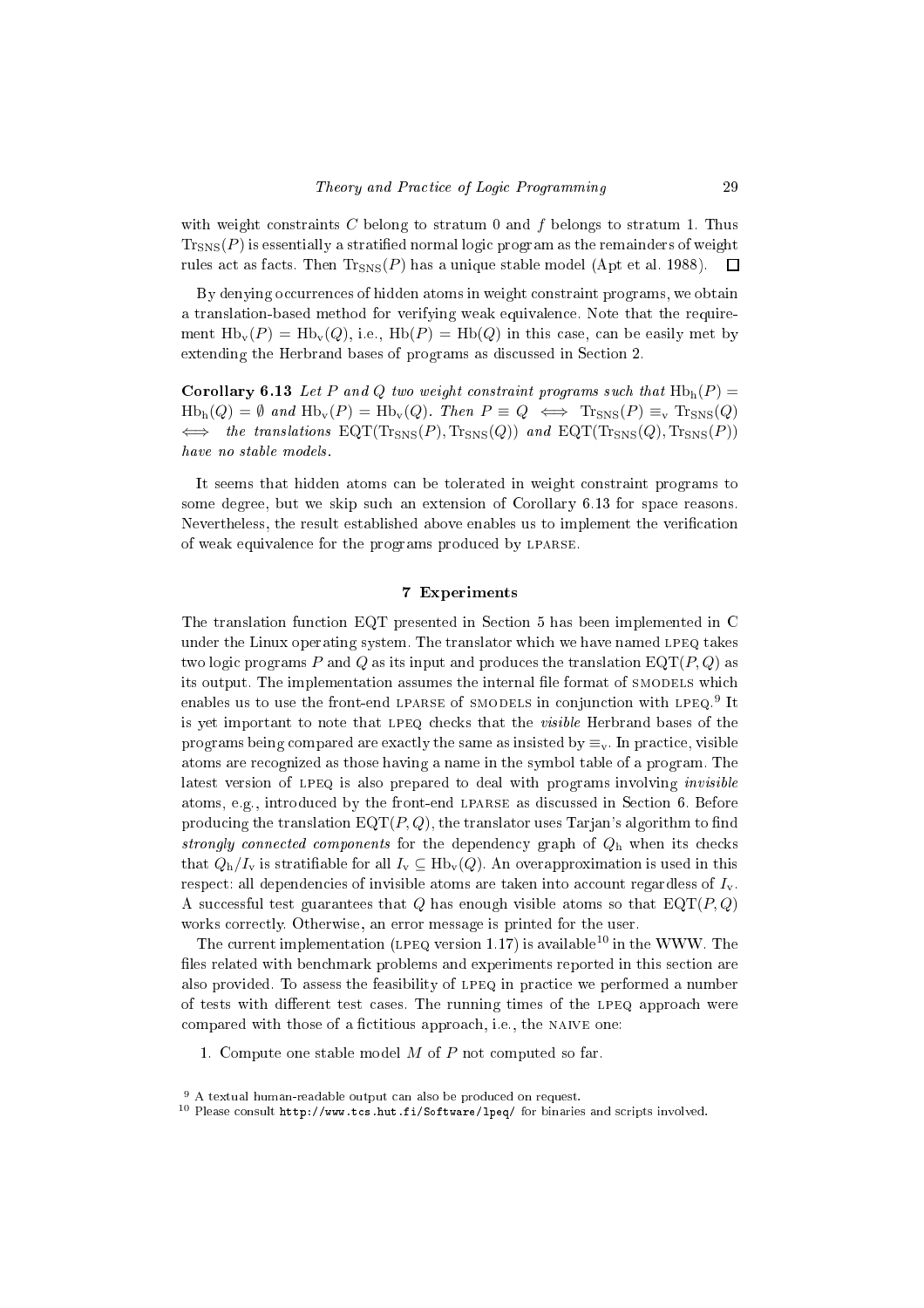(a) Place a queen on each column

negq(X,Y2) :- q(X,Y), d(X), d(Y), d(Y2), Y2 != Y. q(X,Y) :- not negq(X,Y), not q(X,Y2): d(Y2): Y2 != <sup>Y</sup> , d(X), d(Y). hide negq(X,Y).

(b) Place a queen on each column using a choice rule

 $1 \cdot 1 \cdot 1 \cdot 1 = 1 \cdot 1 \cdot 1 = 1 \cdot 1 = 1 \cdot 1 = 1 \cdot 1 = 1 \cdot 1 = 1 \cdot 1 = 1 \cdot 1 = 1 \cdot 1 = 1 \cdot 1 = 1 \cdot 1 = 1 \cdot 1 = 1 \cdot 1 = 1 \cdot 1 = 1 \cdot 1 = 1 \cdot 1 = 1 \cdot 1 = 1 \cdot 1 = 1 \cdot 1 = 1 \cdot 1 = 1 \cdot 1 = 1 \cdot 1 = 1 \cdot 1 = 1 \cdot 1 = 1 \cdot 1 = 1 \cdot 1 = 1 \cdot 1 = 1 \cdot 1 = 1 \cdot 1 = 1 \cdot 1$ 

(
) Pla
e a queen on ea
h row

negq(X2,Y) :- q(X,Y), d(X), d(Y), d(X2), X2 != X. q(X,Y) :- not negq(X,Y), not q(X2,Y): d(X2): X2 != <sup>X</sup> , d(X), d(Y). hide negq(X,Y).

(d) Make sure that queens do not threaten ea
h other (same row or diagonal)

```
:- d(X), d(Y), d(X1), q(X,Y), q(X1,Y), X1 != X.
:- d(X), d(Y), d(X1), d(Y1), q(X,Y), q(X1,Y1), X != X1, Y != Y1,
   abs(X - X1) == abs(Y - Y1).
d(1..queens).
```
(e) Make sure that queens do not threaten ea
h other (same olumn or diagonal)

```
:- d(X), d(Y), d(Y1), q(X,Y), q(X,Y1), Y1 != Y.
:- d(X), d(Y), d(X1), d(Y1), q(X,Y), q(X1,Y1), X != X1, Y != Y1,
   absolute the contract of \mathcal{X}d(1..queens).
```
Fig. 3. Encoding the *n*-queens problem.

- 2. Check whether Q has a stable model N such that  $M_v = N_v$ . Stop if not.
- 3. Continue from step <sup>1</sup> until all stable models of P have been enumerated.

It is obvious that a similar check has to be carried out in the other direction to establish  $P \equiv_{\rm v} Q$  in analogy to Corollaries 5.9 and 6.13.

There is still room for optimization in both approaches. If one finds a counterexample in one direction, then  $P \neq_V Q$  is known to hold and there is no need to do testing in the other dire
tion ex
ept if one wishes to perform a thorough analysis. Since running times seem to scale differently depending on the direction, we count always running times in both directions. However, one should notice that the search for counter-examples in one direction is stopped immediately after finding a counter-example. Since the running times of SMODELS may also depend on the order of rules in programs and literals in rules, we shuffle them randomly.

In both approaches, the SMODELS system (version 2.28) is responsible for the omputation of stable models for programs that are instantiated using the frontend LPARSE (version 1.0.13). In the LPEQ approach, the total running time in one direction is the running time needed by SMODELS for trying to compute one stable model of the translation produced by LPEQ. The translation time is also taken into account although it is negligible. The NAIVE approach has been implemented as a shell s
ript. The running time in one dire
tion onsists of the running time of SMODELS for finding the necessary (but not necessarily all) stable models of  $P$ 

 $30$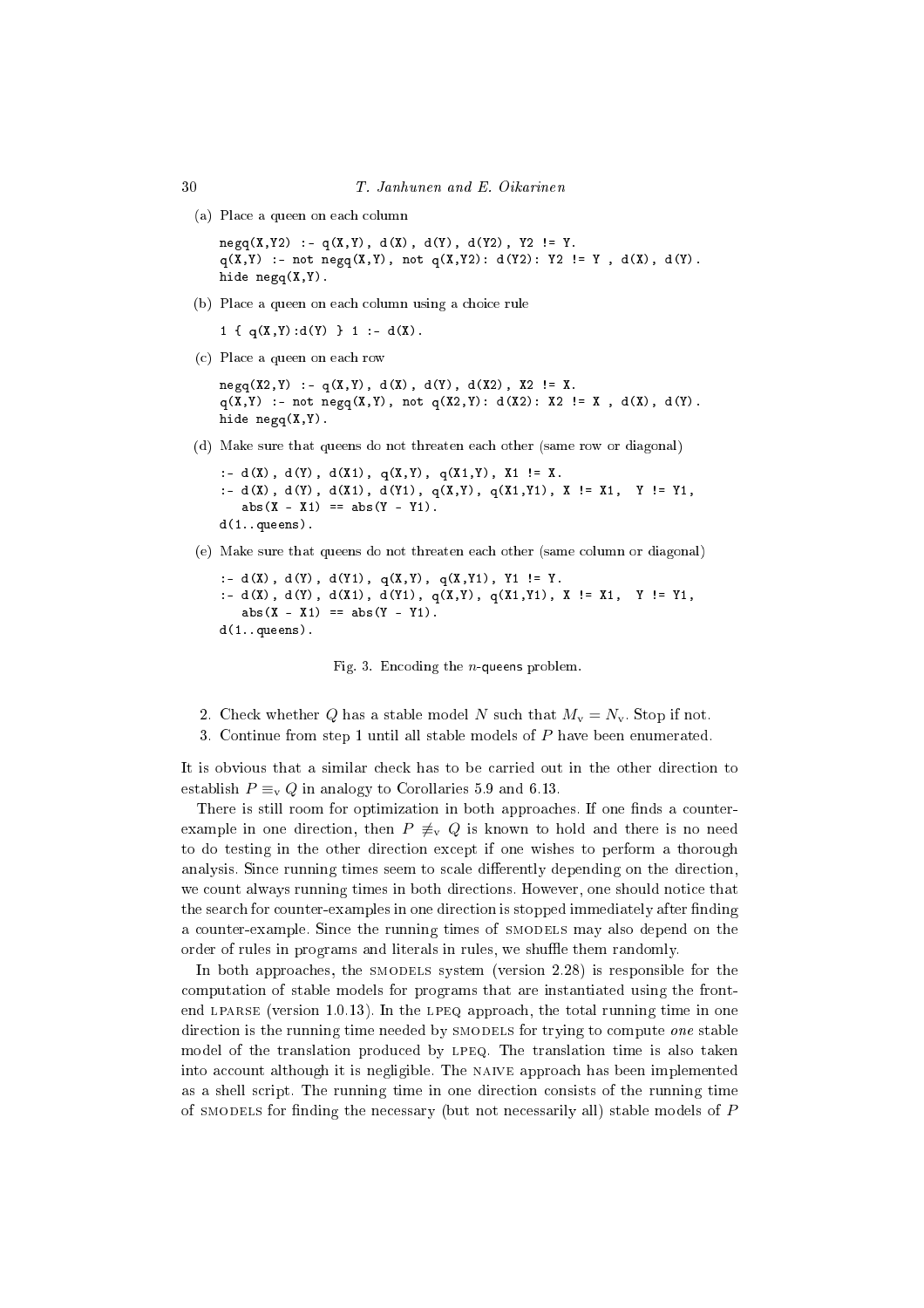| $\boldsymbol{n}$        | $SM^a$         | $t_{\text{avg}}^{\quad b}$<br>LPEQ | $t_{\rm avg}$<br><b>NAIVE</b> | $\mathrm{RAR}^c$ | $CP_{\text{avg}}^{\dagger}$<br><b>LPEQ</b> | $CP_{\rm avg}$<br>NAIVE | $\mathbf{R}\mathbf{I}^e$ | $\mathrm{RO}^f$ |  |
|-------------------------|----------------|------------------------------------|-------------------------------|------------------|--------------------------------------------|-------------------------|--------------------------|-----------------|--|
| 1                       | 1              | 0.000                              | 0.080                         |                  | $\theta$                                   | $\bf{0}$                | $\overline{7}$           | 28              |  |
| $\overline{2}$          | $\theta$       | 0.000                              | 0.051                         |                  | $\theta$                                   | $\bf{0}$                | 38                       | 130             |  |
| 3                       | $\theta$       | 0.003                              | 0.051                         | 17.000           | $\theta$                                   | $\theta$                | 124                      | 384             |  |
| $\overline{\mathbf{4}}$ | $\overline{2}$ | 0.019                              | 0.120                         | 6.316            | $\bf{0}$                                   | $\overline{2}$          | 300                      | 884             |  |
| 5                       | $10\,$         | 0.042                              | 0.454                         | 10.810           | $\overline{5}$                             | 18                      | 600                      | 1718            |  |
| 6                       | $\overline{4}$ | 0.136                              | 0.259                         | 1.904            | 16                                         | 18                      | 1058                     | 2974            |  |
| $\overline{7}$          | 40             | 0.516                              | 2.340                         | 4.535            | 40                                         | 84                      | 1708                     | 4740            |  |
| 8                       | 92             | 2.967                              | 6.721                         | 2.265            | 163                                        | 253                     | 2584                     | 7104            |  |
| 9                       | 352            | 17.316                             | 32.032                        | 1.850            | 615                                        | 955                     | 3720                     | 10154           |  |
| 10                      | 724            | 99.866                             | 90.694                        | 0.908            | 2613                                       | 3127                    | 5150                     | 13978           |  |
| 11                      | 2680           | 617.579                            | 451.302                       | 0.731            | 11939                                      | 13662                   | 6908                     | 18664           |  |

Table 1. Results for two equivalent logic programs (n-queens)

<sup>*a*</sup> Number of stable models for  $Q_n^{x_1}$  and  $Q_n^{x_2}$ .

b Average running time in se
onds.

c Ratio of average running times.

 $d$  Average number of choice points during the search.

<sup>e</sup> Number of rules in the input:  $|Q_n^{x_1}| + |Q_n^{x_2}|$ .<br>
f Number of rules in the output:  $|\text{EQT}(Q_n^{x_1}, Q_n^{x_2})| + |\text{EQT}(Q_n^{x_2}, Q_n^{x_1})|.$ 

plus the running times of smodels for testing that the stable models found are also stable models of Q. These tests are realized in practice by adding  $M_{\rm v} \cup \{\sim a \mid$  $a \in \mathrm{Hb}_{v}(Q) \setminus M_{v}$  as a compute statement to Q. It is worth noting that the NAIVE approach does not test in any way that the stable model N of Q with  $M_v = N_v$  is unique. However, the set of benchmarks is selected in such a way that programs have enough visible atoms and the orre
tness of the naive approa
h is guaranteed. All the tests reported in this se
tion were run under the Linux 2.6.8 operating system on <sup>a</sup> 1.7GHz AMD Athlon XP 2000+ CPU with 1 GB of main memory. As regards timings in test results, we report the sum of user and system times.

## 7.1 The n-Queens Ben
hmark

Our first experiment was based on the  $n$ -queens problem. We verified the visible equivalence of three different formulations which are variants of one proposed by Niemelä (1999, p. 260). The encoding  $Q_n^{x_1}$  consists of parts (a) and (d) given in Fig. 3 and is designed so that queens are placed column-wise to the board. The second program  $Q_n^{x_2}$  consists of parts (b) and (d) given in Fig. 3, i.e., it is a variant of  $Q_n^{x_1}$  where the choice between placing or not placing a queen in a particular cell of the chessboard is equivalently formulated using a choice rule rather than plain basic rules. The third program  $Q_n^y$ , i.e., parts (c) and (e) given in Fig. 3, is an orthogonal version of  $Q_n^{x_1}$  in which queens are placed row-wise rather than column-wise.

First we verified the visible equivalence of  $Q_n^{x_1}$  and  $Q_n^{x_2}$  and then that of  $Q_n^{x_1}$  and  $Q_n^y$  using both the LPEQ and the NAIVE approaches. The number of queens n was varied from 1 to 11 and the verification task was repeated 100 times for each number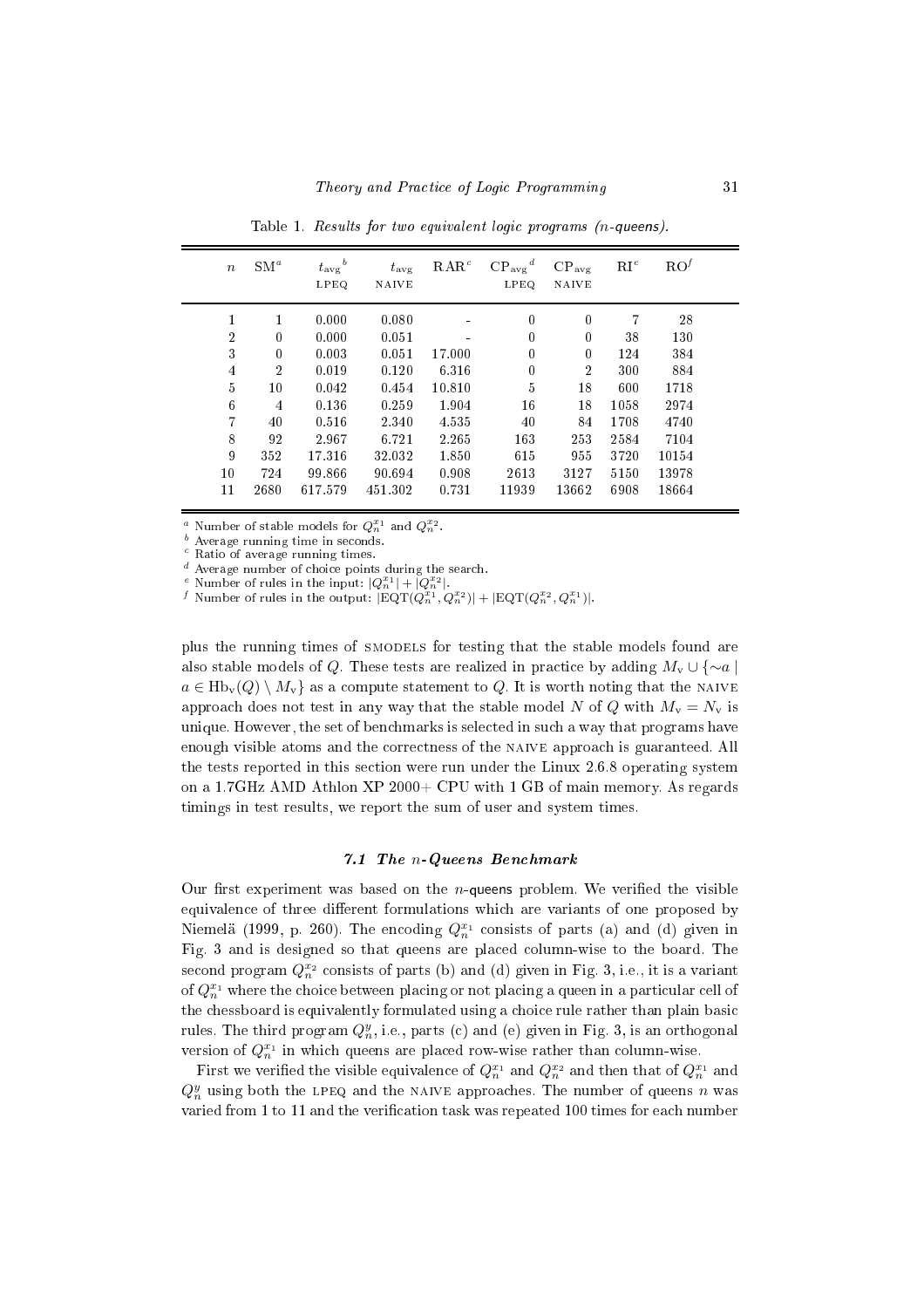32 T. Janhunen and E. Oikarinen

| $\boldsymbol{n}$ | $SM^a$         | $t_{\text{avg}}^{\quad b}$<br>LPEQ | $t_{\rm avg}$<br><b>NAIVE</b> | RAR <sup>c</sup> | $CP_{\text{avg}}^{\dagger}$<br>LPEQ | $CP_{avg}$<br><b>NAIVE</b> | $\mathrm{RI}^e$ | RO <sup>f</sup> |  |
|------------------|----------------|------------------------------------|-------------------------------|------------------|-------------------------------------|----------------------------|-----------------|-----------------|--|
| 1                | 1              | 0.000                              | 0.080                         |                  | $\theta$                            | 0                          | 4               | 30              |  |
| $\overline{2}$   | $\theta$       | 0.000                              | 0.050                         |                  | $\theta$                            | 0                          | 36              | 146             |  |
| 3                | $\theta$       | 0.007                              | 0.052                         | 7.43             | $\theta$                            | 0                          | 136             | 478             |  |
| $\overline{4}$   | $\overline{2}$ | 0.020                              | 0.124                         | 6.20             | $\theta$                            | $\overline{2}$             | 344             | 1146            |  |
| 5                | 10             | 0.052                              | 0.473                         | 9.09             | $\overline{4}$                      | 18                         | 700             | 2270            |  |
| 6                | $\overline{4}$ | 0.169                              | 0.281                         | 1.66             | 16                                  | 18                         | 1244            | 3970            |  |
| $\overline{7}$   | 40             | 0.815                              | 2.583                         | 3.17             | 38                                  | 84                         | 2016            | 6366            |  |
| 8                | 92             | 5.994                              | 7.531                         | 1.26             | 176                                 | 263                        | 3116            | 9578            |  |
| 9                | 352            | 35.900                             | 36.836                        | 1.03             | 603                                 | 955                        | 4404            | 13726           |  |
| 10               | 724            | 238.726                            | 110.109                       | 0.46             | 2734                                | 3243                       | 6100            | 18930           |  |
| 11               | 2680           | 1521.730                           | 565.029                       | 0.37             | 12210                               | 13927                      | 8184            | 25310           |  |

Table 2. Results for two equivalent logic programs (n-queens).

<sup>*a*</sup> Number of stable models for  $Q_n^{x_1}$  and  $Q_n^y$ .

b Average running time in se
onds. c

Ratio of average running times.

 $d$  Average number of choice points during the search.

<sup>e</sup> Number of rules in the input:  $|Q_n^{x_1}| + |Q_n^{y}|$ .

f Number of rules in the output:  $|\mathrm{EQT}(Q^{x_1}_n, Q^{y}_n)| + |\mathrm{EQT}(Q^{y}_n, Q^{x_1}_n)|.$ 

of queens — generating each time new randomly shuffled versions of the programs involved. The results of these experiments are shown in Tables 1 and 2, respectively. It appears that the NAIVE approach becomes superior in the case of two equivalent well-structured logic programs containing hidden atoms (the atoms  $neg(X, Y)$  are expli
itly hidden) as programs grow and the number of stable models in
reases. Comparing the average running times from Tables 1 and 2, it can be seen that the difference in running times is smaller in the case where the second program does not contain hidden atoms. This can be seen as an indication that it is particularly the translation of the hidden part  $\text{Hidden}^{\circ}(\cdot)$  that increases the running time of the LPEQ approach. To investigate this further, we verified the equivalence of  $Q_n^{x_1}$ and  $Q_n^y$  without declaring the atoms  $\mathtt{negq}(X,Y)$  hidden. The results obtained from this experiment resembled our previous results in (Janhunen and Oikarinen 2002), i.e., the LPEQ approach performs somewhat better than the NAIVE one. Moreover, the average running times of naive approa
h are approximately the same as with hidden atoms, but the average running times for the LPEQ approach are significantly smaller. The reason why the NAIVE approach appears to be immune to changes in the visibility of atoms is the following. In our encodings of the *n*-queens problem, the interpretation for hidden atoms an be dire
tly determined on
e the interpretation for visible part is known. However, this is not ne
essarily the ase in general and finding the unique stable model for the hidden part can be more laborious and time onsuming as in our last ben
hmark to be des
ribed in Se
tion 7.3.

We chose the pairs of programs  $(Q_n^{x_1}, Q_n^{x_2})$  and  $(Q_n^{x_1}, Q_n^{y})$  for our experiments in order to to see if the two approaches would perform differently depending on whether a *local change* (a choice rule is used instead of basic rules) or a *global change*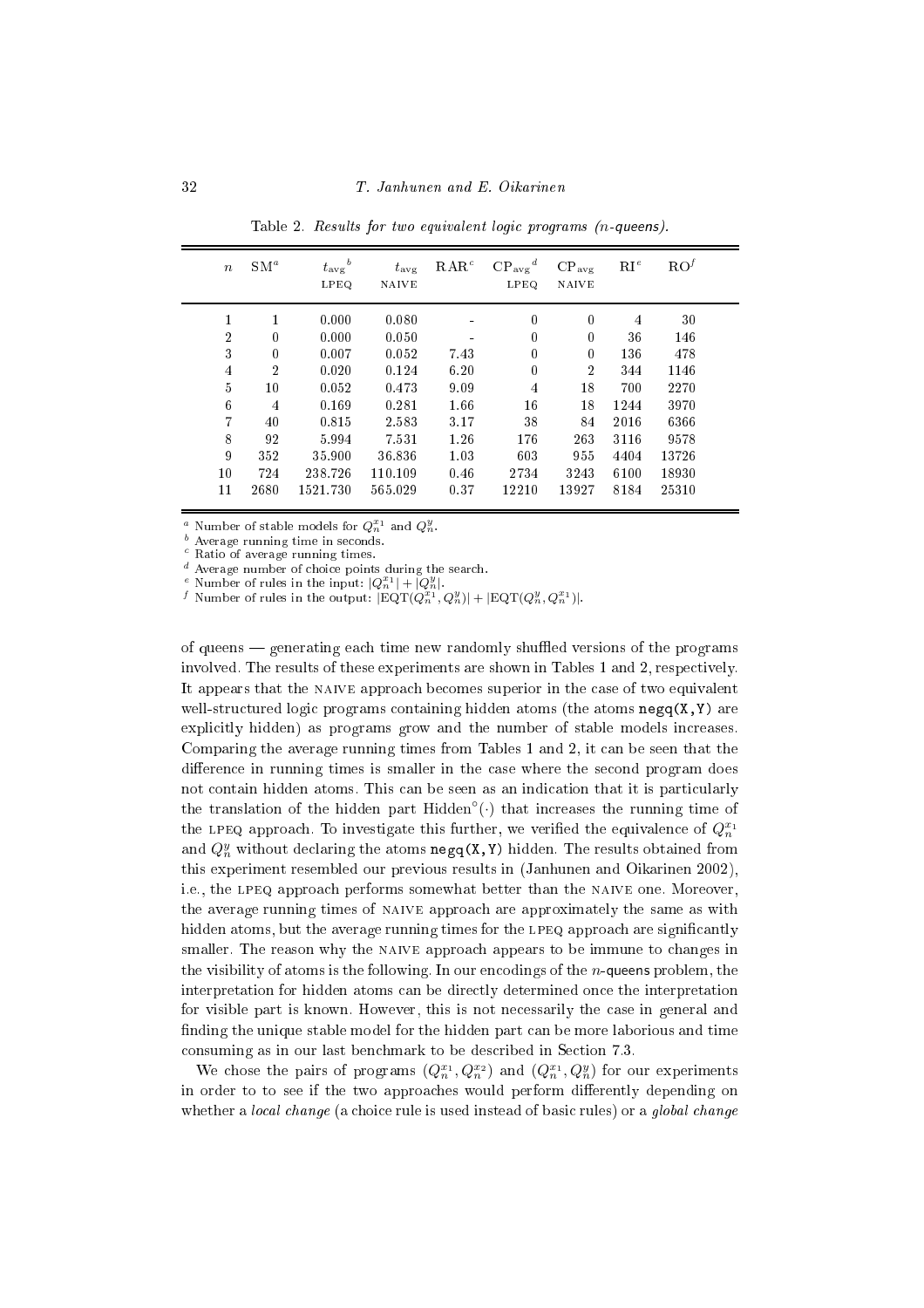

Fig. 4. Average running times and numbers of hoi
e points for random 3-sat instan
es with the ratio  $c/v = 4$ .

(an orthogonal en
oding is introdu
ed) is made in the en
oding. However, our test results show no clear indication in either direction. Furthermore, we decided to test non-equivalent pairs of  $n$ -queens programs. To this end, we dropped  $n$  random rules from  $Q_n^y$ , and verified the equivalence of  $Q_n^{x_1}$  and the modified version of  $Q_n^y$ by sele
ting only non-equivalent pairs (both with and without hidden atoms). The results turned out to be very similar to the results that were obtained for equivalent program pairs. In all our *n*-queens experiments the number of *choice points* (i.e., the number of hoi
es made by smodels while sear
hing for stable models for the translation) is slightly smaller in the LPEQ approach than in the NAIVE one. Thus it seems that verifying the equivalence of logic programs using LPEQ leads to smaller search space, but the eventual efficiency can vary as far as time is concerned.

# 7.2 Random 3-SAT and Graph Problems

We also performed some tests with randomly generated logic programs. We generated logi programs that solve an instan
e of a random 3-sat problem with <sup>a</sup> constant clauses to variables ratio  $c/v = 4$ . Such instances are typically satisfiable, but so close to the *phase transition point* (approximately 4.3) that finding models is already demanding for SAT solvers. To simulate a sloppy programmer making mistakes, we dropped one random rule from ea
h program. Due to non-existen
e of hidden atoms, we checked the weak equivalence of the modified program and the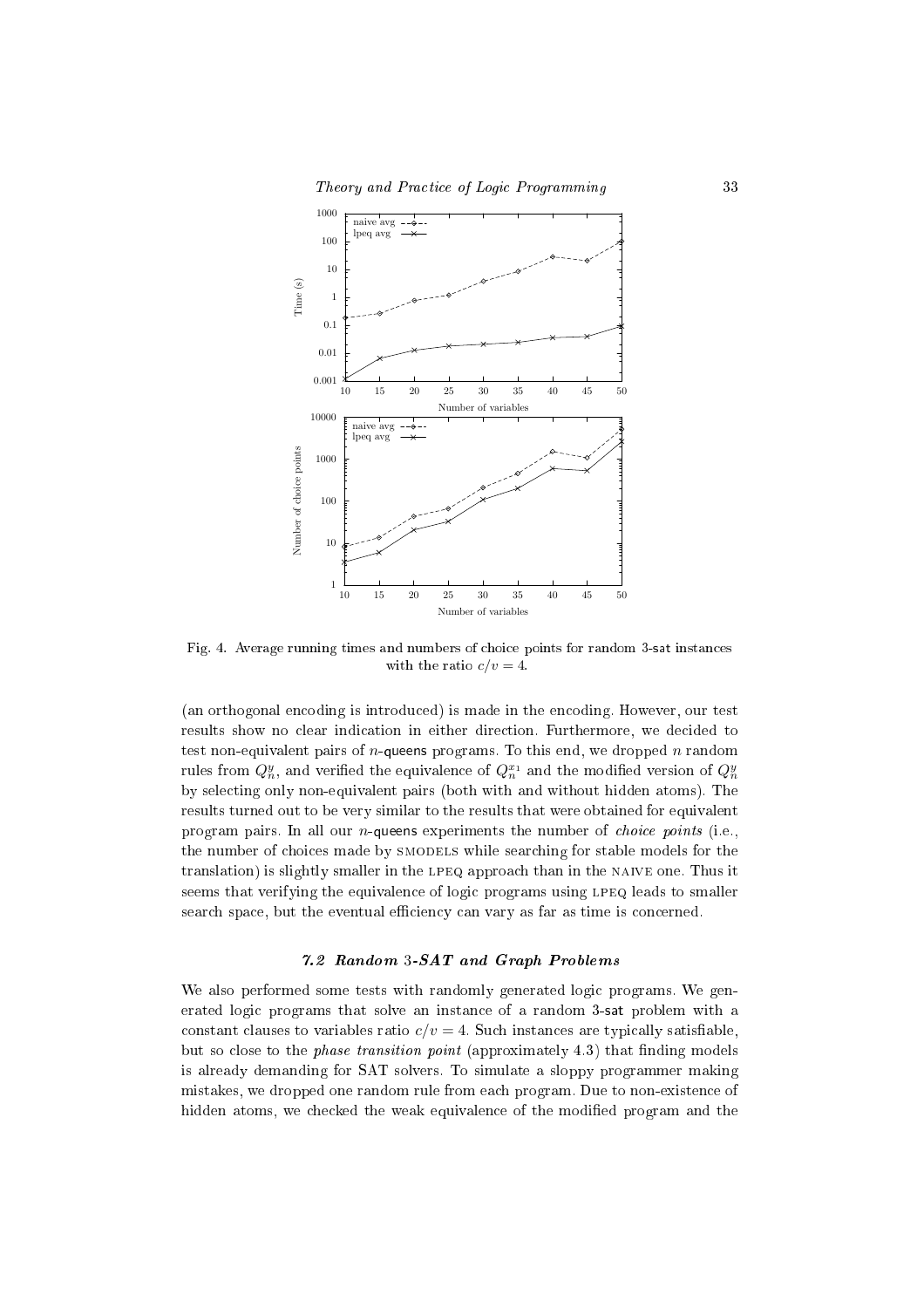

Fig. 5. Average running times and numbers of hoi
e points for random 3-sat instan
es with fixed  $v = 40$  and varying ratio  $c/v$ .

original program to see if making such a mistake affects stable models or not. As a onsequen
e, the pairs of programs in
luded both equivalent and nonequivalent cases. When  $c/v = 4$ , approximately 45-60% of the program pairs were equivalent. This does not seem to depend much on the problem size (measured in the number of variables in the problem) within problem sizes used in the experiments. With smaller values of  $c/v$  the percentage of equivalent program pairs is lower but for larger values of  $c/v$  the percentage grows up to 90%. In the first experiment with random 3-sat programs, we varied the number of variables  $v$  from 10 to 50 with steps of 5. For ea
h number of variables we repeated the test 100 times and generated ea
h time a new random instan
e. The average running times and the average number of hoi
e points for both approa
hes are shown in Figure 4. These results indicate that the LPEQ approach is significantly faster than the NAIVE one. The difference increases as program instances grow. The number of choice points is also lower in the former approach on an average.

In the second experiment with random 3-sat instances we generated programs as in the previous experiment, but we kept the number of variables constant,  $v = 40$ , and varied the ratio  $c/v$  from 3.75 to 4.75 with steps of 0.125. For each value of the ratio  $c/v$ , we repeated the test 100 times generating each time a new random instance. The motivation behind this experiment was to see how the LPEQ approach performs ompared to the naive one as the programs hange from almost always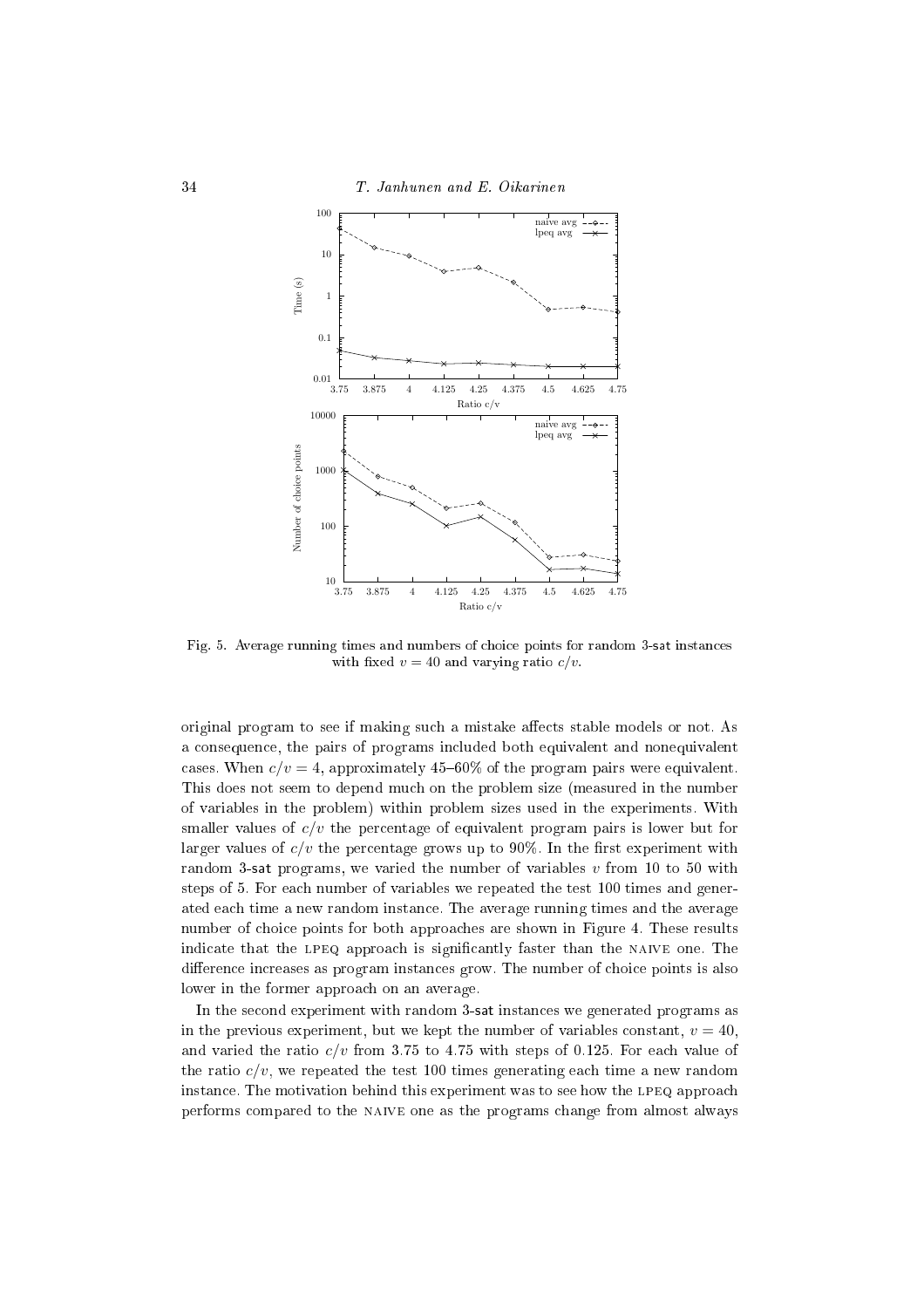

Fig. 6. Average running times and average number of choice points for 4-coloring random planar graphs and finding Hamiltonian circuits.

satisfiable (many stable models) to almost always unsatisfiable (no stable models). The averages of running times and numbers of hoi
e points are presented in Figure 5 for both approaches. For low values of the ratio  $c/v$ , the LPEQ approach is significantly better than the NAIVE one like previously. As the ratio increases, the performan
e of the naive approa
h gradually improves, but lpeq is still better. The average number of choice points is also lower in the LPEQ approach.

We also combined structured logic programs with randomness. We used two graph problems formalized with rules by Niemelä (1999, p. 262): the problems of *n*-coloring of a graph with  $n$  colors and finding a Hamiltonian circuit for a graph. Using the Stanford GraphBase library, we generated random planar graphs with v verti
es where  $v$  ranges from 10 to 17 and instantiated the respective logic programs for 4-coloring and Hamiltonian circuit by invoking LPARSE. As in the preceding experiments with random 3-sat programs, the second program for equivalence testing was obtained by dropping one random rule from the one instantiated by lparse. The tests were repeated 100 times for each value of  $v$  using a new random planar graph every time. The average running times and the average number of hoi
e points for both experiments are presented in Figure 6. In both experiments the LPEQ approach is significantly better than the NAIVE approach, though running times differ more in the 4oloring problem. The numbers of hoi
e points vary as before.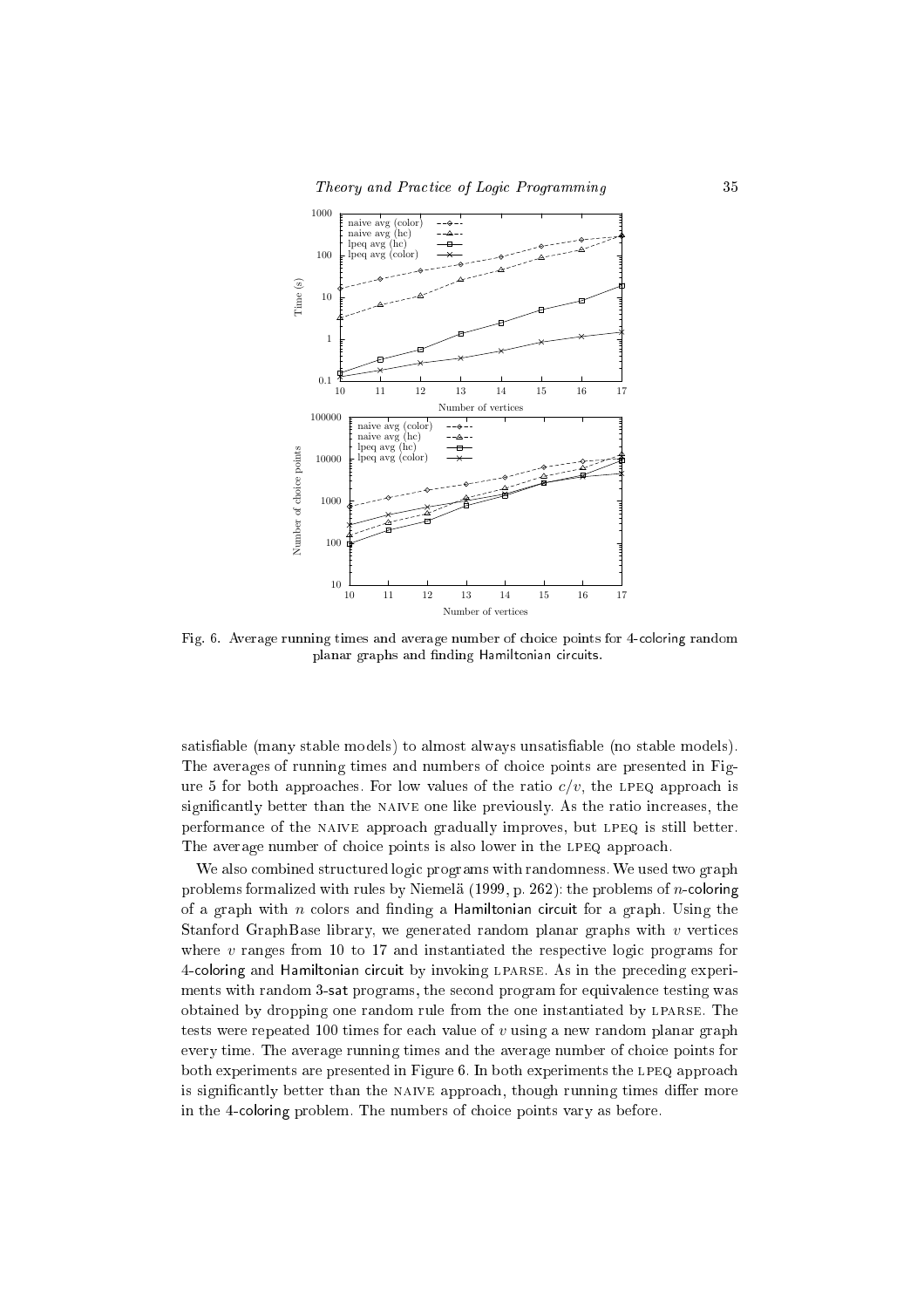# 7.3 Knapsa
k

Finally, we used the knapsack problem whose encoding involves weight constraints. Here the objective was to test the performance of the translation-based approach when programs involve a substantial number of hidden atoms and the verification of equivalen
e requires the property of having enough visible atoms as stated in Corollary 6.13. It should be stressed that the previous version of LPEQ  $(1.13)$  and the orresponding translation presented in (Janhunen and Oikarinen 2002) do not cover such programs. In the knapsack problem, there are  $n$  types of items, each item of type *i* has size  $w_i$  and profit  $c_i$ . The goal is to fill the knapsack with  $X_i$ items of type  $i$  so that the maximum size  $W$  is not exceeded and the minimum profit  $C$  is gained, i.e.,

$$
\sum_{i=1}^{n} X_i \cdot w_i \leq W \text{ and } \sum_{i=1}^{n} X_i \cdot c_i \geq C.
$$

We decided to use an encoding of the knapsack problem proposed by Dovier et al. (2005) using the same weights and osts. An instan
e of the en
oding is denoted by  $KS(W, C)$  where the parameters W and C are as above. We considered the visible equivalence of programs KS(127, C) and KS(127,  $C-1$ ) for the values of C in the sequence  $184, 180, \ldots, 104, 100$ . The starting value  $C = 184$  was selected, since it is the highest possible value for  $KS(127, C)$  to have stable models. As C decreases,



Fig. 7. Average running times and average number of choice points for knapsack.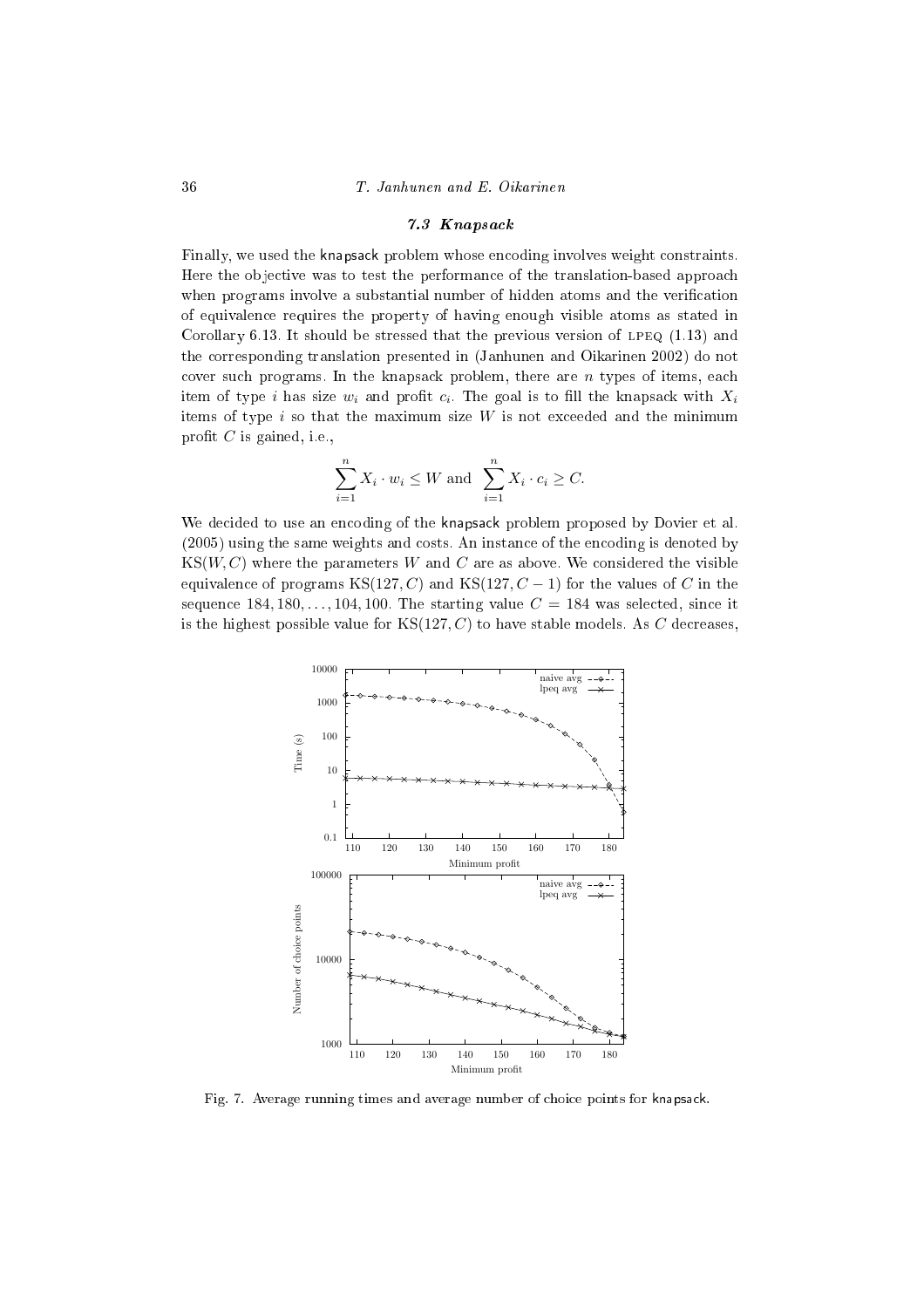the number of stable models possessed by  $\text{KS}(127, C)$  grows. For each value of C we generated 10 randomly shuffled versions of KS(127, C) and KS(127,  $C-1$ ). The programs KS(127, C) and KS(127,  $C-1$ ) are always visibly non-equivalent as stable models of KS(127, C) are also stable models of KS(127,  $C - 1$ ) up to visible parts, but not vi
e versa, be
ause of weights used in (Dovier et al. 2005).

The averages of running times and numbers of choice points for the knapsack problem are presented in Figure 7. It is worth noting that the total running time is dominated by the dire
tion that does not yield a ounter-example. However, the lpeq approa
h is also signi
antly faster than the naive one in the dire
tion that a
tually yields ounter-examples.

## 8 Con
lusion

In this article, we propose a translation-based approach for verifying the equivalence of logic programs under the stable model semantics. The current translation  $EQT(P,Q)$  and its implementation LPEQ cover the types of rules supported by the smodels sear
h engine whi
h provide the basi knowledge representation primitives. More general forms of rules implemented in the front-end lparse are also overed by lpeq. This is partially a
hieved by lparse itself as it expresses highlevel constructs using the primitives of the engine. However, the task of verifying equivalence is complicated considerably since LPARSE may have to introduce hidden atoms. To this end, the newest version of lpeq in
ludes a proper support for hidden atoms so that it can be used to verify *visible equivalence* of SMODELS programs (denoted  $\equiv_v$ ) rather than ordinary weak equivalence (denoted  $\equiv$ ). The underlying theory around the property of having enough visible atoms is developed in Section 4 and we consider these ideas as a significant extension to the original translation-based approa
h presented in (Janhunen and Oikarinen 2002).

Our conclusion of the experiments reported in Section 7 is that the translationbased approa
h an really be useful in pra
ti
e. In many ases, the number of choice points and time needed for computations is less than in the NAIVE crosschecking approach. To the best of our understanding, this is because the translation  $EQT(P,Q)$  provides an explicit specification of a counter-example that guides the search performed by SMODELS. Such coordination is not possible in the NAIVE approach where the stable models of  $P$  and  $Q$  are computed separately and crosshe
ked. However, if the programs being ompared are likely to have few stable models or no stable models at all, we expect that the NAIVE approach becomes superior to ours. Recall that P is included in the translation  $\mathbf{EQT}(P,Q)$  which has no stable models in the case that  $P$  has no stable models. The NAIVE approach may also be better off when programs turn out to be equivalent and the verification task boils down to establishing the orresponden
e of stable models.

As regards future work, there are several issues to be addressed.

• The current translation and its implementation LPEQ do not cover mini $mize/maximize$  statements that are nevertheless supported by the SMODELS search engine. Basically, one can deal with optimization on two levels. The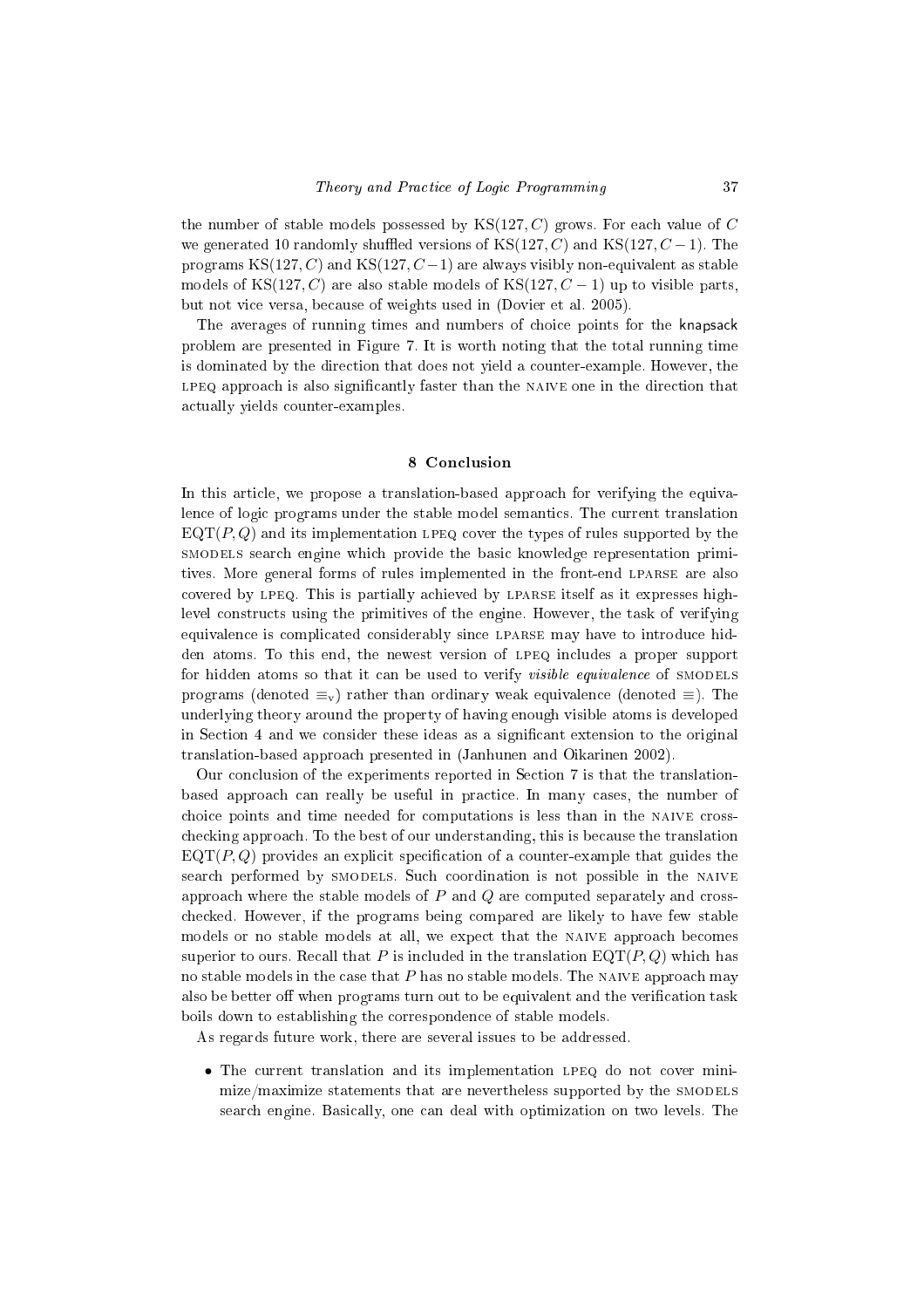first is to verify the equivalence of programs without optimization statements which should intuitively imply equivalence in the presence of the same optimization statements expressed in terms of visible atoms. The second approach is the fully general one that allows differences in the non-optimal models of the programs being ompared and in the formulation of optimization statements as there may be several formulations that are effectively equivalent.

- Other notions of equivalence such as the stronger notion of equivalence proposed by Lifschitz et al.  $(2001)$  — should be covered by devising and implementing suitable translations. Some translations in this respect have already been presented by Turner (2003) and Eiter et al. (2004). However, the visibility aspe
ts of these relations have not been fully analyzed so far.
- The current implementation provides already a reasonably good support for invisible atoms, sin
e those introdu
ed by lparse an be dealt with. However, the notion of strati
ation used by lpeq is very autious and we should also pursue other natural lasses of programs that have enough visible atoms. One obvious question in this respe
t is whether the property of having enough visible atoms is *preserved* by LPARSE.
- The case of disjunctive logic programs is also interesting, as efficient implementations are available: DLV (Leone et al. 2006) and GNT (Janhunen et al. 2006). The latter uses SMODELS for actual computations in analogy to the translation-based approa
h followed by this paper. In (Oikarinen and Janhunen 2004) we extend the translation-based approach to the disjunctive case. The respective implementation for disjunctive programs, namely DLPEQ, is reported in (Janhunen and Oikarinen 2004). For now, invisible atoms are not supported by DLPEQ and it is interesting to see whether the concept of having enough visible atoms lifts to the disjunctive case in a natural way.

## **Acknowledgments**

The authors wish to thank Mi
hael Gelfond, Stefan Woltran, and anonymous referees for their omments and suggestions for improvement. This resear
h has been partially supported by the Academy of Finland (under Projects  $\#53695$  "Applications of Rule-Based Constraint Programming", and #211025 "Applications of Constraint Programming Techniques") and the European Commission (under contract IST-FET-2001-37004 "Working Group on Answer Set Programming"). The second author gratefully acknowledges financial support from Helsinki Graduate School in Computer S
ien
e and Engineering, Nokia Foundation, and Finnish Cultural Foundation.

## Appendix A Proofs

Proof of Lemma 4.16

Suppose that  $M \in SM(P)$ , i.e.  $M = LM(P^M)$  and  $M \models CompS(P)$ . To prove  $M_h \in SM(P_h/M_v)$ , let us establish first that  $M_h \models (P_h/M_v)^{M_h}$ . Assuming the contrary, some rule  $r \in (P_h/M_v)^{M_h}$  must be falsified by  $M_h$ . Since basic rules and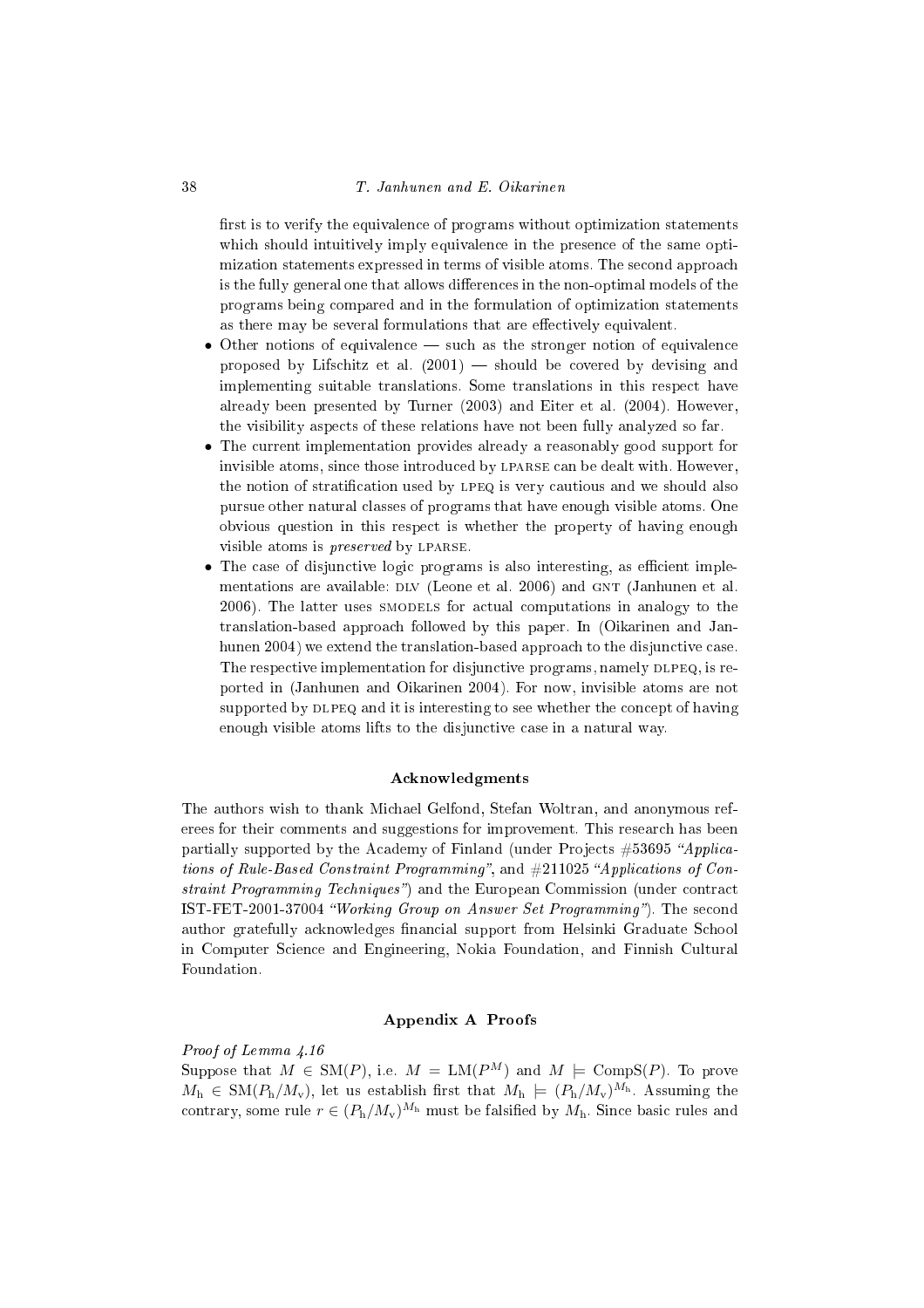constraint rules are special cases of weight rules (c.f. discussion after Definition 2.1), it is sufficient to consider only rules  $r$  of two types: weight rules and choice rules.

- If a weight rule  $h \leftarrow w_1 \leq \{A_h = W_{A_h}\}\$ in  $(P_h/M_v)^{M_h}$  is falsified by  $M_h$ , we have  $M_h \not\models h$  and  $w_1 \leq \text{WS}_{M_h}(A_h = W_{A_h})$  in which  $w_1 = \max(0, w_2 - \text{WS}_{M_h}(\sim B_h =$  $(W_{B<sub>h</sub>})$  is related with a rule  $h \leftarrow w_2 \leq \{A_h = W_{A_h}, \neg B_h = W_{B_h}\}\$ included in  $P_{\rm h}/M_{\rm v}$ . Thus  $w_2$  ≤  ${\rm WS}_{M_{\rm h}}(A_{\rm h}=W_{A_{\rm h}},$   $\sim$   $B_{\rm h}=W_{B_{\rm h}})$ . Then the definition of  $P_{\rm h}/M_{\rm v}$ and that of  $w_1$  in terms of the bound  $w_2$  imply that  $w_2 = \max(0, w - WS_{M_v}(A_v =$  $W_{A_v}, \sim B_v = W_{B_v})$ ) for some weight rule  $h \leftarrow w \leq \{A = W_A, \sim B = W_B\}$  of P. By combining weight sums on the basis of  $M = M_h \cup M_v$ , we obtain  $w \leq W S_M (A =$  $W_A, \sim B = W_B$ ). On the other hand, the reduct  $P^M$  contains a weight rule  $h \leftarrow$  $w_3 \leq \{A = W_A\}$  where  $w_3 = \max(0, w - WS_M(\sim B = W_B))$ . It follows that  $w_3 \leq$  $WS_M(A = W_A)$  and  $M \not\models h$ . A contradiction, since  $M \models P^M$  holds for M.
- A choice rule  $\{H_h\} \leftarrow A_h, \sim B_h$  cannot be falsified by definition, a contradiction.

Hence  $M_h \models (P_h/M_v)^{M_h}$  and it remains to establish the minimality of  $M_h$  with respect to this property. Suppose there is  $M' \models (P_h/M_v)^{M_h}$  such that  $M' \subset M_h$ . Using  $M'$  we define an interpretation  $N = M_{\rm v} \cup M'$  so that  $N_{\rm v} = M_{\rm v}$ ,  $N_{\rm h} = M' \subset$  $M_{\rm h}$ , and  $N_{\rm h} \models (P_{\rm h}/M_{\rm v})^{M_{\rm h}}$  by definition. Let us then assume that  $N \not\models P^M$ , i.e., there is some rule r of the reduct  $P^M$  not satisfied by  $N \subset M$ . As above, it is sufficient to consider the contribution of weight rules and choice rules to  $P^M$ .

• If r is a weight rule  $h \leftarrow w_2 \leq \{A = W_A\}$  in  $P^M$ , then  $N \not\models h$  and  $w_2 \leq W S_N(A =$ W<sub>A</sub>) holds for  $w_2 = \max(0, w - WS_M(\sim B = W_B))$  and some weight rule  $h \leftarrow w \leq$  ${A = W_A, \sim B = W_B}$  of P. Since  $M_v$  and  $N_v$  coincide, we obtain

$$
w \leq \text{WS}_{N}(A = W_A) + \text{WS}_{M}(\sim B = W_B) \n= \text{WS}_{N_{\text{h}}}(A_{\text{h}} = W_{A_{\text{h}}}) + \text{WS}_{M_{\text{h}}}(\sim B_{\text{h}} = W_{B_{\text{h}}}) + \text{WS}_{M_{\text{v}}}(A_{\text{v}} = W_{A_{\text{v}}}, \sim B_{\text{v}} = W_{B_{\text{v}}}).
$$
\n(A1)

Two cases arise. (i) If  $h \in \text{Hb}_{h}(P)$ , then  $P_{h}/M_{v}$  contains a rule  $h \leftarrow w_{3} \leq$  ${A_h = W_{A_h}, \sim B_h = W_{B_h}}$  where  $w_3 = \max(0, w - W_{M_v}(A_v = W_{A_v}, \sim B_v =$  $(W_{B_v})$ . It follows by (A1) that  $w_3 \leq W S_{N_h}(A_h = W_{A_h}) + W S_{M_h}(\sim B_h = W_{B_h})$ . Moreover, the reduct  $(P_{\rm h}/M_{\rm v})^{M_{\rm h}}$  includes a rule  $h \leftarrow w_4 \leq \{A_{\rm h} = W_{A_{\rm h}}\}$  where  $w_4 = \max(0, w_3 - \text{WS}_{M_{\rm h}}(\sim B_{\rm h} = W_{B_{\rm h}}))$ . Thus  $w_4 \leq \text{WS}_{N_{\rm h}}(A_{\rm h} = W_{A_{\rm h}})$  holds so that  $N \not\models h$  and  $h \in \text{Hb}_{h}(P)$  imply  $N_{h} \not\models r$ , a contradiction with  $N_{h} \models (P_{h}/M_{v})^{M_{h}}$ . (ii) If  $h \in H_{\mathrm{D}_V}(P)$ , then the definition of N implies  $M \not\models h$ . Moreover  $N \subseteq M$  implies  $WS_N(A = W_A) \leq WS_M(A = W_A)$  so that  $w_2 \leq WS_M(A = W_A)$ . Thus  $M \not\models r$  and  $M \not\models P^M$  which contradicts the fact that  $M = LM(P^M)$ .

• If r is a basic rule  $h \leftarrow A$  associated with a choice rule  $\{H\} \leftarrow A, \sim B$  of P, then  $h \in H$ ,  $M \models h$ ,  $M \models \sim B$ ,  $N \not\models h$ , and  $N \models A$ . Now  $h \in \text{Hb}_v(P)$  is impossible as  $M_{\rm v} = N_{\rm v}$ ,  $M \models h$ , and  $N \not\models h$ . Hence  $h \in H_{\rm bh}(P)$  is necessarily the case and  $H_h \neq \emptyset$ . Moreover,  $M_v = N_v$ ,  $N \models A$ , and  $M \models \sim B$  imply that  $M_v \models A_v \cup \sim B_v$ . Thus  $\{H_h\} \leftarrow A_h, \sim B_h$  is included in  $P_h/M_v$ . In addition,  $M \models \sim B$  and  $M \models h$ imply  $M_h \models \sim B_h$  and  $M_h \models h$  so that  $h \leftarrow A_h$  is included in  $(P_h/M_v)^{M_h}$ . Finally, we obtain  $N_h \models A_h$ ,  $N_h \not\models h$  and  $N_h \not\models r$  from  $N \models A$  and  $N \not\models h$ . A contradiction.

To conclude the analysis above, it must be the case that  $N \models P^M$ . Since  $N \subset M$ ,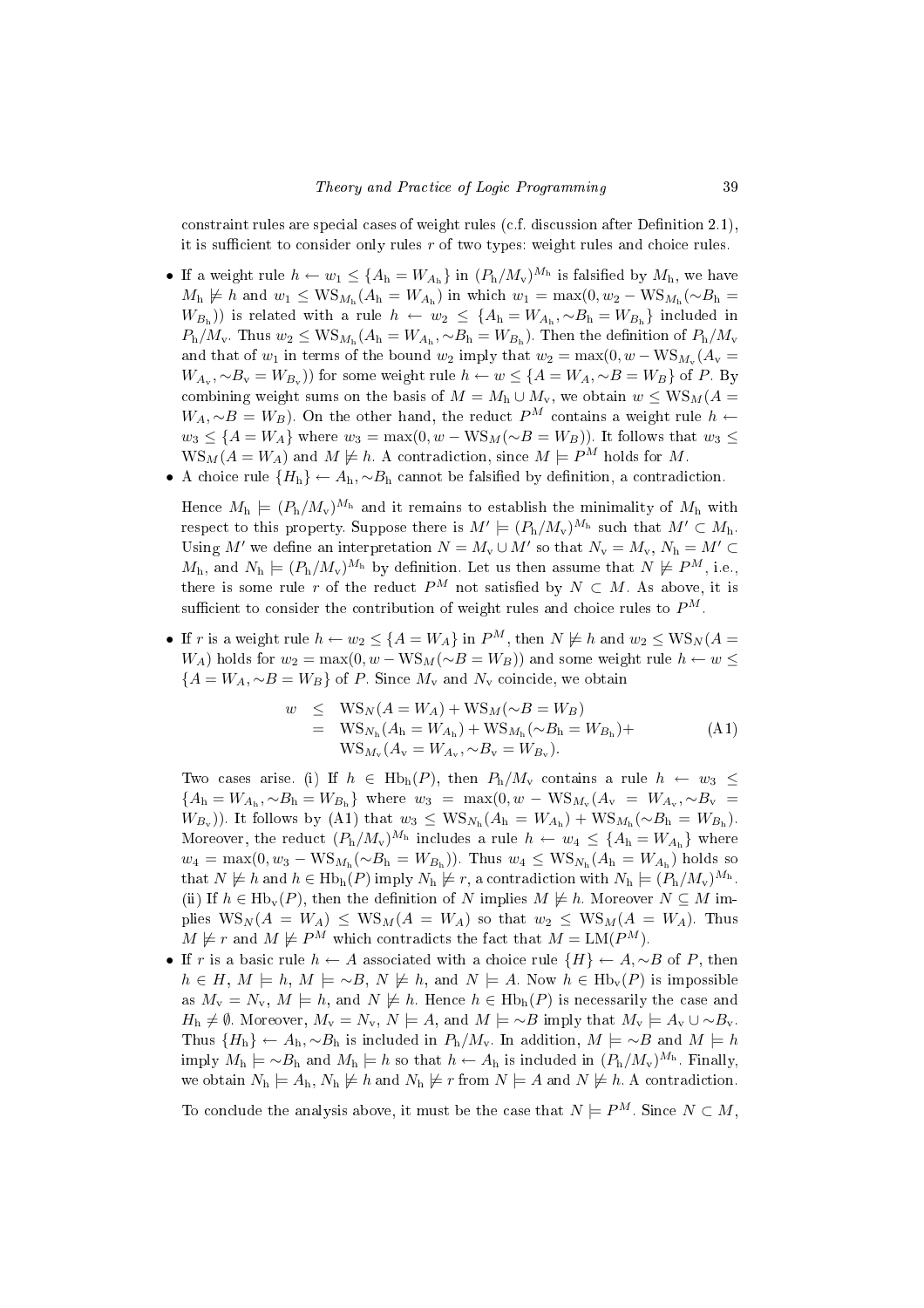this contradicts the fact that M is a minimal model of  $P^M$ . Thus  $M_h$  is necessarily a minimal model of  $(P_h/M_v)^{M_h}$ , i.e., a stable model of  $P_h/M_v$ .  $\Box$ 

## Proof of Proposition 5.7

We prove the given four claims depending on conditions (i)  $M = LM(P^M)$ , (ii)  $N_{\rm h} = {\rm LM}((Q_{\rm h}/M_{\rm v})^{N_{\rm h}})$ , and (iii)  $L = {\rm LM}(Q^N)$ . Let us define  $J = {\rm LM}({\rm EQT}(P,Q)^I)$ for more concise notation. It is clear that  $J \models \mathrm{EQT}(P,Q)^{I}$  holds.

Claim 1:  $J \cap \text{Hb}(P) = \text{LM}(P^M)$ .

(⊇) Since  $P^M \subseteq \mathrm{EQT}(P,Q)^I$  by Lemma 5.6, also  $J \models P^M$  holds. Then  $J \cap$  $Hb(P) \models P^M$  as  $P^M$  is based on  $Hb(P)$ . Thus  $LM(P^M)$  is contained in  $J \cap Hb(P)$ .

 $(\subseteq)$  Now LM $(P^M) \models P^M$  holds. Then define an interpretation  $K = LM(P^M) \cup$  $\text{Hb}_\text{h}(Q)^\circ \cup \text{Hb}(Q)^\bullet \cup \{c,d,e\}$  for which  $K \models \text{EQT}(P,Q)^I$  holds trivially by Lemma 5.6. Thus  $J \subseteq K$  and  $K \cap \text{Hb}(P) = \text{LM}(P^M)$  imply  $J \cap \text{Hb}(P) \subseteq \text{LM}(P^M)$ .

**Claim 2:** If (i), then  $J \cap \text{Hb}_{h}(Q)^{\circ} = \text{LM}((Q_{h}/M_{v})^{N_{h}})^{\circ}$ .

Assuming (i) we obtain  $M = I \cap Hb(P) = LM(P^M) = J \cap Hb(P)$  by Claim 1.

(2) Let us assume that  $J \not\models ((Q_h/M_v)^{N_h})^{\circ}$ . In this respect, it is sufficient to consider only cases where weight rules and choice rules belong to the reduct.

• Suppose there is a weight rule  $h \leftarrow w_1 \leq \{A_h = W_{A_h}, \sim B_h = W_{B_h}\} \in Q_h/M_v$ where  $h \in \text{Hb}_{h}(Q)$  and  $w_1 = \max(0, w - \text{WS}_{M_v}(A_v = W_{A_v}, \sim B_v = W_{B_v}))$  is obtained from  $h \leftarrow w \leq \{A = W_A, \neg B = W_B\} \in Q$ . Then the rule  $h^{\circ} \leftarrow w_2 \leq$  ${A_h^o = W_{A_h^o}}$  is in  $((Q_h/M_v)^{N_h})^o$  and  $w_2 = \max(0, w_1 - WS_{N_h}(\sim B_h = W_{B_h}))$ . Since this rule is falsified under J, we have  $J \not\models h^{\circ}$  and  $w_2 \leq WS_J(A_h^{\circ} = W_{A_h^{\circ}})$ . Using the definitions of  $w_2$  and  $w_1$ , we obtain an inequality

$$
w \le \text{WS}_J(A_h^\circ = W_{A_h^\circ}) + \text{WS}_{N_h}(\sim B_h = W_{B_h}) + \text{WS}_{M_v}(A_v = W_{A_v}, \sim B_v = W_{B_v}).
$$
\n(A2)

On the other hand, there is a rule  $r = h^{\circ} \leftarrow w_3 \leq \{A^{\circ}_{h} = W_{A^{\circ}_{h}}, A_{v} = W_{A_{v}}\}$  with  $w_3 = \max(0, w - WS_N(\sim B = W_B))$  in EQT $(P,Q)^I$  by Lemma 5.6. Since  $N =$  $M_v \cup N_h$  by definition, we obtain  $w_3 \leq WS_J(A_h^{\circ} = W_{A_h^{\circ}}) + WS_{M_v}(A_v = W_{A_v})$  from the definition of  $w_3$  and (A2). As  $M = J \cap Hb(P)$ , we know that  $M_v = J \cap Hb_v(Q)$ and  $w_3 \leq \text{WS}_J(A_{\text{h}}^{\circ} = W_{A_{\text{h}}^{\circ}}, A_{\text{v}} = W_{A_{\text{v}}})$ . Thus  $J \not\models r$  and  $J \not\models \text{EQT}(P, Q)^{I}$  which contradicts the choice of  $J$  in the beginning of this proof.

• Suppose there is a choice rule  ${H_h} \leftarrow A_h, \neg B_h \in Q_h/M_v$  so that  $H_h \neq \emptyset$  and  $M_{\rm v} \models A_{\rm v} \cup \sim B_{\rm v}$  hold for a rule  $\{H\} \leftarrow A_{\rm v} \sim B \in Q$ . Consider any  $h \in H_{\rm h}$ . If  $N_h$   $\models$  h,  $N_h$   $\models \sim B_h$ , and  $M_v$   $\models \sim B_v$ , there is a rule  $h^{\circ} \leftarrow A_h^{\circ}$  included in  $((Q_h/M_v)^{N_h})^{\circ}$ . Assuming that this rule is falsified by J implies that  $J \not\models h^{\circ}$  and  $J \models A_{h}^{\circ}$ . Since  $N = M_{v} \cup N_{h}$  by definition, we have  $N \models \sim B$ . Together with  $N_{\rm h} \models h$ , this implies that there is a rule  $r = h^{\circ} \leftarrow A_{\rm h}^{\circ}, A_{\rm v}$  in  $\text{EQT}(P,Q)^{I}$  by Lemma 5.6. Since  $M_{\rm v} = J \cap \text{Hb}_{\rm v}(Q)$  as above, we obtain  $J \models A_{\rm v}$  so that  $J \not\models r$ and  $J \not\models \text{EQT}(P, Q)^{I}$ . A contradiction regardless of the choice of h.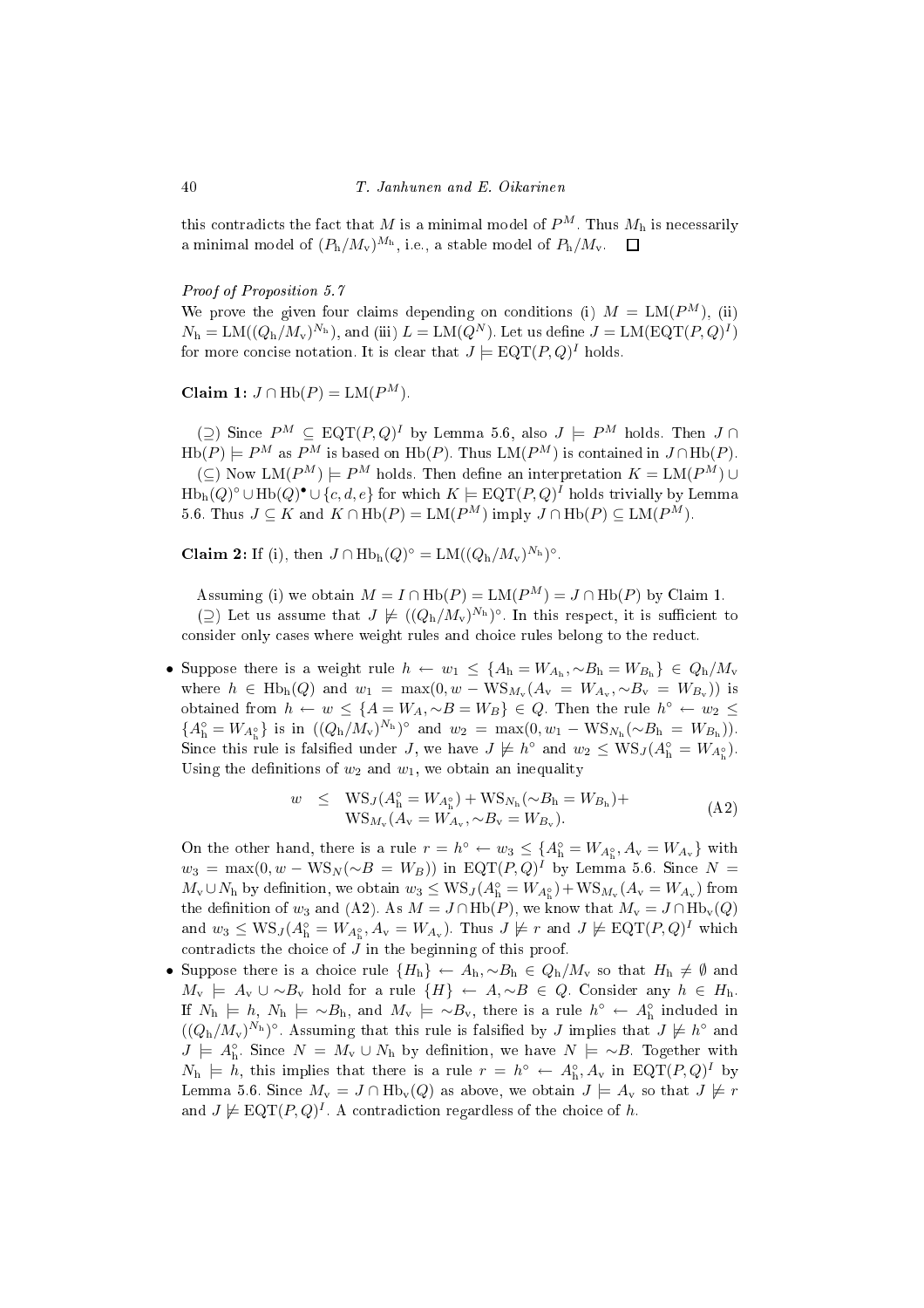Thus  $J \models ((Q_h/M_v)^{N_h})^{\circ}$  follows and  $\mathrm{LM}((Q_h/M_v)^{N_h})^{\circ}$  is necessarily contained in  $J \cap \text{Hb}(Q)^\circ$ .

(⊆) Define an interpretation  $K = M \cup LM((Q_h/M_v)^{N_h})^{\circ} \cup Hb(Q)^{\bullet} \cup \{c, d, e\}.$ Since (i) is assumed, it is clear that  $K \models P^M$  but the satisfaction of rules addressed in Items  $1-4$  of Lemma 5.6 must be verified. A case analysis follows.

- Let us assume that there is a weight rule  $r = h^{\circ} \leftarrow w_1 \leq \{A_{\rm h}^{\circ} = W_{A_{\rm h}^{\circ}}, A_{\rm v} = W_{A_{\rm v}}\} \in$  $\mathrm{EQT}(P,Q)^{I}$  where  $w_1 = \max(0, w - \mathrm{WS}_N(\sim B = W_B))$  is associated with  $h \leftarrow$  $w \leq \{A = W_A, \neg B = W_B\} \in Q$  satisfying  $h \in \text{Hb}_h(Q)$ . By assuming  $K \not\models r$ , we obtain  $K \not\models h^{\circ}$  and  $w_1 \leq \text{WS}_K(A^{\circ}_{h} = W_{A^{\circ}_{h}}, A_{v} = W_{A^{\circ}_{v}})$ . It follows that  $w \leq \text{WS}_K(A_{\text{h}}^{\circ} = W_{A_{\text{h}}^{\circ}}, A_{\text{v}} = W_{A_{\text{v}}}) + \text{WS}_N(\sim B = W_B)$  by the definition of  $w_1$ . On the other hand, the hidden part  $Q_h/M_v$  contains a weight rule  $h \leftarrow w_2 \leq$  ${A_h = W_{A_h}, \sim B_h = W_{B_h}}$  where  $w_2 = \max(0, w - WS_{M_v}(A_v = W_{A_v}, \sim B_v =$  $(W_{B_v})$ ). Thus the reduct  $(Q_h/M_v)^{N_h}$  contains a rule  $r' = h \leftarrow w_3 \leq \{A_h = W_{A_h}\}$ where the limit  $w_3 = \max(0, w_2 - \text{WS}_{N_{\text{h}}}(\sim B_{\text{h}} = W_{B_{\text{h}}}))$ . Using the definition of  $w_2$ ,  $N = M_{\rm v} \cup N_{\rm h}$  and K, we obtain  $K \cap \text{Hb}_{\rm v}(Q) = M_{\rm v}$  and from the preceding inequality concerning  $w, w_2 \leq \text{WS}_K(A_h^{\circ} = W_{A_h^{\circ}}) + \text{WS}_{N_h}(\sim B_h = W_{B_h})$ . Similarly, the definition of  $w_3$ , yields us  $w_3 \leq \text{WS}_K(A^{\circ}_{h} = W_{A^{\circ}_{h}})$ . But then the definition of K implies that r' is not satisfied by  $LM((Q_h/M_v)^{N_h})$ , a contradiction.
- Suppose there is a rule  $r = h^{\circ} \leftarrow A_{h}^{\circ}, A_{v} \in \text{EQT}(P, Q)^{I}$  associated with a choice rule  $\{H\} \leftarrow A, \sim B \in Q$  such that  $h \in H_h$ ,  $N_h \models h$ , and  $N \models \sim B$ . Assuming  $K \not\models r$  implies  $K \not\models h^{\circ}, K \models A_{h}^{\circ}$ , and  $K \models A_{v}$ . Since  $K \cap \text{Hb}_{v}(Q) = M_{v}$  and  $N = M_{\rm v} \cup N_{\rm h}$  by definition, we know that  $M_{\rm v} \models A_{\rm v} \cup \sim B_{\rm v}$ . Since  $H_{\rm h} \neq \emptyset$ , it follows that  ${H_h} \leftarrow A_h, \neg B_h$  is included in  $Q_h/M_v$ . Moreover, the rule  $r' = h \leftarrow A_h$ belongs to  $(Q_h/M_v)^{N_h}$  as  $N_h \models \sim B_h$  and  $N_h \models h$ . But then the definition of K implies that r' is not satisfied by  $LM((Q_h/M_v)^{N_h})$ , a contradiction.

The other rule types are covered by weight rules. It follows by the structure of  $\mathrm{EQT}(P,Q)^{I}$  described in Lemma 5.6 that  $K\models \mathrm{EQT}(P,Q)^{I}.$  In particular the rules in Items 5-14 are trivially satisfied by K as their heads are. It follows that  $J \subseteq K$ and  $J \cap \text{Hb}_{h}(Q)^{\circ} \subseteq \text{LM}((Q_{h}/M_{v})^{N_{h}})^{\circ}$  as  $K \cap \text{Hb}_{h}(Q)^{\circ} = \text{LM}((Q_{h}/M_{v})^{N_{h}})^{\circ}$ .

**Claim 3:** If (i) and (ii), then  $J \cap \text{Hb}(Q)^{\bullet} = \text{LM}(Q^N)^{\bullet}$ .

Let us assume both (i) and (ii). It follows by Claims 1 and 2 that  $M = I \cap Hb(P) =$  $LM(P^M) = J \cap Hb(P)$  and  $N_h^{\circ} = I \cap Hb_h(Q)^{\circ} = LM((Q_h/M_v)^{N_h})^{\circ} = J \cap Hb_h(Q)^{\circ}$ .

(2) Let us first establish  $J \models (Q^N)^{\bullet}$ . It is clear by Lemma 5.6 that almost all rules of  $(Q^N)^\bullet$  are present in EQT $(P,Q)^I$ . The only exception concerns a rule  $r = h^{\bullet} \leftarrow A^{\bullet} \cup \{h\}$  (resp.  $r = h^{\bullet} \leftarrow A^{\bullet} \cup \{h^{\circ}\}\)$  included in  $\mathrm{EQT}(P,Q)^{I}$  for a choice rule  $\{H\} \leftarrow A, \sim B \in Q$  such that  $h \in H_{\rm v}$  (resp.  $h \in H_{\rm h}$ ) and  $N \models \sim B$ . Suppose that  $J \not\models r'$  for the corresponding rule  $r' = h^{\bullet} \leftarrow A^{\bullet}$  included in  $(Q^N)^{\bullet}$ which presumes that  $N \models h$ . This implies  $J \models h$  (resp.  $J \models h^{\circ}$ ) as  $N = M_{\rm v} \cup N_{\rm h}$ and  $M = J \cap Hb(P)$  (resp.  $N_h^{\circ} = J \cap Hb_h(Q)$ ). Thus  $J \not\models r$ , a contradiction. Hence  $J \models (Q^N)^{\bullet}$  and  $J \cap \text{Hb}(Q)^{\bullet} \models (Q^N)^{\bullet}$ .

(⊆) Let us then define an interpretation  $K = LM(P^M) \cup LM((Q_h/M_v)^{N_h})^{\circ} \cup$  $LM(Q^N)^{\bullet} \cup \{c, d, e\}$ . It can be shown as in Claim 2 that  $K \models P^M$  and the rules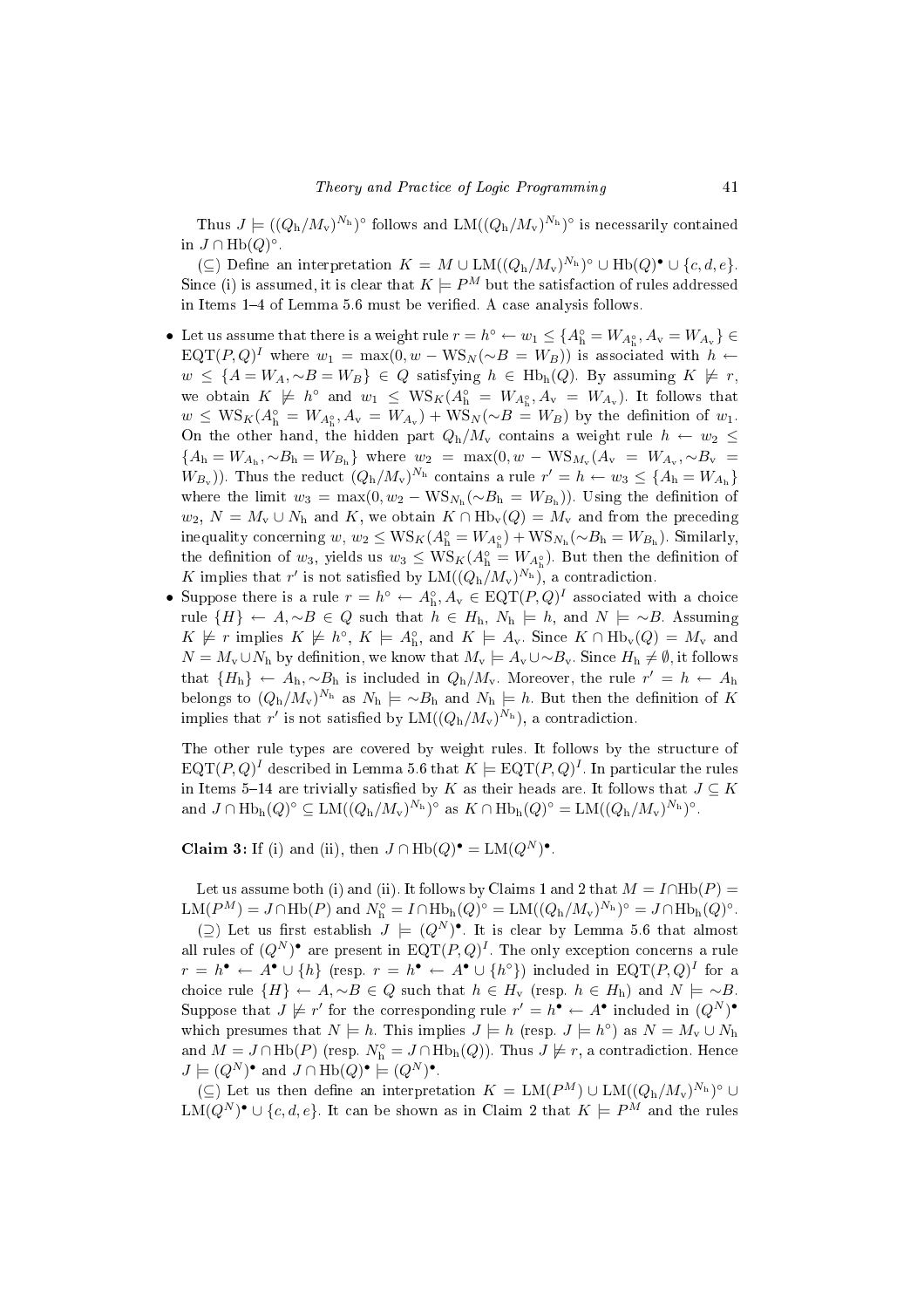mentioned in Items  $1-4$  of Lemma 5.6 are satisfied by K. As noted already, most of the rules of  $(Q^N)^{\bullet}$  are included in  $\mathrm{EQT}(P,Q)^I$  as such and thus satisfied by the definition of K as  $LM(Q^N)^{\bullet} \models (Q^N)^{\bullet}$ . The only exceptions are made by rules r of the forms defined above. Suppose that  $K \not\models r$  and define  $r' = h^{\bullet} \leftarrow A^{\bullet}$ . It follows that  $K \not\models r'$  and  $h \in LM(P^M)$  (resp.  $h \in LM((Q_h/M_v)^{N_h}))$ . Then  $M = LM(P^M)$  (resp.  $N_h = LM((Q_h/M_v)^{N_h}))$  implies  $N \models h$  so that  $r' \in (Q^N)^{\bullet}$ . Thus  $N \models r'$  by the definition of N, a contradiction. Finally, the rules in Items 9–14 of Lemma 5.6 are satisfied by K as  $K \models \{c, d, e\}$ . Thus  $K \models \mathrm{EQT}(P, Q)^{I}$ . Since  $K \cap \text{Hb}(Q)^{\bullet} = \text{LM}(Q^N)^{\bullet}$ , we obtain  $J \cap \text{Hb}(Q)^{\bullet} \subseteq \text{LM}(Q^N)^{\bullet}$ .

**Claim 4:** If (i), (ii), (iii), and  $A = J \cap \{c, d, e\}$ , then (a)  $d \in A \iff N \neq L$ , (b)  $c \in A \iff d \notin I$  and  $L \not\models \text{CompS}(Q)$ , and  $(c) e \in A \iff c \in A$  or  $d \in A$ .

Assume (i), (ii), and (iii). Using Claims 1-3, we obtain  $M = I \cap \text{Hb}(P) =$  $LM(P^M) = J \cap Hb(P), N_h^{\circ} = I \cap Hb_h(Q)^{\circ} = LM((Q_h/M_v)^{N_h})^{\circ} = J \cap Hb_h(Q)^{\circ},$ and  $L^{\bullet} = I \cap \text{Hb}(Q)^{\bullet} = \text{LM}(Q^N)^{\bullet} = J \cap \text{Hb}(Q)^{\bullet}.$ 

- (a) The structure of  $\mathrm{EQT}(P,Q)^{I}$  made explicit in Lemma 5.6 and the properties of  $LM(EQT(P,Q)^{I})$  imply that  $d \in A \iff$  there is an atom  $a \in Hb(Q)$  such that  $L \not\models a$  and  $N \models a$ ; or  $N \not\models a$  and  $L \models a$ . But this is equivalent to  $N \not=L$ .
- (b) The same premises imply that  $c \in A \iff c \in J \iff I \not\models d$ ; and there is  $a \in \text{CompS}(Q)$  such that  $L \not\models a$  or or there  $\sim b \in \text{CompS}(Q)$  such that  $L \models b$ . Or equivalently,  $d \notin I$  and  $L \not\models \text{CompS}(Q)$ .
- (c) Finally, we have  $e \in A \iff J \models e \iff J \models c$  or  $J \models d \iff c \in A$  or  $d \in A$ .

# $\Box$

# Proof of Theorem 5.8

 $(\implies)$  Suppose that EQT $(P,Q)$  has a stable model K, i.e.  $K = LM(\mathrm{EQT}(P,Q)^K)$ and  $K \models \text{CompS}(\text{EQT}(P, Q))$ . Let us then extract three interpretations from K:  $M = K \cap \text{Hb}(P)$ ,  $N = M_{v} \cup N_{h}$  where  $N_{h} = \{a \in \text{Hb}_{h}(Q) \mid a^{\circ} \in K\}$ , and  $L =$  ${a \in \text{Hb}(Q) \mid a^{\bullet} \in K}$ . It follows that  $M = K \cap \text{Hb}(P) = \text{LM}(P^M)$  by Claim 1 in Proposition 5.7. Besides, we have  $M \models \text{CompS}(P)$  as  $K \models \text{CompS}(\text{EQT}(P, Q))$ and  $CompS(P) \subseteq CompS(EQT(P,Q))$ . Thus  $M \in SM(P)$ .

We may now apply Claim 2 in Proposition 5.7 since condition (i) is satisfied. Thus  $N_h^{\circ} = K \cap Hb_h(Q)^{\circ} = LM((Q_h/M_v)^{N_h})^{\circ}$  which makes condition (ii) true in Proposition 5.7 so that  $N_h \in SM(Q_h/M_v)$  is the case.

This enables the use of Claim 3 in Proposition 5.7 to obtain  $L^{\bullet} = K \cap \text{Hb}(Q)^{\bullet} =$ LM $(Q^N)^\bullet$ . Thus  $L = LM(Q^N)$  and condition (iii) in Proposition 5.7 is satisfied.

On the other hand,  $e \in A$  holds for  $A = K \cap \{c, d, e\}$  as  $K \models \text{CompS}(\text{EQT}(P, Q))$ and  $e \in \text{CompS}(\text{EQT}(P,Q))$  by Definition 5.1. It follows by (c) and (b) in Claim 4 of Proposition 5.7 that  $c \in A$  or  $d \in A$ , i.e.  $d \notin A$  and  $L \not\models \text{CompS}(Q)$ ; or  $d \in A$ . Using (a) we obtain  $N = L$  and  $L \not\models \text{CompS}(Q)$ ; or  $N \neq L$ . By substituting LM( $Q^N$ ) for L and N for L, we have  $N = LM(Q^N)$  and  $N \not\models \text{CompS}(Q)$ ; or  $N \neq LM(Q^N)$ . Since Q has enough visible atoms, we know that  $N_h$  is unique with respect to Q and  $M_v$ , and there is no  $N \in SM(Q)$  such that  $N_v = M_v$ .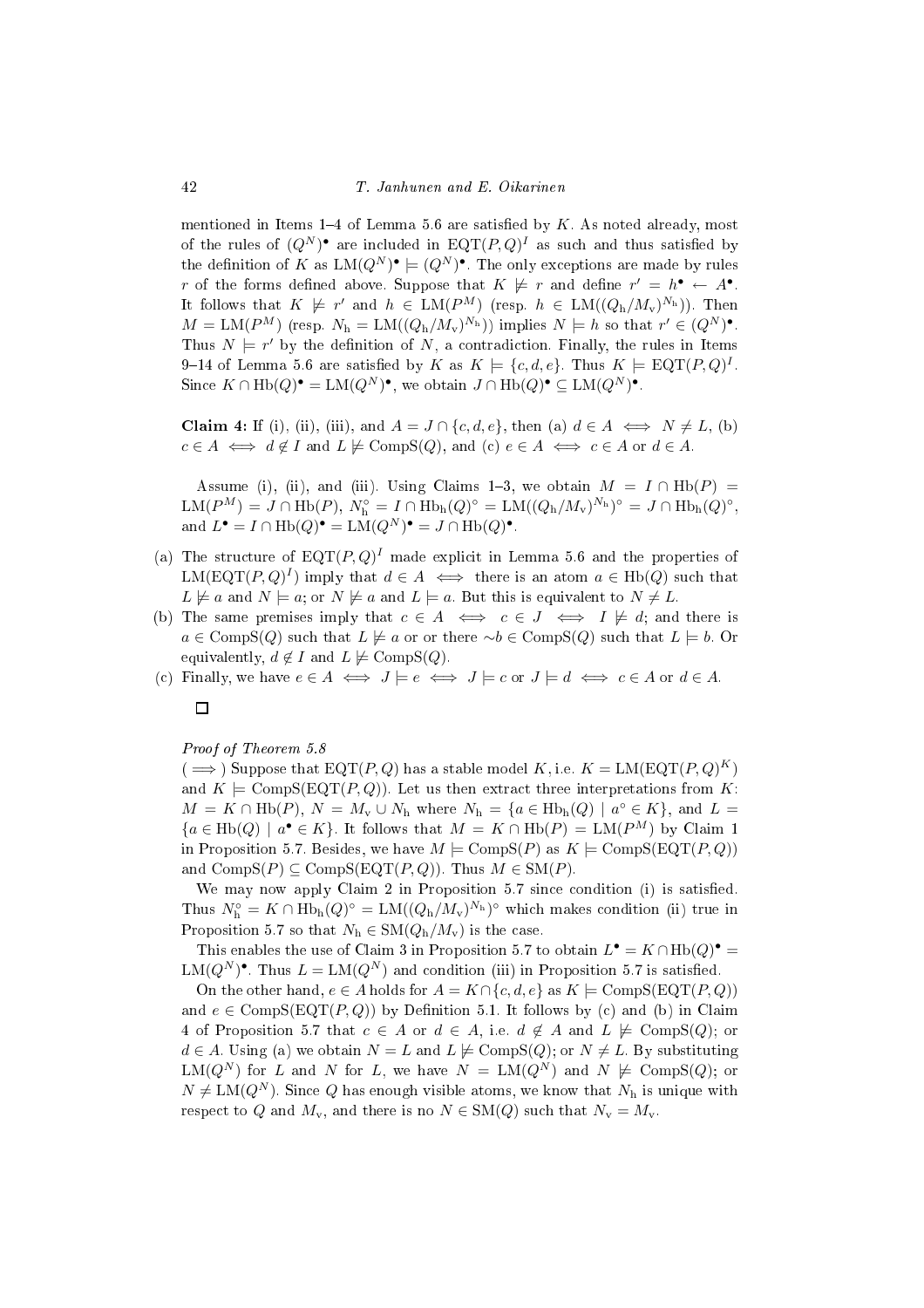$(\iff)$  Suppose that P has a stable model  $M = LM(P^M)$  and there is no  $N \in SM(Q)$  such that  $N_{\rm v} = M_{\rm v}$ . Since Q has enough visible atoms any such candidate  $N$  must be based on the unique stable model  $N_{\rm h} = {\rm LM}((Q_{\rm h}/M_{\rm v})^{N_{\rm h}})$ . So let us define  $N = M_{\rm v} \cup N_{\rm h}$ . The instability of N implies either  $N \neq \text{LM}(Q^N)$ ; or  $N = LM(Q^N)$  and  $N \not\models \text{CompS}(Q)$ . In either case, let  $L = LM(Q^N)$ . Moreover, let  $A \subseteq \{c, d, e\}$  be a set of atoms so that  $d \in A \iff N \neq LM(Q^N), c \in A \iff$  $N = LM(Q^N)$  and  $N \not\models \text{CompS}(Q)$ , and  $e \in A$  unconditionally.

Let us then define an interpretation  $K = M \cup N_h^{\circ} \cup L^{\bullet} \cup A$ . It is easy to see that  $K \models \text{CompS}( \text{EQT}(P,Q))$  as  $M \models \text{CompS}(P)$  and  $K \models e$  by definition. It remains to establish that  $K = LM(EQT(P,Q)^{K})$ . First, the definition of K implies that  $K \cap \text{Hb}(P) = M$ . It follows by Claim 1 in Proposition 5.7 that  $LM(EQT(P,Q)<sup>K</sup>) \cap Hb(P) = LM(P<sup>M</sup>) = M$ . Second, we have  $K \cap Hb<sub>h</sub>(Q)<sup>o</sup> = N<sub>h</sub><sup>o</sup>$ by definition. Using Claim 2 in Proposition 5.7 we obtain  $LM(EQT(P,Q)^K) \cap$  $\text{Hb}_{h}(Q)^{\circ} = \text{LM}((Q_{h}/M_{v})^{N_{h}})^{\circ} = N_{h}^{\circ}$ . Third, we defined K so that  $K \cap \text{Hb}(Q)^{\bullet} =$ L<sup>•</sup>. It follows by Proposition 5.7 (Claim 3) that LM(EQT(P, Q)<sup>K</sup>) ∩ Hb(Q)<sup>•</sup> =  $LM(Q^N)^{\bullet} = L^{\bullet}$ . Finally, we recall that  $K \cap \{c, d, e\} = A$ . It follows by Claim 4 in Proposition 5.7 that (a)  $d \in LM(\text{EQT}(P,Q)^K) \iff N \neq L \iff N \neq LM(Q^N)$  $\iff d \in A$  by the definition of A above; (b)  $c \in LM(\mathrm{EQT}(P,Q)^K) \iff d \notin K$ and  $L \not\models \text{CompS}(Q) \iff d \notin A$  and  $L \not\models \text{CompS}(Q) \iff N = L$  and  $N \not\models \text{CompS}(Q) \iff N = \text{LM}(Q^N) \text{ and } N \not\models \text{CompS}(Q) \iff c \in A; \text{ and}$ (c)  $e \in LM(\mathrm{EQT}(P,Q)^K)$  holds as the instability of N implies either  $d \in A$  or  $c \in A$ . Thus LM(EQT(P, Q)<sup>K</sup>) ∩ {c, d, e} = A. To summarize, we have established  $LM(EQT(P,Q)<sup>K</sup>) = M \cup N<sub>h</sub><sup>o</sup> \cup L<sup>o</sup> \cup A = K$ . Thus  $K \in SM(EQT(P,Q))$ .

# Proof of Proposition 6.7

Let  $M \subseteq \text{Hb}(P)$  be any interpretation for P and  $P_w$ . We rewrite (12) using shorthands as  $0 \leq \{H = 1\} \leftarrow |A| + |B| \leq \{A = 1, \sim B = 1\}$  where 1s are sets of weights of appropriate sizes consisting of only 1s. As regards the respective choice rule  $\{H\} \leftarrow A, \sim B$  and any  $h \in H$ , Definition 3.4 implies that  $h \leftarrow A$  belongs to  $P^M \iff M \models h$  and  $M \models \sim B$ . On the other hand, Definition 6.5 implies  $h \leftarrow (|A| + |B| - \text{WS}_M(\sim B = 1)) \leq \{A = 1\} \in P_w^M \iff M \models h$ . Quite similarly, we use  $1 \leq \{h=1\} \leftarrow w \leq \{A = W_A, \sim B = W_B\}$  as an abbreviation for (13). Then the reduced rule  $h \leftarrow w' \leq \{A = W_A\}$  where  $w' = \max(0, w - WS_M(\sim B = W_B))$ belongs to  $P^M$  unconditionally and to  $P_w^M \iff M \models h$ .

 $( \implies)$  Suppose that  $M = LM(P^M)$ . It follows immediately that  $M \models P^M$  and  $M \models P$ . Since choice rules and their translations (12) do not interfere with the satisfaction of rules, we conclude  $M \models P_w$  by the close relationship of (4) and (13). Moreover, it is easy to see that  ${\rm LM}(P^M_w)\subseteq M$  as the analysis above shows that the head atom h of every rule included in  $P_w^M$  is necessarily true in M, i.e.,  $h \in M$ .

It remains to prove by induction that each interpretation in a sequence defined by  $M_0 = \emptyset$  and  $M_i = T_{P^M}(M_{i-1})$  for  $i > 0$  is contained in  $LM(P_w^M)$ . Note that  $M_i \subseteq$ M for each  $i \geq 0$  and  $M = \text{lfp}(T_{PM}) = M_i$  for some finite i due to compactness of  $T_{PM}$ . Let us the consider any  $h \in M_i$ . Note that  $h \in M$  holds, i.e.,  $M \models h$ . The definition of  $M_i$  implies that (i) there is a rule  $h \leftarrow A \in P^M$  such that  $M \models \neg B$  and  $A \subseteq M_{i-1}$ ; or (ii) there is a rule  $h \leftarrow w' \leq \{A = W_A\} \in P^M$  with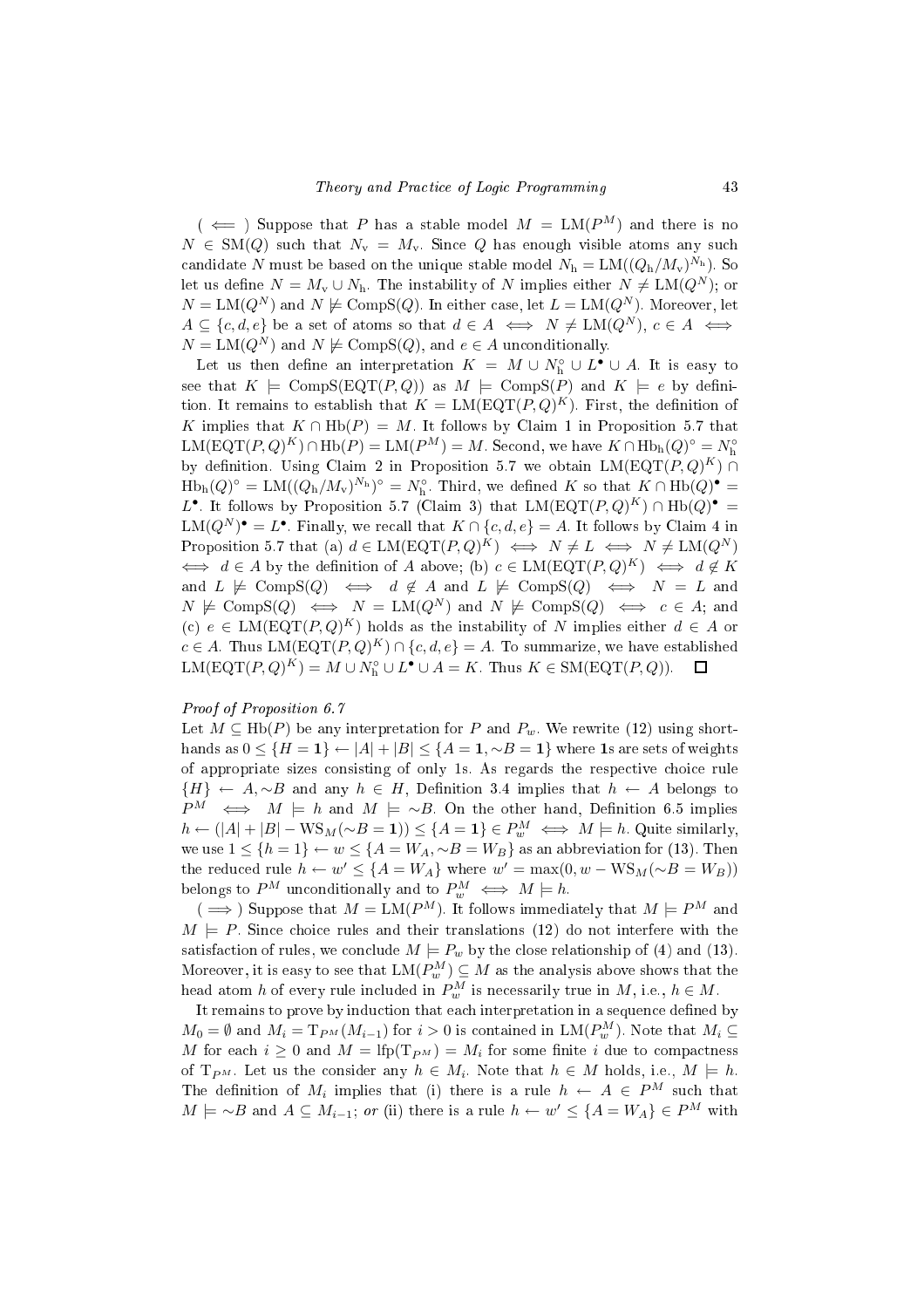$w' \leq \text{WS}_{M_{i-1}}(A = W_A)$ . If (i) holds, the rule  $h \leftarrow |A| \leq \{A = 1\}$  belongs to  $P_w^M$ as  $M \models h$ . Moreover,  $A \subseteq M_{i-1} \subseteq LM(P_w^M)$  by induction hypothesis. In case of (ii),  $M \models h$  implies that the reduced rule is also in  $P_w^M$ . Since  $M_{i-1} \subseteq LM(P_w^M)$ , we obtain  $w' \leq \text{WS}_{\text{LM}(P_w^M)}(A = W_A)$ . Thus  $h \in \text{LM}(P_w^M)$  results in both cases so that  $M_i \subseteq \text{LM}(P_w^M)$  for each  $M_i$  and  $M$  in particular so that  $M = \text{LM}(P_w^M)$ .

 $($   $\Longleftarrow$  ) Let us then assume that  $M \models P_w$  and  $M = LM(P_w^M)$  as well as  $M \not\models P^M$ . The last cannot be caused by a choice rule because  $h \leftarrow A$  is included in  $P^M$ only if  $M \models h$ . If a weight rule is the reason, then  $h \leftarrow w' \leq \{A = W_A\}$  with  $w' = \max(0, w - WS_M(\sim B = W_B))$  belongs to  $P^M, w' \leq WS_M(A = W_A),$ and  $M \not\models h$ . By adding WS<sub>M</sub> (∼B = W<sub>B</sub>) on both sides of the inequality, we obtain  $w \leq WS_M(A = W_A, \sim B = W_B)$ . Thus a rule  $1 \leq \{h=1\} \leftarrow w$  ${A = W_A, \sim B = W_B}$  of  $P_w$  is not satisfied by M, a contradiction. Hence  $M \models P^M$ .

Now  $M \models P^M$  implies  $LM(P^M) \subseteq M$  and we need induction to establish inclusion in the other direction. This time we use a sequence defined by  $M_0 = \emptyset$  and  $M_i = \mathrm{T}_{P^M_w}(M_{i-1})$  for  $i > 0$ . Then consider any  $h \in M_i$ . Since M is the limit of the sequence, we obtain  $h \in M$  and  $M \models h$ . Moreover, the definition of  $M_i$  implies that (iii) there is a rule  $h \leftarrow w'' \leq \{A = 1\} \in P_w^M$  where  $w'' = |A| + |B| - \text{WS}_M(\sim B =$ 1) ≤ WS<sub>M<sub>i-1</sub></sub>(A = 1); or (iv) there is a rule  $h \leftarrow w'$  ≤ {A = W<sub>A</sub>} ∈  $P_w^M$  such that  $w' \leq WS_{M_{i-1}}(A = W_A)$ . In case of (iii), we infer  $WS_M(\sim B = 1) = |B|$  and  $\mathrm{WS}_{M_{i-1}}(A=1) = |A|$  as necessities so that  $M \models \sim B$  and  $A \subseteq M_{i-1}$  follow. Thus  $h \leftarrow A \in P^M$  as  $M \models h$  and  $LM(P^M) \models A$  follows by the induction hypothesis  $M_{i-1} \subseteq LM(P^M)$ . If (iv) holds, the reduced rule is also a member of  $P^M$  by definition. Using the induction hypothesis again, we obtain  $w' \leq WS_{LM(P^M)}(A = W_A)$ . To conclude the preceding case analysis, we have  $h \in LM(P^M)$  for any  $h \in M_i$  and thus  $M_i \subseteq LM(P^M)$ . Since  $M = M_i$  for some i, we obtain  $M \subseteq LM(P^M)$ . П

#### Proof of Theorem 6.10

Consider any weight constraint program P. Now  $P \equiv_{\rm v} {\rm Tr}_{\rm SNS}(P)$  holds by the definition of  $\equiv_{\rm v}$  if and only if  $Hb_{\rm v}(P) = Hb_{\rm v}(Tr(P))$  and there is a bijection Ext :  $\text{SM}(P) \to \text{SM}(\text{Tr}_{\text{SNS}}(P))$  such that for all  $M \in \text{SM}(P)$  it holds that  $M \cap \text{Hb}_v(P) =$  $\text{Ext}(M) \cap \text{Hb}_{v}(\text{Tr}_{\text{SNS}}(P))$ . Since  $\text{Hb}_{v}(P) = \text{Hb}_{v}(\text{Tr}_{\text{SNS}}(P))$  holds by Definition 6.9, it remains to to establish such a bijection Ext from  $\text{SM}(P)$  to  $\text{SM}(T_{\text{T3NS}}(P))$ .

Given an interpretation  $M \subseteq \text{Hb}(P)$ , we define  $\text{Ext}(M) = M \cup \text{SU}_P(M)$  where  $\text{SU}_P(M)$  satisfies for each weight constraint  $C = l \leq \{A = W_A, \sim B = W_B\} \leq u$ appearing in  $P$  that

1. sat(C) ∈ SU<sub>P</sub>(M)  $\iff$  l ≤ WS<sub>M</sub>(A = W<sub>A</sub>, ~B = W<sub>B</sub>), and 2. unsat $(C) \in \text{SU}_P(M) \iff u + 1 \leq \text{WS}_M(A = W_A, \sim B = W_B)$ .

Now, if  $M \in SM(P)$ , then  $N = Ext(M) \in SM(\text{Tr}_{SNS}(P))$  follows by the results of Simons et al. (2002). Thus Ext is indeed a function from  $SM(P)$  to  $SM(T_{\text{SNS}}(P))$ and it remains to establish that Ext is a bijection. It is clearly injective as  $M_1 \neq M_2$ implies  $\text{Ext}(M_1) \neq \text{Ext}(M_2)$  by the definition of Ext.

To prove that Ext is also a surjection, let us consider any  $N \in SM(\text{Tr}_{SNS}(P))$ and the respective projection  $M = N \cap \text{Hb}(P)$ . Since  $N \in \text{SM}(\text{Tr}_{\text{SNS}}(P))$ , it holds that  $N \models \text{Tr}_{\text{SNS}}(P)$  and moreover  $M \in \text{SM}(P)$  holds (Simons et al. 2002). Thus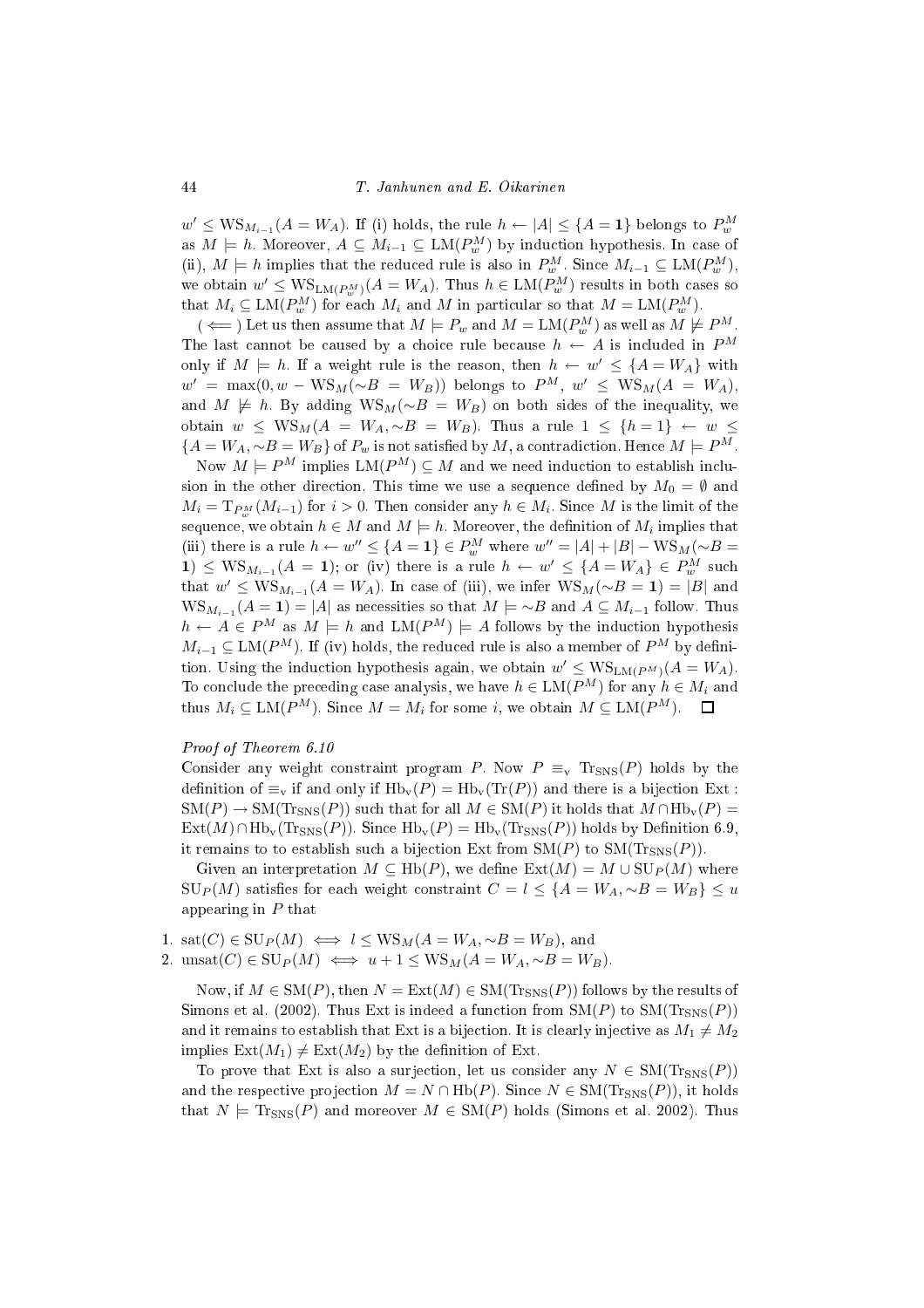we need to show  $N = N'$  for  $N' = \text{Ext}(M) = M \cup \text{SU}_P(M)$ . Since  $\text{Ext} : \text{SM}(P) \to$  $SM(Tr_{SNS}(P))$  we know that  $N' \in SM(Tr_{SNS}(P)).$ 

Let us show that  $\text{SU}_P(M) \subseteq N$ . Assuming the opposite there is an atom  $a \in$  $\text{SU}_P(M)$  such that  $a \notin N$ . By the definition of  $\text{SU}_P(M)$  either (i)  $a = \text{sat}(C)$  or (ii)  $a = \text{unsat}(C)$  for some  $C = l \leq \{A = W_A, \neg B = W_B\} \leq u$  appearing in P. This leads to a case analysis as follows.

- (i) If  $a = \text{sat}(C) \in \text{SU}_P(M)$ , then there is a rule (14) in  $\text{Tr}_{\text{SNS}}(P)$  such that  $l \leq$  $WS_M(A = W_A, \neg B = W_B) = WS_N(A = W_A, \neg B = W_B)$  where last equality holds by the definition of M as  $A \subseteq \text{Hb}(P)$  and  $B \subseteq \text{Hb}(P)$ . Since sat $(C) \notin N$ , it follows that (14) is not satisfied by N. But this contradicts  $N \models \text{Tr}_{\text{SNS}}(P)$ .
- (ii) Quite similarly, if  $a = \text{unsat}(i) \in \text{SU}_P(M)$ , then there is a rule (15) such that  $u + 1 \le WS_M(A = W_A, \sim B = W_B) = WS_N(A = W_A, \sim B = W_B)$ . Then (15) is not satisfied by N as  $\text{unsat}(i) \notin N$ . A contradiction with  $N \models \text{Tr}_{\text{SNS}}(P)$ .

Hence  $\text{SU}_P(M) \subseteq N$  is necessarily the case. Since  $M \subseteq N$  by definition, we have  $N' \subseteq N$ . How about the converse inclusion  $N \subseteq N' = M \cup SU_P(M)$ ? It is clear that  $N \cap \text{Hb}(P) = M \subseteq N'$ . Then a potential difference  $N' \setminus N$  (if any) must be caused by new atoms involved in  $T_{\text{TSNS}}(P)$ . There are three kinds of such atoms.

- 1. Suppose that sat(C) ∈ N for some  $C = l \leq \{A = W_A, \neg B = W_B\} \leq u$  appearing in P. Since N is a stable model of  $\text{Tr}_{\text{SNS}}(P)$  and there is only one rule (14) in  $T_{\text{SNS}}(P)$  having sat(C) as its head, the body of that rule must be satisfied in N, too, i.e.,  $l \textless UNS}_N(A = W_A, \neg B = W_B)$ . Since  $M = N \cap \text{Hb}(P)$ ,  $A \subseteq \text{Hb}(P)$ , and  $B \subseteq \text{Hb}(P)$ , the same holds for M. Thus sat $(C) \in \text{SU}_P(M)$ .
- 2. Using the same line of reasoning and the rule (15) included in  $\text{Tr}_{\text{SNS}}(P)$ , we know that unsat $(C) \in N$  implies unsat $(C) \in \text{SU}_P(M)$ .
- 3. Now  $f \notin N$  must hold as N is a stable model of  $\text{Tr}_{\text{SNS}}(P)$  which includes (19).

To conclude, we have established  $N \subseteq N'$  which indicates that there is  $M \in$ SM(P) such that  $N = \text{Ext}(M)$ . Therefore Ext is bijective and Tr<sub>SNS</sub> faithful.  $\Box$ 

## Referen
es

- ANGER, C., GEBSER, M., LINKE, T., NEUMANN, A., AND SCHAUB, T. 2005. The nomore  $++$  system. In Proceedings of the 8th International Conference on Logic Programming and Nonmonotonic Reasoning, C. Baral, G. Greco, N. Leone, and G. Terracina, Eds. Springer-Verlag, Diamante, Italy, 422-426. LNAI 3662.
- Apt, K., Blair, H., and Walker, A. 1988. Towards <sup>a</sup> theory of de
larative knowledge. In Foundations of Dedu
tive Databases and Logi Programming, J. Minker, Ed. Morgan Kaufmann, Los Altos, 89-148.
- BALDUCCINI, M., BARRY, M., GELFOND, M., NOGUEIRA, M., AND WATSON, R. 2001. An A-Prolog decision support system for the space shuttle. In Proceedings of the Third International Symposium on Practical Aspects of Declarative Languages. Springer-Verlag, Las Vegas, Nevada, 169-183.
- CHOLEWINSKI, P. AND TRUSZCZYŃSKI, M. 1999. Extremal problems in logic programming and stable model computation. Journal of Logic Programming 38, 2, 219-242.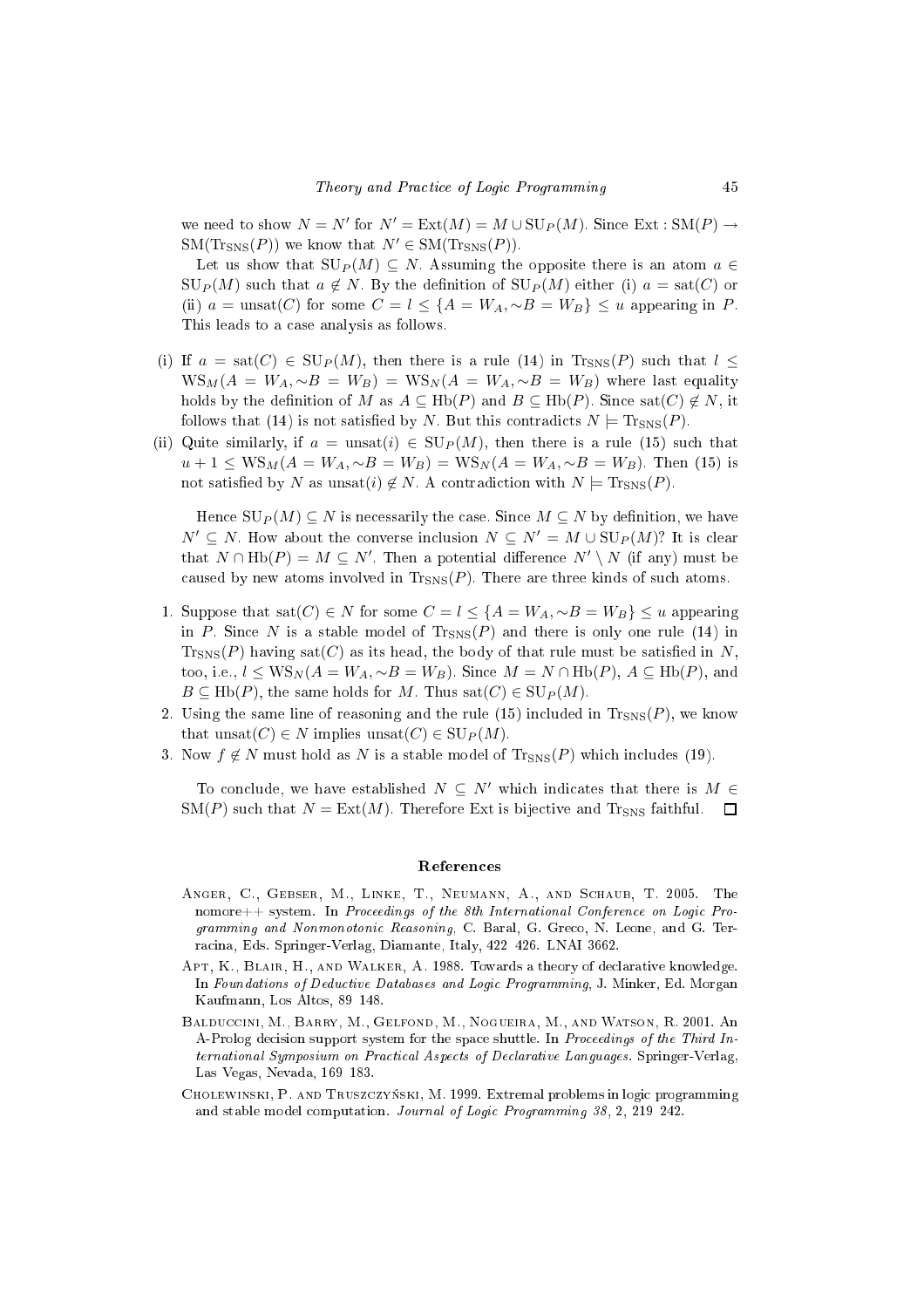- DOVIER, A., FORMISANO, A., AND PONTELLI, E. 2005. A comparison of CLP(FD) and ASP solutions to NP-complete problems. In *Proceedings of Convegno Italiano di Log*ica Computazionale. Italian Association for Logic Programming (GULP), Rome, Italy. Available at http://www.disp.uniroma2.it/CILC2005/.
- DOWLING, W. AND GALLIER, J. 1984. Linear-time algorithms for testing the satisfiability of propositional Horn formulae. Journal of Logic Programming 3, 267-284.
- EITER, T., FINK, M., TOMPITS, H., AND WOLTRAN, S. 2004. Simplifying logic programs under uniform and strong equivalence. In Proceedings of the 7th International Conference on Logic Programming and Nonmonotonic Reasoning, V. Lifschitz and I. Niemelä, Eds. Springer-Verlag, Fort Lauderdale, Florida, 87-99. LNAI 2923.
- EITER. T., TOMPITS, H., AND WOLTRAN, S. 2005. On solution correspondences in answerset programming. In Proceedings of the 19th International Joint Conference on Artificial Intelligence, IJCAI'05. Professional Book Center, Edinburgh, Scotland, UK, 97-102.
- EITER, T. AND WANG, K. 2006. Forgetting and conflict resolving in disjunctive logic programming. In Pro
eedings of the 11th International Workshop on Nonmonotoni Reasoning, J. Dix and A. Hunter, Eds. University of Clausthal, Department of Informatics, Technical Report, IfI-06-04, Lake District, UK, 85-91. Available at http: //www.in.tu-clausthal.de/forschung/technical-reports/.
- Gelfond, M. and Leone, N. 2002. Logi programming and knowledge representation - the A-Prolog perspective. Artificial Intelligence 138, 3-38.
- GELFOND, M. AND LIFSCHITZ, V. 1988. The stable model semantics for logic programming. In Proceedings of the 5th International Conference on Logic Programming. MIT Press, Seattle, USA, 1070-1080.
- GELFOND, M. AND LIFSCHITZ, V. 1990. Logic programs with classical negation. In Proceedings of the 7th International Conference on Logic Programming. The MIT Press, Jerusalem, Israel, 579-597.
- GRESSMANN, J., JANHUNEN, T., MERCER, R. SCHAUB, T., TICHY, R., AND THIELE, S. 2005. Platypus: A platform for distributed answer set solving. In *Proceedings of* the 8th International Conferen
e on Logi Programming and Nonmonotoni Reasoning, C. Baral, G. Gre
o, N. Leone, and G. Terra
ina, Eds. Springer-Verlag, Diamante, Italy, 227239. LNAI 3662.
- JANHUNEN, T. 2003. Translatability and intranslatability results for certain classes of logic programs. Series A: Resear
h report 82, Helsinki University of Te
hnology, Laboratory for Theoreti
al Computer S
ien
e, Espoo, Finland. November. Available at http:// www.t
s.hut.fi/Publi
ations/series-a.shtml.
- JANHUNEN, T. 2004. Representing normal programs with clauses. In *Proceedings of the* 16th European Conference on Artificial Intelligence, R. L. de Mántaras and L. Saitta. Eds. IOS Press, Valencia, Spain, 358-362.
- JANHUNEN, T. 2006. Some (in)translatability results for normal logic programs and propositional theories. Journal of Applied Non-Classical Logics 16, 1-2 (June), 35-86.
- JANHUNEN, T., NIEMELÄ, I., SIMONS, P., AND YOU, J.-H. 2000. Unfolding partiality and disjunctions in stable model semantics. In *Principles of Knowledge Representation and* Reasoning: Proceedings of the 7th International Conference, A. Cohn, F. Giunchiglia, and B. Selman, Eds. Morgan Kaufmann, Breckenridge, Colorado, 411-419.
- Janhunen, T., Niemelä, I., Seipel, D., Simons, P., and You, J.-H. 2006. Unfolding partiality and disjunctions in stable model semantics. ACM Transactions on Computational Logic 7, 1, 1-37.
- JANHUNEN, T. AND OIKARINEN, E. 2002. Testing the equivalence of logic programs under stable model semantics. In Logics in Artificial Intelligence, Proceedings of the 8th European Conference, S. Flesca et al., Eds. Springer-Verlag, Cosenza, Italy, 493-504. LNAI 2424.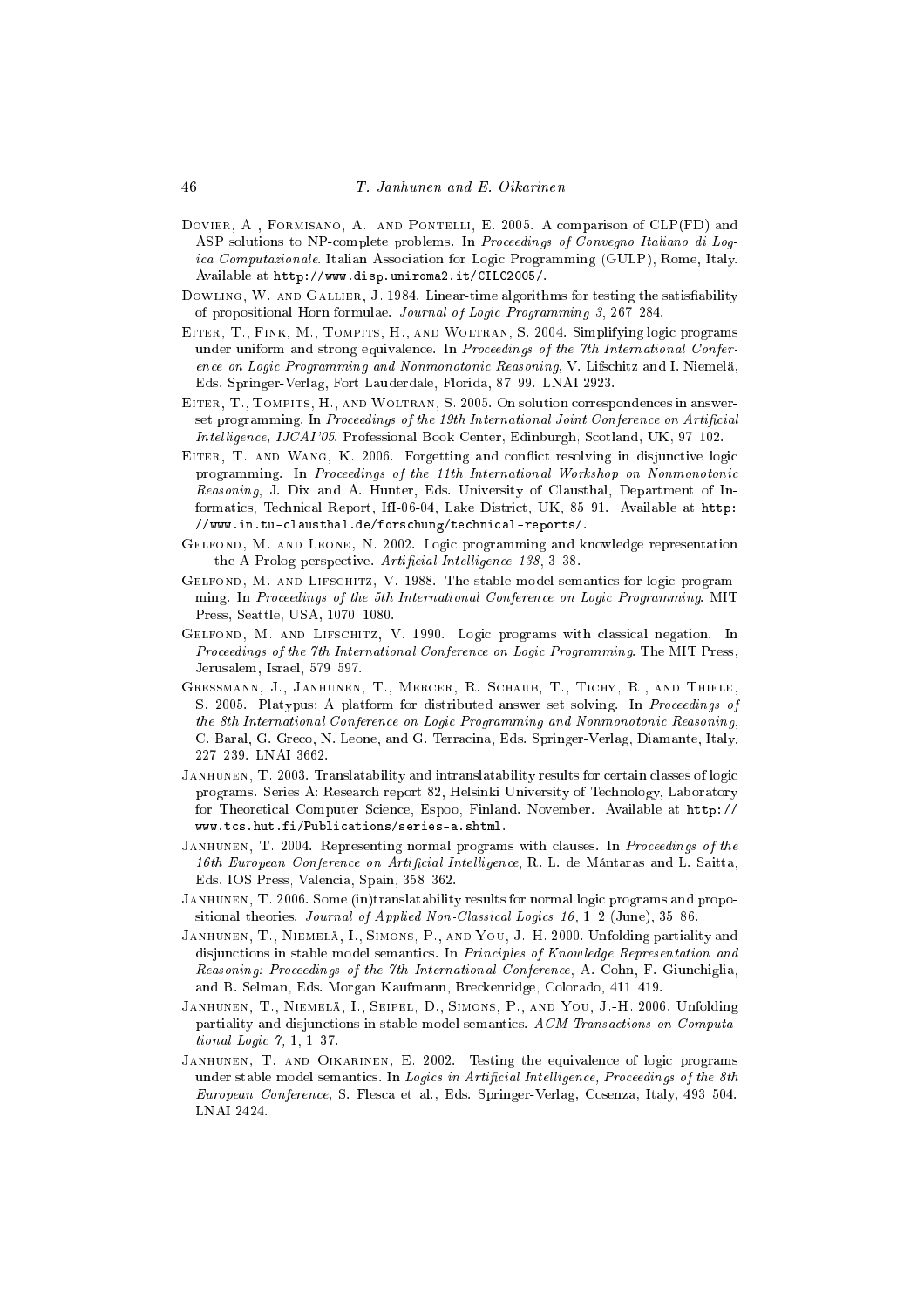- JANHUNEN, T. AND OIKARINEN, E. 2004. LPEQ and DLPEQ translators for automated equivalence testing of logic programs. In *Proceedings of the 7th International Conference* on Logi Programming and Nonmonotoni Reasoning, V. Lifs
hitz and I. Niemelä, Eds. Springer-Verlag, Fort Lauderdale, Florida, 336-340. LNAI 2923.
- LEONE, N., PFEIFER, G., FABER, W., EITER, T., GOTTLOB, G., AND SCARCELLO, F. 2006. The DLV system for knowledge representation and reasoning. ACM Transactions on Computational Logic. Accepted for publication, available at http://www.acm.org/ tocl/accepted.html.
- LIERLER, Y. AND MARATEA, M. 2004. Cmodels-2: Sat-based answer set solver enhanced to non-tight programs. In Proceedings of the 7th International Conference on Logic Programming and Nonmonotonic Reasoning. Springer-Verlag, Fort Lauderdale, Florida, 346350. LNAI 2923.
- LIFSCHITZ, V., PEARCE, D., AND VALVERDE, A. 2001. Strongly equivalent logic programs. ACM Transactions on Computational Logic 2, 526-541.
- LIN, F. 2002. Reducing strong equivalence of logic programs to entailment in classical propositional logic. In Principles of Knowledge Representation and Reasoning: Proceedings of the 8th International Conference, D. Fensel, F. Giunchiglia, D. McGuinness, and M.-A. Williams, Eds. Morgan Kaufmann, Tolouse, France, 170-176.
- Lin, F. and Zhao, Y. 2002. ASSAT: Computing answer sets of <sup>a</sup> logi program by SAT solvers. In Proceedings of the 18th National Conference on Artificial Intelligence. AAAI, AAAI Press, Edmonton, Alberta, Canada, 112-117.
- LIU, L. AND TRUSZCZYŃSKI, M. 2005. Pbmodels software to compute stable models by pseudoboolean solvers. In Proceedings of the 8th International Conference on Logic Programming and Nonmonotonic Reasoning, C. Baral, G. Greco, N. Leone, and G. Terracina, Eds. Springer-Verlag, Diamante, Italy, 410-415. LNAI 3662.
- LLOYD, J. 1987. Foundations of Logic Programming. Springer-Verlag, Berlin.
- MAREK, W. AND TRUSZCZYŃSKI, M. 1991. Autoepistemic logic. Journal of the ACM 38, 588619.
- MAREK, W. AND TRUSZCZYŃSKI, M. 1999. Stable models and an alternative logic programming paradigm. In The Logic Programming Paradigm: a 25-Year Perspective. Springer-Verlag, Berlin, 375-398.
- NIEMELÄ, I. 1999. Logic programs with stable model semantics as a constraint programming paradigm. Annals of Mathematics and Artificial Intelligence  $25$ ,  $3-4$ ,  $241-273$ .
- OIKARINEN, E. AND JANHUNEN, T. 2004. Verifying the equivalence of logic programs in the disjunctive case. In Proceedings of the 7th International Conference on Logic Programming and Nonmonotonic Reasoning, V. Lifschitz and I. Niemelä, Eds. Springer-Verlag, Fort Lauderdale, Florida, 180-193. LNAI 2923.
- OIKARINEN, E. AND JANHUNEN, T. 2006. Modular equivalence for normal logic programs. In Proceedings of the 17th European Conference on Artificial Intelligence. Riva del Garda, Italy. To appear.
- PEARCE, D., TOMPITS, H., AND WOLTRAN, S. 2001. Encodings for equilibirium logic and logic programs with nested expressions. In Proceedings of the 10th Portuguese Conference on Artificial Intelligence, P. Brazdil and A. Jorge, Eds. Springer-Verlag, Porto, Portugal, 306-320. LNAI 2258.
- ROTH, D. 1996. On the hardness of approximate reasoning. Artificial Intelligence 82, 273-302.
- Simons, P. 1999. Extending the stable model semanti
s with more expressive rules. In Proceedings of the 5th International Conference on Logic Programming and Nonmonotonic Reasoning. Springer-Verlag, El Paso, Texas, USA, 305-316. LNAI 1730.
- Simons, P., Niemelä, I., and Soininen, T. 2002. Extending and implementing the stable model semantics. Artificial Intelligence 138, 1-2, 181-234.